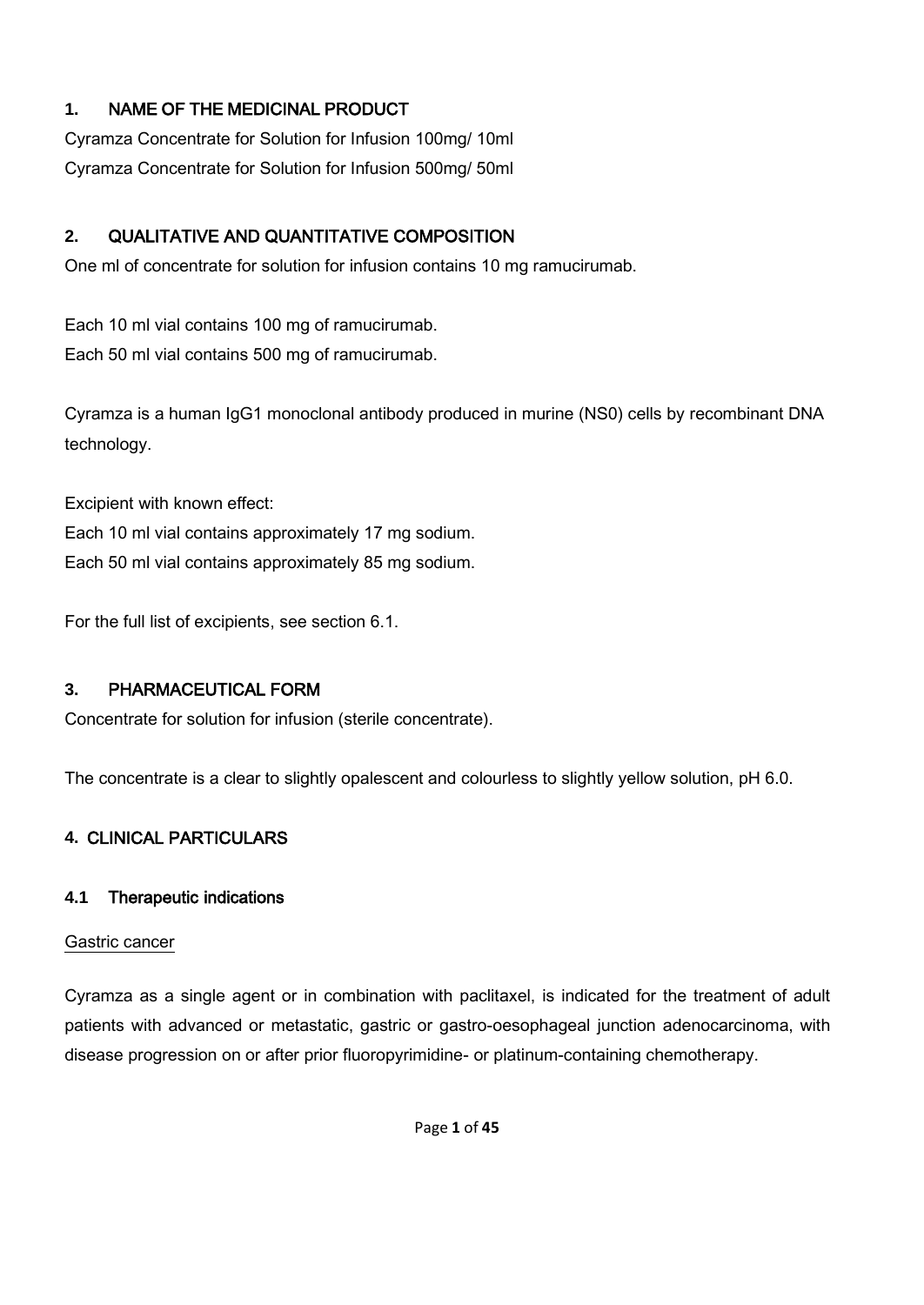## Non-small cell lung cancer (NSCLC)

Cyramza in combination with erlotinib is indicated for the first-line treatment of adult patients with metastatic non-small cell lung cancer with activating epidermal growth factor receptor (EGFR) mutations (see section 5.1).

Cyramza in combination with docetaxel, is indicated for the treatment of adult patients with locally advanced or metastatic NSCLC with disease progression on or after platinum based chemotherapy.

## Colorectal cancer

Cyramza in combination with FOLFIRI (irinotecan, folinic acid, and 5-fluorouracil), is indicated for the treatment of adult patients with metastatic colorectal cancer (mCRC) with disease progression on or after prior therapy with bevacizumab, oxaliplatin and a fluoropyrimidine.

## Hepatocellular carcinoma (HCC)

Cyramza monotherapy is indicated for the treatment of adult patients with advanced or unresectable HCC who have a serum alpha fetoprotein (AFP) of ≥ 400 ng/ml and who have been previously treated with sorafenib.

## **4.2** Posology and method of administration

Cyramza therapy must be initiated and supervised by physicians experienced in oncology.

## Posology

## Gastric cancer and gastro-oesophageal junction (GEJ) adenocarcinoma

## Cyramza in combination with paclitaxel

The recommended dose of Cyramza is 8 mg/kg on days 1 and 15 of a 28 day cycle, prior to paclitaxel infusion. The recommended dose of paclitaxel is 80 mg/m<sup>2</sup> administered by intravenous infusion over approximately 60 minutes on days 1, 8 and 15 of a 28 day cycle. Prior to each paclitaxel infusion, patients should have a complete blood count and blood chemistry performed to evaluate hepatic function. Criteria to be met prior to each paclitaxel infusion are provided in Table 1.

Page **2** of **45**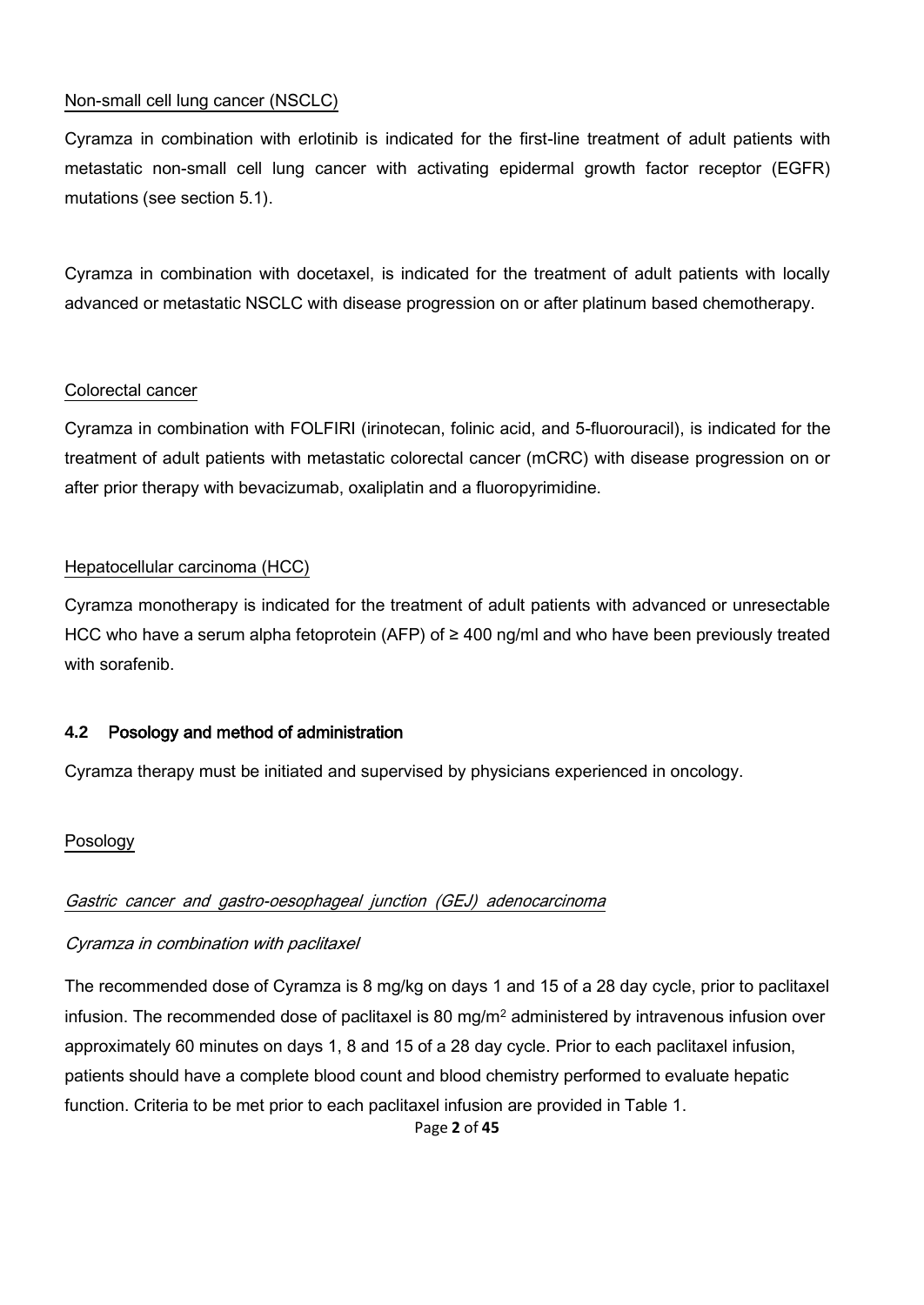| Table 1: Criteria to be met prior to each paclitaxel administration |  |  |  |
|---------------------------------------------------------------------|--|--|--|
|---------------------------------------------------------------------|--|--|--|

|                           | Criteria                                         |
|---------------------------|--------------------------------------------------|
| <b>Neutrophils</b>        | <b>Day 1:</b> ≥1.5 x 10 <sup>9</sup> /L          |
|                           | <b>Days 8 and 15: ≥1.0 x 10<sup>9</sup>/L</b>    |
| <b>Platelets</b>          | <b>Day 1:</b> ≥100 x 10 <sup>9</sup> /L          |
|                           | <b>Days 8 and 15: ≥75 x 10<sup>9</sup>/L</b>     |
| <b>Bilirubin</b>          | < 1.5 x upper limit of normal value (ULN)        |
| Aspartate                 | No liver metastases: $ALT/AST \leq 3 \times ULN$ |
| aminotransferase (AST)    | Liver metastases: $ALT/AST \leq 5 \times ULN$    |
| /Alanine aminotransferase |                                                  |
|                           |                                                  |

## Cyramza as a single agent

The recommended dose of Cyramza as a single agent is 8 mg/kg every 2 weeks.

## Non-Small Cell Lung Cancer (NSCLC)

Cyramza in combination with erlotinib for the treatment of NSCLC with activating EGFR mutations The recommended dose of Cyramza in combination with erlotinib is 10 mg/kg every two weeks.

EGFR mutation status should be determined prior to initiation of treatment with Cyramza and erlotinib using a validated test method. See erlotinib prescribing information for the posology and method of administration of erlotinib.

# Cyramza in combination with docetaxel for the treatment of NSCLC after platinum-based chemotherapy

The recommended dose of Cyramza is 10 mg/kg on day 1 of a 21 day cycle, prior to docetaxel infusion. The recommended dose of docetaxel is 75 mg/m<sup>2</sup> administered by intravenous infusion over approximately 60 minutes on day 1 of a 21 day cycle. See docetaxel prescribing information for specific dosing advice.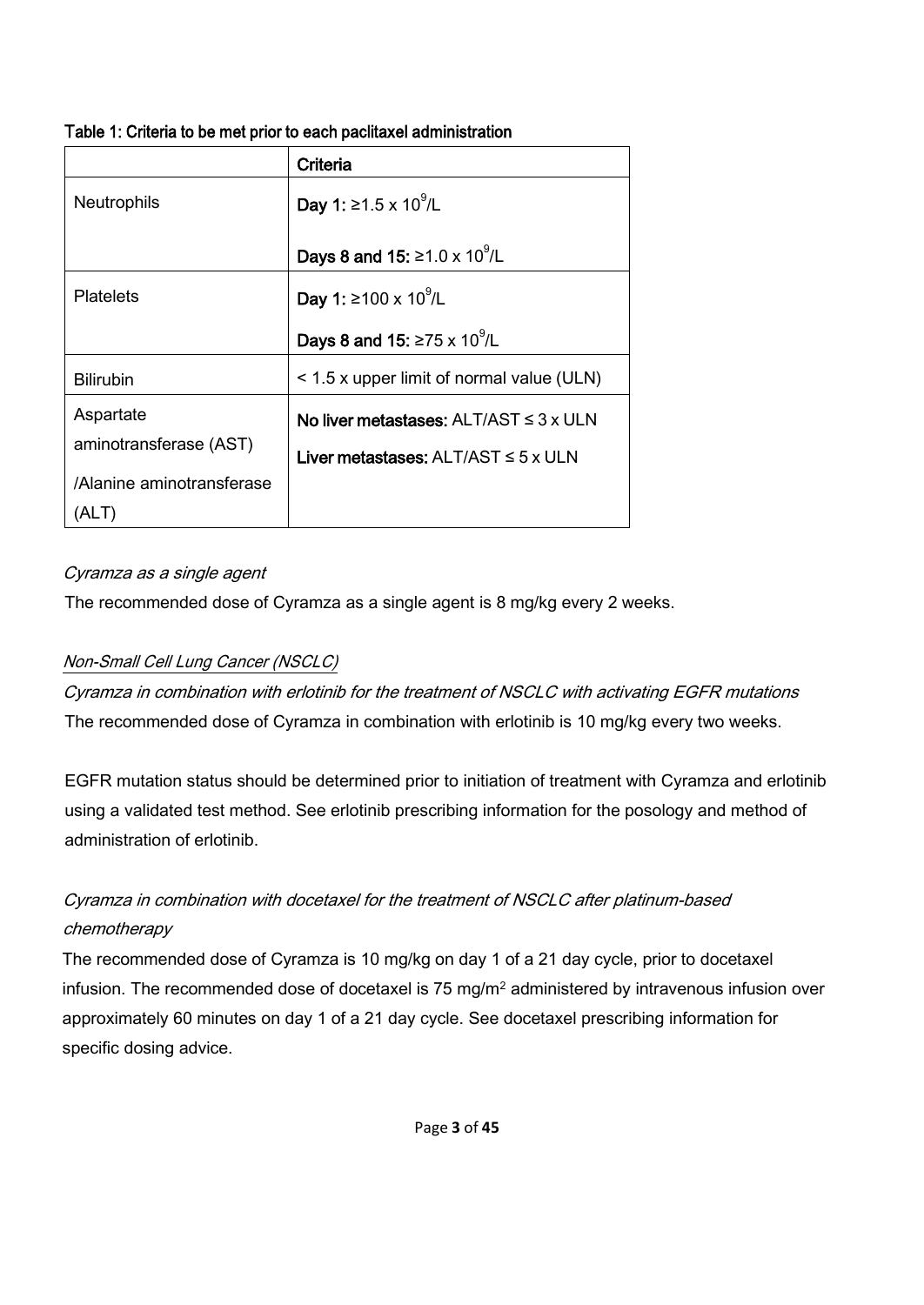## Colorectal cancer

The recommended dose of Cyramza is 8 mg/kg every 2 weeks administered by intravenous infusion, prior to FOLFIRI administration. Prior to chemotherapy, patients should have a complete blood count. Criteria to be met prior to FOLFIRI are provided in Table 2.

|                                                     | Criteria                                                                                              |
|-----------------------------------------------------|-------------------------------------------------------------------------------------------------------|
| <b>Neutrophils</b>                                  | ≥1.5 x 10 <sup>9</sup> /L                                                                             |
| <b>Platelets</b>                                    | ≥100 x 10 <sup>9</sup> /L                                                                             |
| Chemotherapy-related<br>gastro- intestinal toxicity | ≤Grade 1 (National Cancer Institute<br>Common Terminology Criteria for Adverse<br>Events [NCI CTCAE]) |

## Table 2: Criteria to be met prior to FOLFIRI administration

## Hepatocellular carcinoma (HCC)

The recommended dose of Cyramza as a single agent is 8 mg/kg every 2 weeks.

## Alpha fetoprotein (AFP) testing in HCC

Patients with HCC should be selected based on a serum AFP concentration of ≥ 400 ng/ml with a validated AFP test prior to Cyramza treatment (see section 5.1).

## Duration of treatment

It is recommended that treatment be continued until disease progression or until unacceptable toxicity has occurred.

## Premedication

Premedication is recommended with a histamine H1 antagonist (for example diphenhydramine) prior to infusion of Cyramza. If a patient experiences a Grade 1 or 2 infusion-related reaction premedication must be given for all subsequent infusions. If a patient experiences a second Grade 1 or 2 infusionrelated reaction (IRR) administer dexamethasone (or equivalent); then, for subsequent infusions, premedicate with the following or equivalent medicinal products: an intravenous histamine H1 antagonist (for example diphenhydramine hydrochloride), paracetamol and dexamethasone.

See prescribing information for paclitaxel, for components of FOLFIRI and for docetaxel, as applicable, for premedication requirements and additional information.

Page **4** of **45**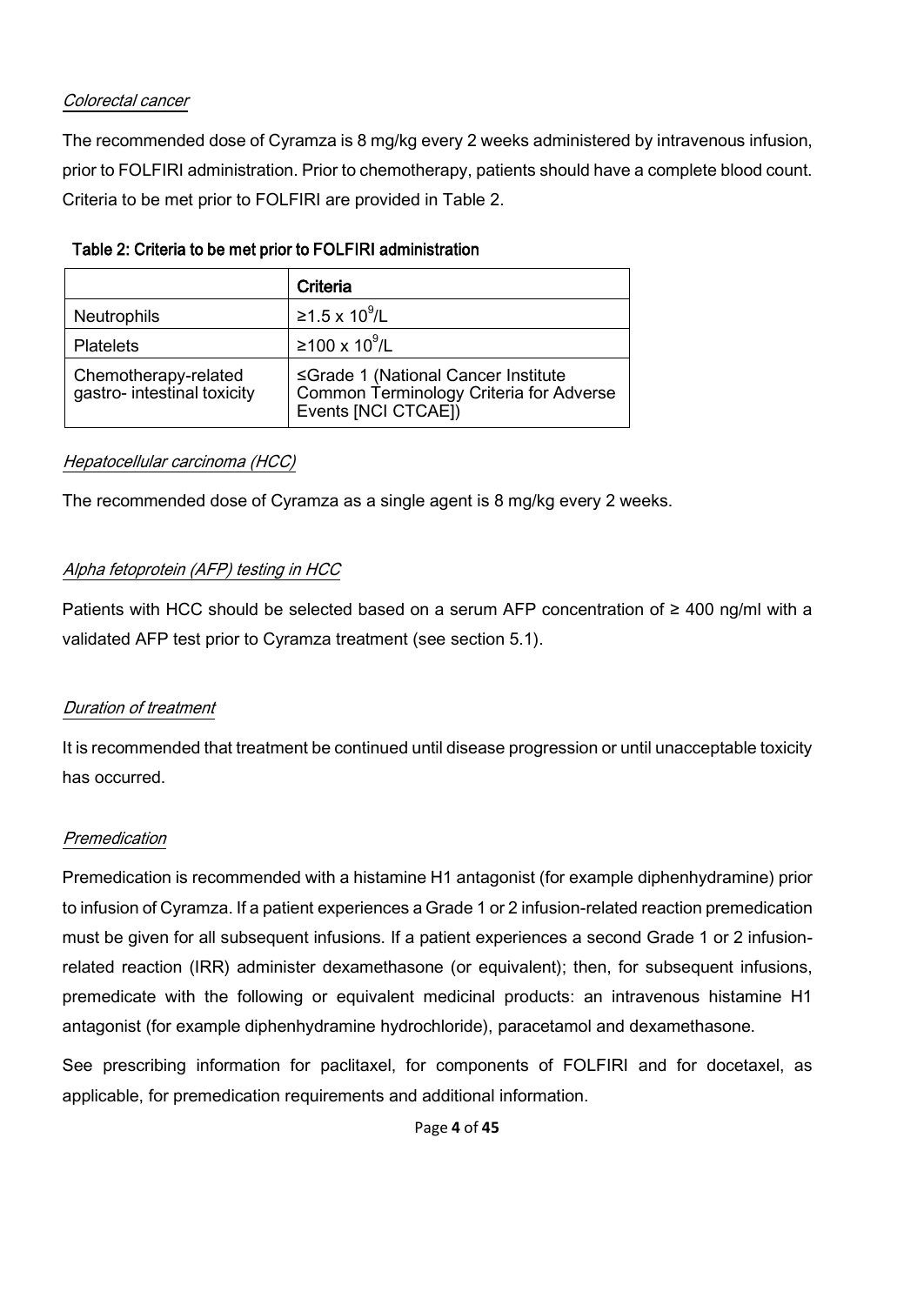# Posology adjustments for Cyramza Infusion-related reactions

The infusion rate of Cyramza should be reduced by 50% for the duration of the infusion and all subsequent infusions if the patient experiences a grade 1 or 2 IRR. Cyramza should be immediately and permanently discontinued in the event of a grade 3 or 4 IRR (see section 4.4).

## **Hypertension**

The blood pressure of patients should be monitored prior to each Cyramza administration and treated as clinically indicated. Cyramza therapy should be temporarily discontinued in the event of severe hypertension, until controlled with medical management. If there is medically significant hypertension that cannot be controlled safely with antihypertensive therapy, Cyramza therapy should be permanently discontinued (see section 4.4).

## Proteinuria

Patients should be monitored for the development, or worsening of proteinuria during Cyramza therapy. If the urine protein is  $\geq 2+$  on a dipstick, a 24 hour urine collection should be performed. Cyramza therapy should be temporarily discontinued if the urine protein level is  $\geq 2$  g/24 hours. Once the urine protein level returns to  $\leq 2$  g/24 hours, treatment should be resumed at a reduced dose level (see Table 3). A second dose reduction (see Table 3) is recommended if a urine protein level ≥ 2 g/24 hours reoccurs.

Cyramza therapy should be permanently discontinued if the urine protein level is > 3g/ 24 hours or in the event of nephrotic syndrome.

## Table 3: Cyramza dose reductions for proteinuria

| Initial Cyramza dose:<br>First dose reduction to: |         | Second dose reduction to: |
|---------------------------------------------------|---------|---------------------------|
| 8 mg/kg                                           | 6 mg/kg | 5 mg/kg                   |
| 10 mg/kg                                          | 8 mg/kg | 6 mg/kg                   |

## Elective surgery or impaired wound healing

Cyramza therapy should be temporarily discontinued for at least 4 weeks prior to elective surgery.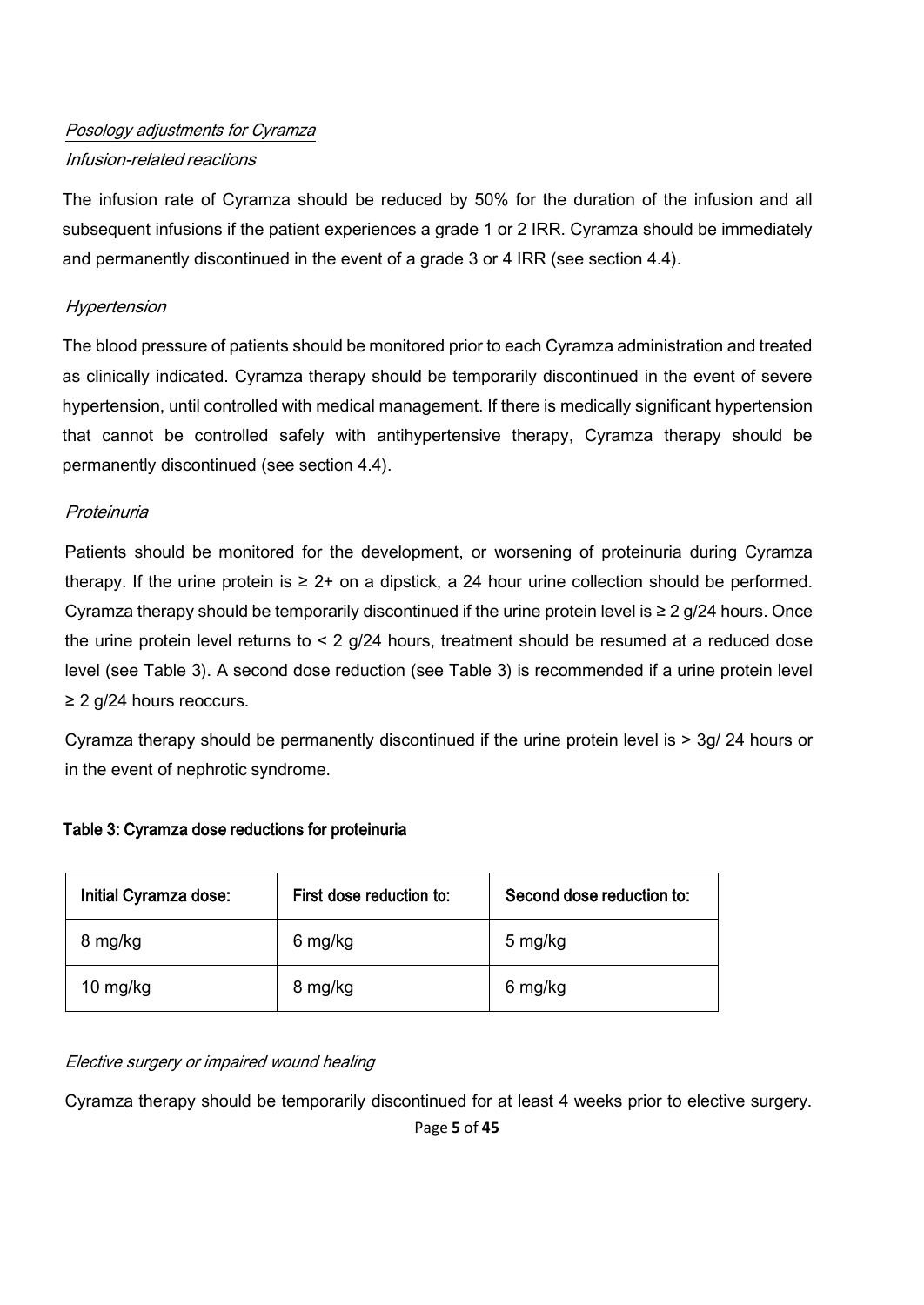Cyramza therapy should be temporarily discontinued if there are wound healing complications, until the wound is fully healed (see section 4.4).

## Permanent discontinuation

Cyramza therapy should be permanently discontinued in the event of:

- Severe arterial thromboembolic events (see section 4.4).
- Gastrointestinal perforations (see section 4.4).
- Severe bleeding: NCI CTCAE Grade 3 or 4 bleeding (see section 4.4).
- Spontaneous development of fistula (see section 4.4).
- Hepatic encephalopathy or hepatorenal syndrome (see section 4.4).

## Paclitaxel dose adjustments

Paclitaxel dose reductions may be applied based upon the grade of toxicity experienced by the patient. For NCI CTCAE Grade 4 haematological toxicity or Grade 3 paclitaxel-related nonhaematological toxicity, it is recommended to reduce the paclitaxel dose by 10 mg/m<sup>2</sup> for all following cycles. A second reduction of 10 mg/m<sup>2</sup> is recommended if these toxicities persist or reoccur.

## FOLFIRI dose adjustments

Dose reductions for individual components of FOLFIRI may be made for specific toxicities. Dose modifications of each component of FOLFIRI should be made independently and are provided in Table 4. Table 5 provides details of dose delays or dose reductions of components of FOLFIRI at the next cycle based on maximum grade of specific adverse drug reactions.

Table 4: FOLFIRI dose reductions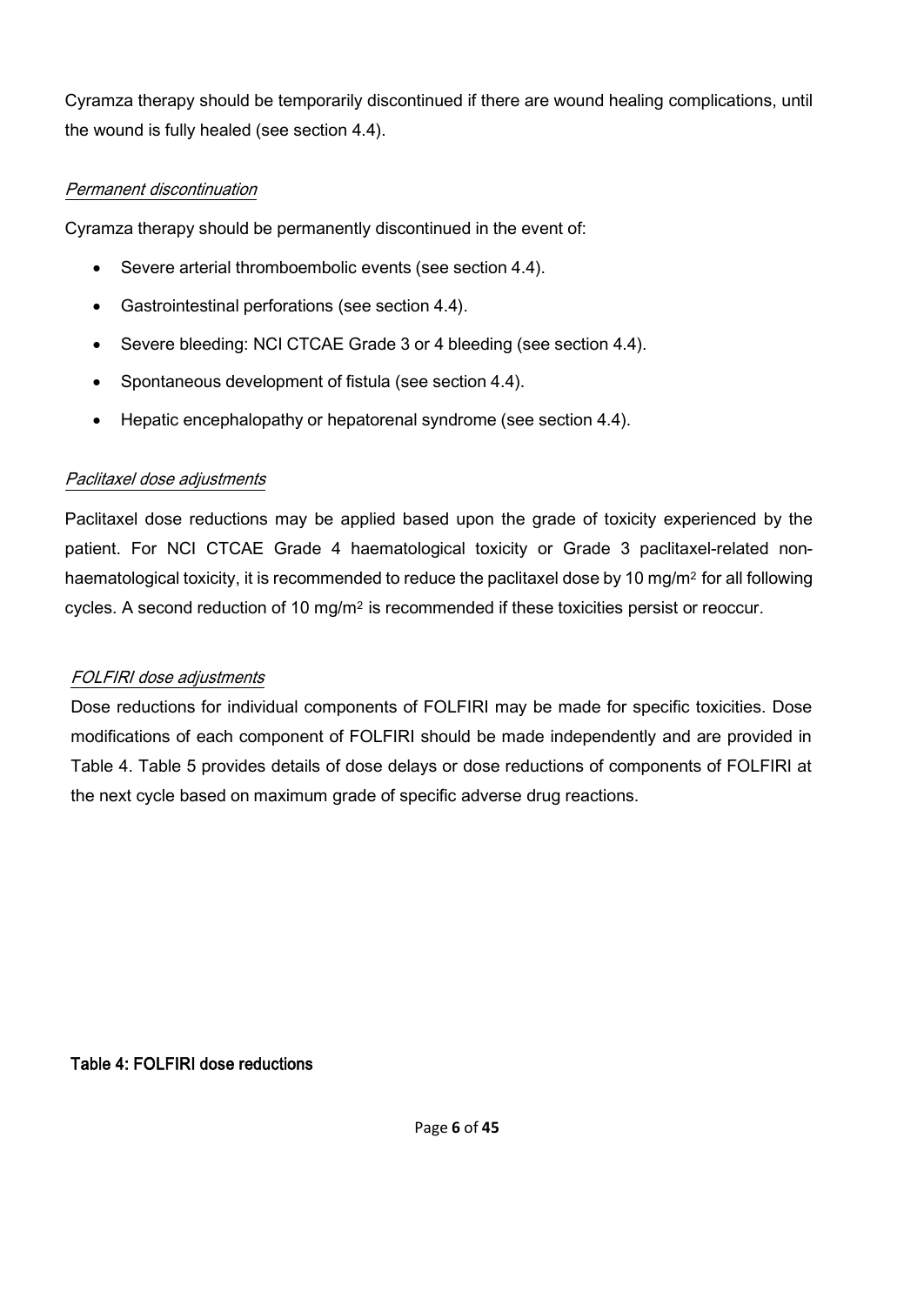| <b>FOLFIRI</b>         | Dose level                            |                                       |                                       |                                       |
|------------------------|---------------------------------------|---------------------------------------|---------------------------------------|---------------------------------------|
| Component <sup>a</sup> | Initial dose                          | -1                                    | $-2$                                  | -3                                    |
| Irinotecan             | 180 mg/m <sup>2</sup>                 | 150 mg/m <sup>2</sup>                 | 120 mg/m <sup>2</sup>                 | 100 mg/m <sup>2</sup>                 |
| 5-FU bolus             | 400 mg/m <sup>2</sup>                 | 200 mg/m <sup>2</sup>                 | 0 mg/m <sup>2</sup>                   | 0 mg/m <sup>2</sup>                   |
| $5-FU$                 | 2,400 mg/m <sup>2</sup><br>over 46-48 | 2,000 mg/m <sup>2</sup><br>over 46-48 | 1,600 mg/m <sup>2</sup><br>over 46-48 | 1,200 mg/m <sup>2</sup><br>over 46-48 |
| infusion               | hours                                 | hours                                 | hours                                 | hours                                 |

<sup>a</sup> 5-FU = 5-fluorouracil.

# **Table 5: Dose modification of FOLFIRI components due to specific ADRs**

| <b>ADR</b> | <b>NCI</b><br><b>CTCAE</b> | Dose modification at day 1 of cycle subsequent to ADR                                                                                                                                                                                        |
|------------|----------------------------|----------------------------------------------------------------------------------------------------------------------------------------------------------------------------------------------------------------------------------------------|
| Diarrhoea  | $\overline{2}$             | If diarrhoea has recovered to Grade ≤1, reduce by 1 dose<br>level for 5-FU.<br>For recurrent Grade 2 diarrhoea, reduce by 1 dose level for<br>5-FU and irinotecan.                                                                           |
|            | 3                          | If diarrhoea has recovered to Grade $\leq 1$ , reduce by 1 dose<br>level for 5-FU and irinotecan.                                                                                                                                            |
|            | 4                          | If diarrhoea has recovered to Grade ≤1, reduce by 2 dose<br>levels for 5-FU and irinotecan.<br>If Grade 4 diarrhoea does not resolve to Grade ≤1, withhold<br>5-FU and irinotecan for a maximum of 28* days until<br>resolution to Grade ≤1. |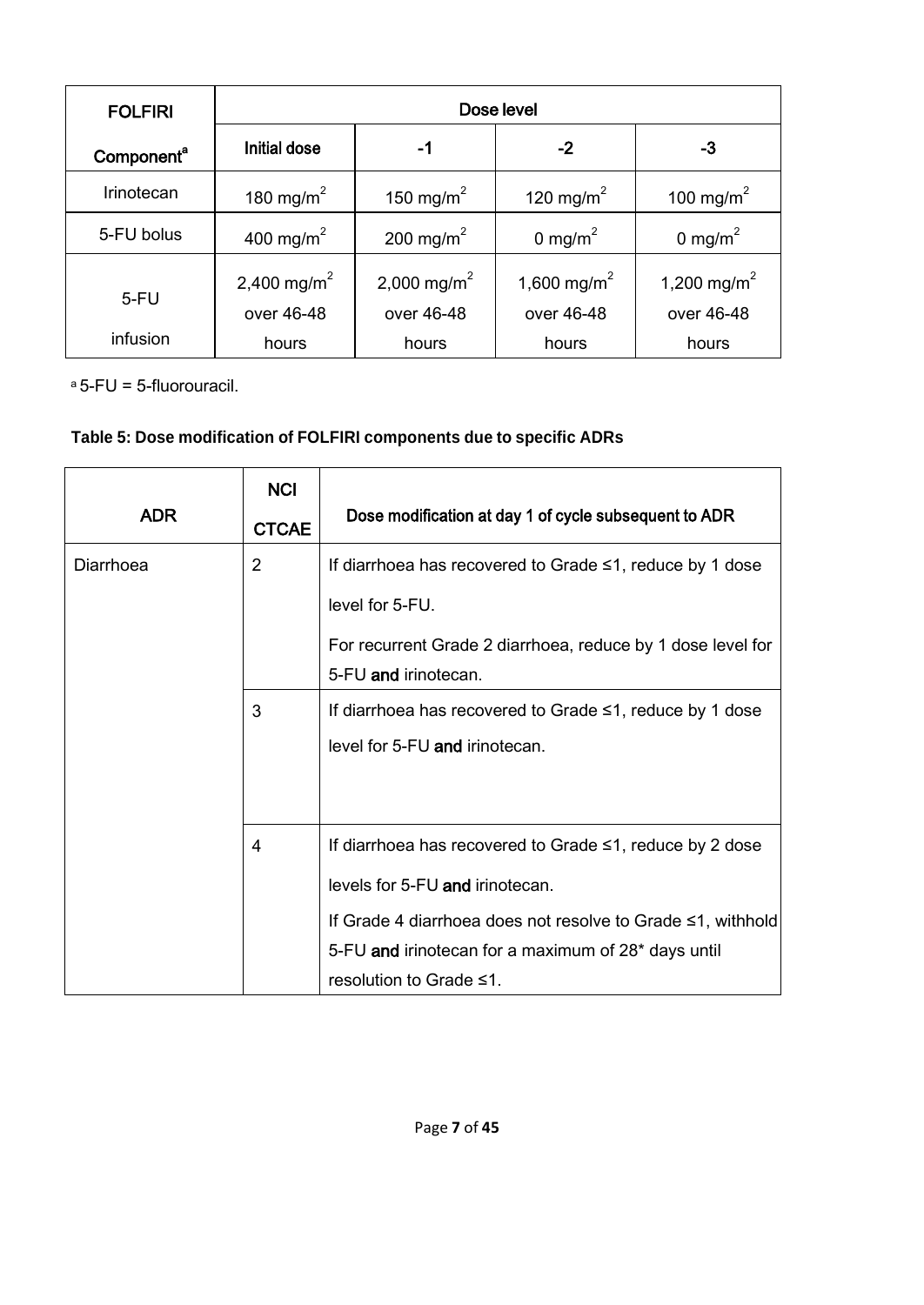| Neutropenia or<br>Thrombocytopenia |                                                                                                                                                                                                                                                                                          | Haematological criteria in<br>Haematological criteria in<br>Table 2 are met<br>Table 2 are not met                                                               |                                                                                                                                                                |
|------------------------------------|------------------------------------------------------------------------------------------------------------------------------------------------------------------------------------------------------------------------------------------------------------------------------------------|------------------------------------------------------------------------------------------------------------------------------------------------------------------|----------------------------------------------------------------------------------------------------------------------------------------------------------------|
|                                    | $\overline{2}$                                                                                                                                                                                                                                                                           | No dose modification.                                                                                                                                            | Reduce by 1 dose level<br>for 5-FU and irinotecan.                                                                                                             |
|                                    | 3                                                                                                                                                                                                                                                                                        | Reduce by 1 dose level<br>for 5-FU and irinotecan.                                                                                                               | Delay 5-FU and irinotecan<br>for a maximum of 28 <sup>*</sup> days<br>until resolution to Grade ≤1,<br>then dose reduce by 1 level<br>for 5-FU and irinotecan. |
|                                    | 4                                                                                                                                                                                                                                                                                        | Reduce by 2 dose levels<br>for 5-FU and irinotecan.                                                                                                              | Delay 5-FU and irinotecan for<br>a maximum of 28* days until<br>resolution to Grade ≤1, then<br>dose reduce by 2 levels for<br>5-FU and irinotecan.            |
| Stomatitis/Mucositis               | $\overline{2}$                                                                                                                                                                                                                                                                           | If stomatitis/mucositis has recovered to Grade ≤1,<br>reduce by 1 dose level for 5-FU.<br>For recurrent Grade 2 stomatitis, reduce by 2 dose<br>levels for 5-FU. |                                                                                                                                                                |
|                                    | 3<br>If stomatitis/mucositis has recovered to Grade ≤1,<br>reduce by 1 dose level for 5-FU.<br>If Grade 3 mucositis/stomatitis does not resolve to<br>Grade $\leq$ 1, delay 5-FU for a maximum of 28 $*$ days until<br>resolution to Grade ≤1, then dose reduce by 2 levels<br>for 5-FU. |                                                                                                                                                                  |                                                                                                                                                                |
|                                    | 4                                                                                                                                                                                                                                                                                        | Withhold 5-FU for a maximum of 28* days until resolution to<br>Grade ≤1, then dose reduce by 2 doselevels for 5-FU.                                              |                                                                                                                                                                |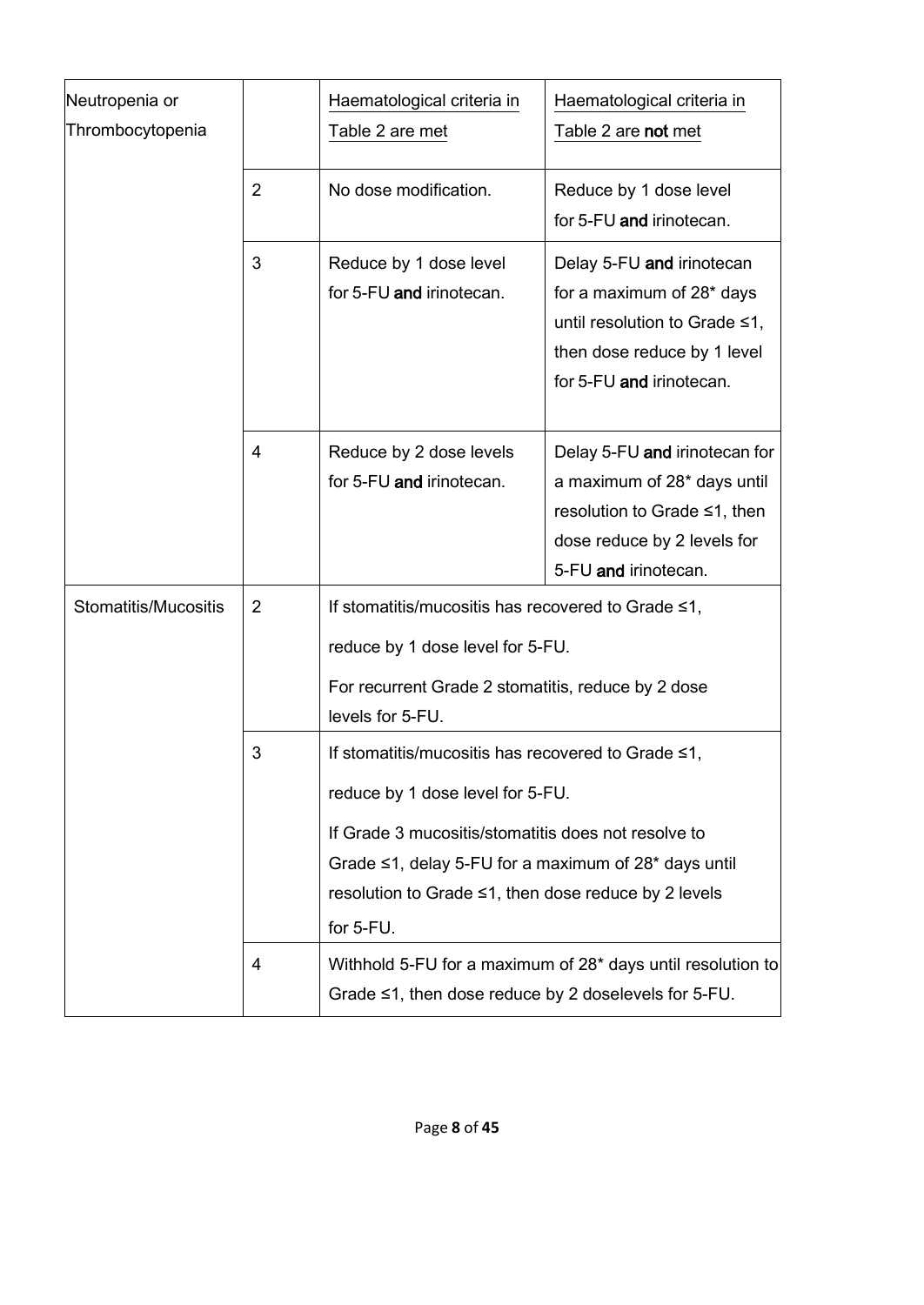| Febrile neutropenia | Haematological criteria in<br>Table 2 are met and fever<br>resolved | Haematological criteria in<br>Table 2 are not met and<br>fever resolved                                                                                                                                                                         |
|---------------------|---------------------------------------------------------------------|-------------------------------------------------------------------------------------------------------------------------------------------------------------------------------------------------------------------------------------------------|
|                     | Reduce by 2 dose levelsfor<br>5-FU and irinotecan.                  | Delay 5-FU and irinotecan<br>for a maximum of 28 <sup>*</sup> days<br>until resolution to Grade $\leq 1$ ,<br>then dose reduce by 2 levels<br>for 5-FU and irinotecan.<br>Consider use of colony-<br>stimulating factor prior to<br>next cycle. |

\*The 28 day time period begins on day 1 of the cycle subsequent to the ADR.

## Docetaxel dose adjustments

Docetaxel dose reductions may be applied based upon the grade of toxicity experienced by the patient. Patients who experience either febrile neutropenia, neutrophils < 500 cells/mm<sup>3</sup> for more than 1 week, severe or cumulative cutaneous reactions, or other Grade 3 or 4 non-haematological toxicities during docetaxel treatment should have treatment withheld until resolution of the toxicity. It is recommended to reduce the docetaxel dose by 10 mg/m<sup>2</sup> for all following cycles. A second reduction of 15 mg/m<sup>2</sup> is recommended if these toxicities persist or reoccur.

## Special populations

## **Elderly**

In the pivotal studies there is limited evidence that patients 65 years of age or older are at increased risk of adverse events compared to patients younger than 65 years old. No dose reductions are recommended (see sections 4.4 and 5.1).

## Renal impairment

There have been no formal studies with Cyramza in patients with renal impairment. Clinical data suggest that no dose adjustments are required in patients with mild, moderate or severe renal impairment (see sections 4.4 and 5.2). No dose reductions are recommended.

Hepatic impairment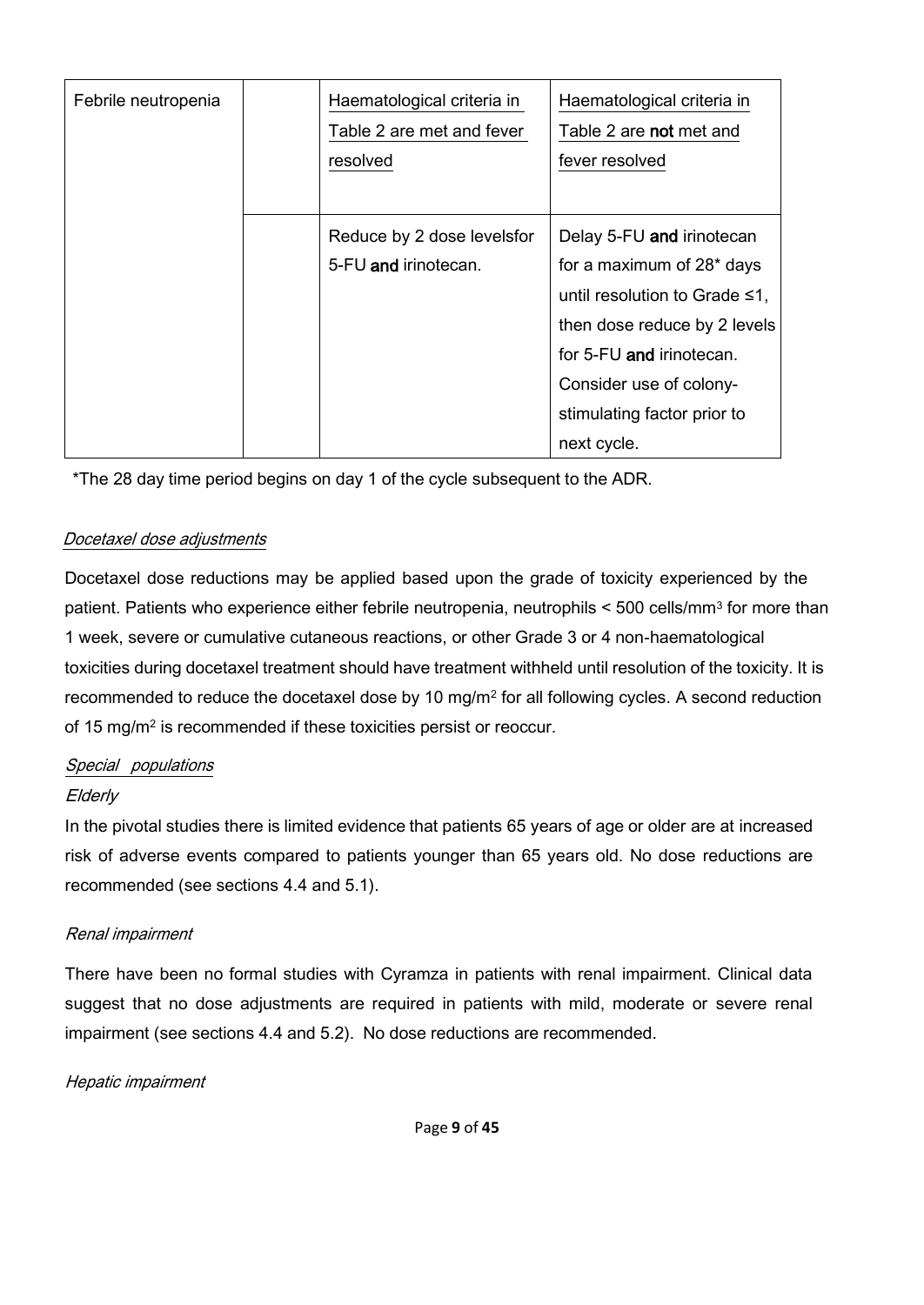There have been no formal studies with Cyramza in patients with hepatic impairment. Clinical data suggest that no dose adjustments are required in patients with mild or moderate hepatic impairment. There are no data regarding Cyramza administration in patients with severe hepatic impairment (see sections 4.4 and 5.2). No dose reductions are recommended.

### Paediatric population

The safety and efficacy of Cyramza in children and adolescents (< 18 years) has not been established. Currently available data are described in section 4.8, 5.1 and 5.2. Due to limited data no recommendation on posology can be made.

There is no relevant use of Cyramza in the paediatric population for the indications of advanced gastric cancer or gastro-oesophageal adenocarcinoma, adenocarcinoma of the colon and rectum, lung carcinoma and hepatocellular carcinoma.

### Method of administration

Cyramza is for intravenous use. After dilution, Cyramza is administered as an intravenous infusion over approximately 60 minutes. It should not be administered as an intravenous bolus or push. To achieve the required infusion duration of approximately 60 minutes, the maximum infusion rate of 25 mg/minute should not be exceeded, instead the infusion duration should be increased. The patient should be monitored during infusion for signs of infusion-related reactions (see section 4.4) and the availability of appropriate resuscitation equipment should be ensured.

For instructions on dilution of the medicinal product before administration, see section 6.6.

#### **4.3** Contraindications

Hypersensitivity to the active substance or to any of the excipients listed in section 6.1.

For patients with NSCLC, Cyramza is contraindicated where there is tumour cavitation or tumour involvement of major vessels (see section 4.4).

## **4.4** Special warnings and precautions for use

#### **Traceability**

Page **10** of **45** In order to improve traceability of biological medicinal products, the name and the batch number of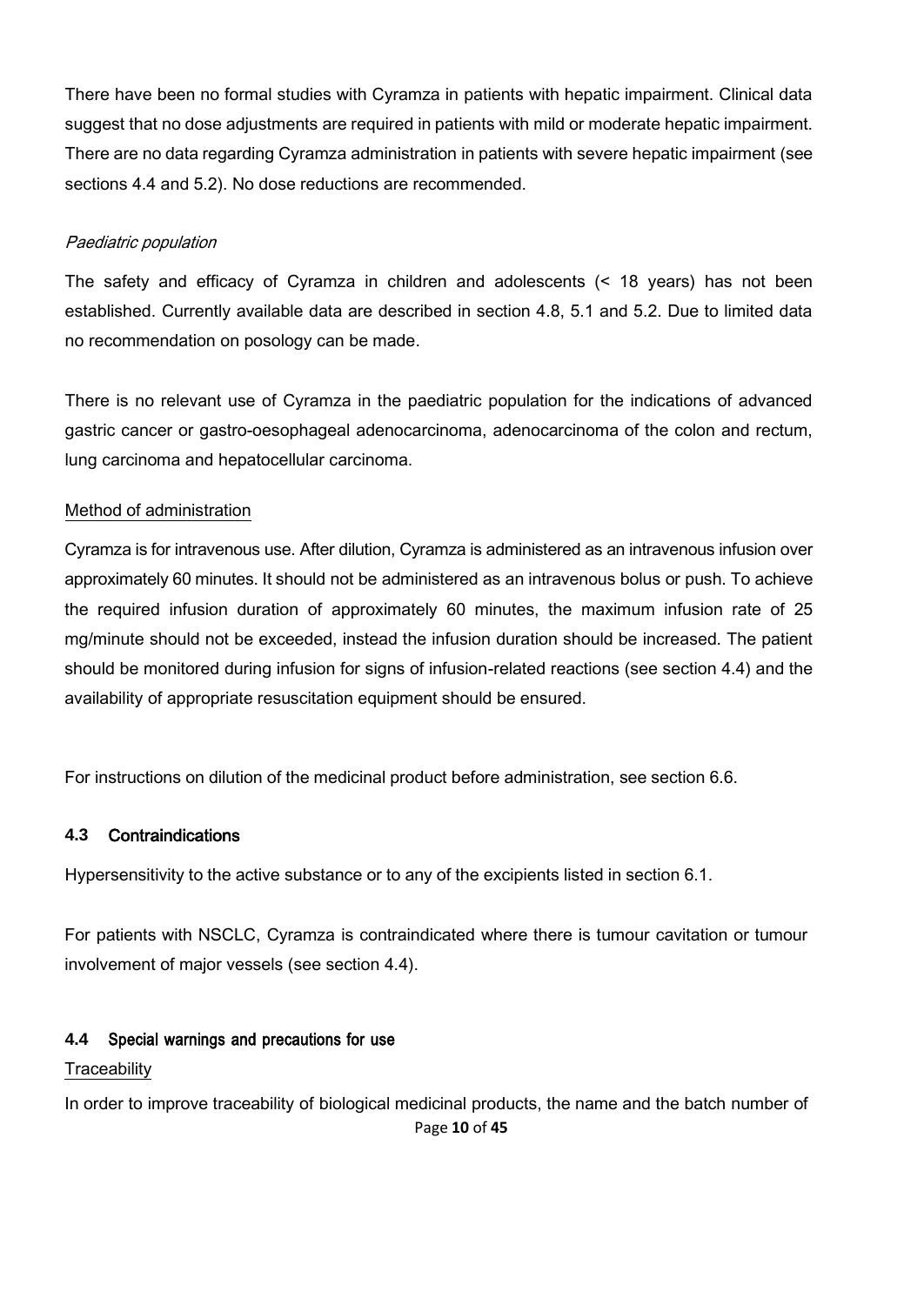the administered product should be clearly recorded.

#### Arterial thromboembolic events

Serious, sometimes fatal, arterial thromboembolic events (ATEs) including myocardial infarction, cardiac arrest, cerebrovascular accident, and cerebral ischemia have been reported in clinical studies. Cyramza should be permanently discontinued in patients who experience a severe ATE (see section 4.2).

### Gastrointestinal perforations

Cyramza is an antiangiogenic therapy and may increase the risk of gastrointestinal perforations. Cases of gastrointestinal perforation have been reported in patients treated with Cyramza. Cyramza should be permanently discontinued in patients who experience gastrointestinal perforations (see section 4.2).

### Severe bleeding

Cyramza is an antiangiogenic therapy and may increase the risk of severe bleeding. Cyramza should be permanently discontinued in patients who experience Grade 3 or 4 bleeding (see section 4.2). Blood counts and coagulation parameters should be monitored in patients with conditions predisposing to bleeding, and in those treated with anticoagulants or other concomitant medicinal products that increase the risk of bleeding. For HCC patients with evidence of portal hypertension or prior history of oesophageal variceal bleeding, screening for and treatment of oesophageal varices should be performed as per standard of care before starting Cyramza treatment.

Severe gastrointestinal haemorrhage, including fatal events were reported in patients with gastric cancer treated with Cyramza in combination with paclitaxel and in patients with mCRC treated with Cyramza in combination with FOLFIRI.

## Pulmonary haemorrhage in NSCLC

Patients with squamous histology are at higher risk of developing serious pulmonary bleeding, however, no excess of Grade 5 pulmonary haemorrhage was observed in Cyramza treated patients with squamous histology in REVEL. NSCLC patients with recent pulmonary bleeding (>2.5 ml or bright red blood) as well as patients with evidence of baseline tumour cavitation, regardless of histology, or those with any evidence of tumour invasion or encasement of major blood vessels have been excluded from clinical trials (see section 4.3). Patients receiving any kind of therapeutic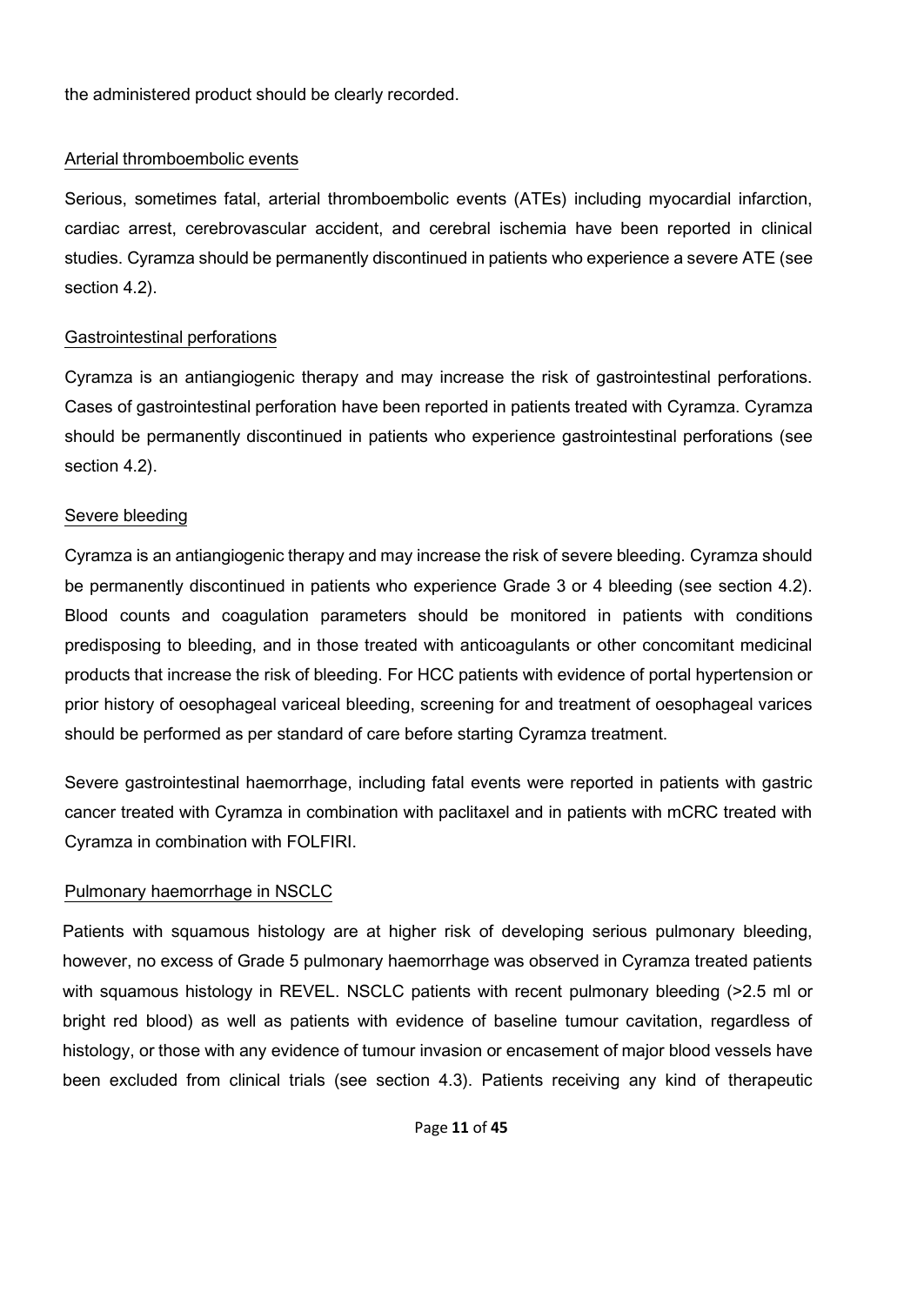anticoagulation were excluded from the REVEL NSCLC clinical trial and patients receiving chronic therapy with non-steroidal anti-inflammatory drugs or anti-platelet agents were excluded from the REVEL and RELAY NSCLC clinical trials. Aspirin use at doses up to 325 mg/day was permitted (see section 5.1).

#### Infusion-related reactions

Infusion-related reactions were reported in clinical studies with Cyramza. The majority of events occurred during or following a first or second Cyramza infusion. Patients should be monitored during the infusion for signs of hypersensitivity. Symptoms included rigors/tremors, back- pain/spasms, chest pain and/or tightness, chills, flushing, dyspnoea, wheezing, hypoxia, and paraesthesia. In severe cases symptoms included bronchospasm, supraventricular tachycardia, and hypotension. Cyramza should be immediately and permanently discontinued in patients who experience a Grade 3 or 4 IRR (see section 4.2).

#### Hypertension

An increased incidence of severe hypertension was reported in patients receiving Cyramza as compared to placebo. In most cases hypertension was managed using standard antihypertensive treatment. Patients with uncontrolled hypertension were excluded from the trials: Cyramza treatment should not be initiated in such patients until and unless their pre-existing hypertension is controlled. Patients who are treated with Cyramza should have their blood pressure monitored. Cyramza should be temporarily discontinued for severe hypertension until controlled with medical management. Cyramza should be permanently discontinued if medically significant hypertension cannot be controlled with antihypertensive therapy (see section 4.2).

#### Posterior Reversible Encephalopathy Syndrome

Cases of posterior reversible encephalopathy syndrome (PRES), including fatal cases, have been rarely reported in patients receiving Cyramza. PRES symptoms may include seizure, headache, nausea/vomiting, blindness, or altered consciousness, with or without associated hypertension. A diagnosis of PRES can be confirmed by brain imaging (e.g., magnetic resonance imaging). Discontinue Cyramza in patients who experience PRES. The safety of reinitiating Cyramza in patients who develop PRES and recover is not known.

#### Aneurysms and artery dissections

Page **12** of **45** The use of VEGF pathway inhibitors in patients with or without hypertension may promote the formation of aneurysms and/or artery dissections. Before initiating Cyramza, this risk should be carefully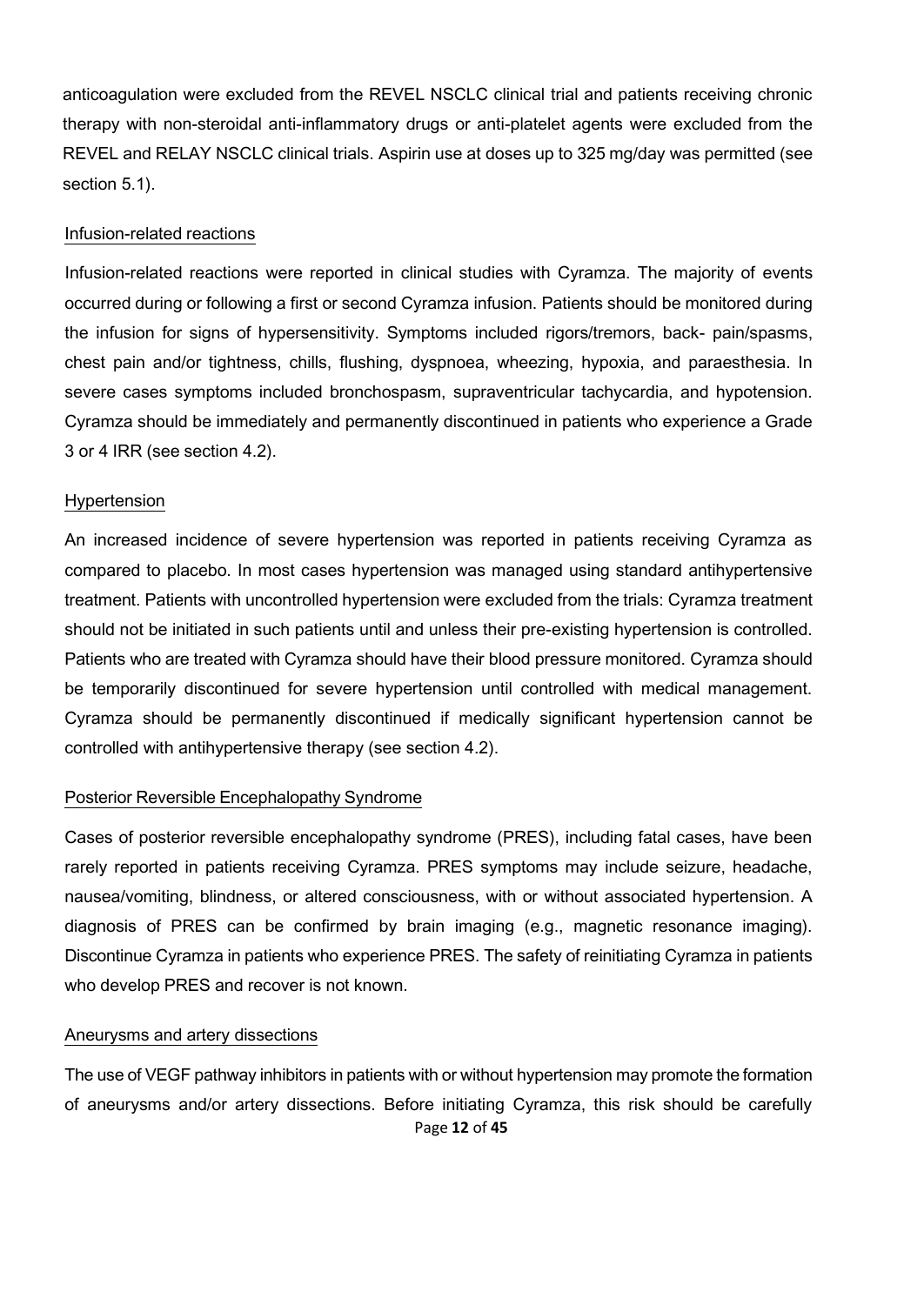considered in patients with risk factors such as hypertension or history of aneurysm.

## Impaired wound healing

The impact of Cyramza has not been evaluated in patients with serious or non-healing wounds. In a study conducted in animals, Cyramza did not impair wound healing. However, since Cyramza is an antiangiogenic therapy and may have the potential to adversely affect wound healing, Cyramza treatment should be withheld for at least 4 weeks prior to scheduled surgery.

The decision to resume Cyramza following surgical intervention should be based on clinical judgment of adequate wound healing.

If a patient develops wound healing complications during therapy, Cyramza should be discontinued until the wound is fully healed (see section 4.2).

## Hepatic impairment

Cyramza should be used with caution in patients with severe liver cirrhosis (Child-Pugh B or C), cirrhosis with hepatic encephalopathy, clinically significant ascites due to cirrhosis, or hepatorenal syndrome. There are very limited efficacy and safety data available in these patients. Cyramza should only be used in these patients if the potential benefits of treatment are judged to outweigh the potential risk of progressive hepatic failure.

In HCC patients, hepatic encephalopathy was reported at a higher rate in the Cyramza-treated patients compared to the placebo-treated patients (see section 4.8). Patients should be monitored for clinical signs and symptoms of hepatic encephalopathy. Cyramza should be permanently discontinued in the event of hepatic encephalopathy or hepatorenal syndrome (see section 4.2).

## Fistula

Patients may be at increased risk for the development of fistula when treated with Cyramza. Cyramza treatment should be discontinued in patients who develop fistula (see section 4.2).

## Proteinuria

An increased incidence of proteinuria was reported in patients receiving Cyramza as compared to placebo. Patients should be monitored for the development, or worsening of proteinuria during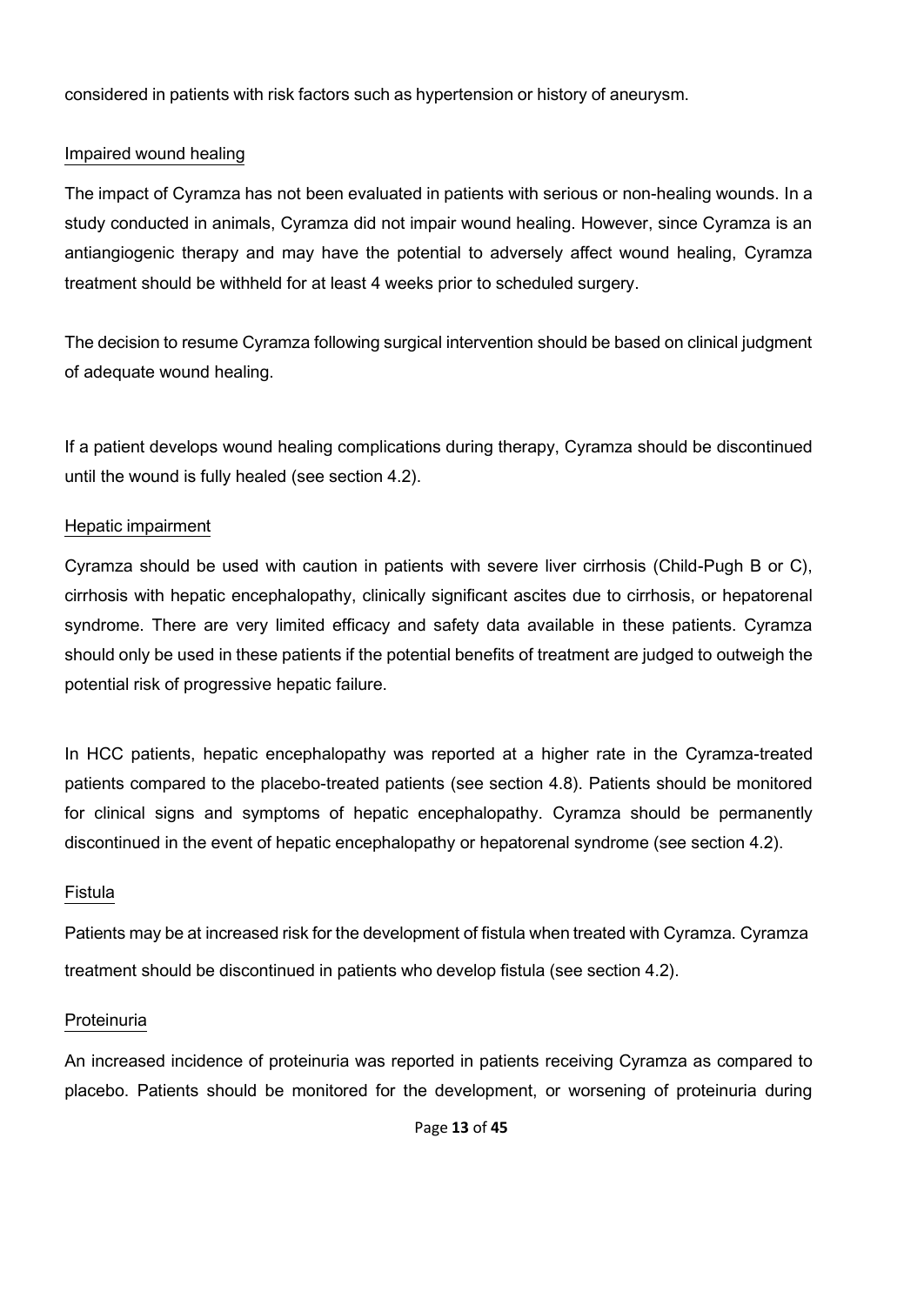Cyramza therapy. If the urine protein is  $\geq 2+$  on a dipstick, a 24 hour urine collection should be performed. Cyramza therapy should be temporarily discontinued if the urine protein level is  $\geq 2$  g/24 hours. Once the urine protein level returns to < 2 g/24 hours, treatment should be resumed at a reduced dose level. A second dose reduction is recommended if a urine protein level ≥ 2  $q/24$  hours reoccurs. Cyramza therapy should be permanently discontinued if the urine protein level is > 3 g/24 hours or in the event of nephrotic syndrome (see section 4.2).

#### **Stomatitis**

An increased incidence of stomatitis was reported in patients receiving Cyramza in combination with chemotherapy as compared to patients treated with placebo plus chemotherapy. Symptomatic treatment should be instituted promptly if stomatitis occurs.

#### Renal impairment

There are limited safety data available for patients with severe renal impairment (calculated creatinine clearance 15 to 29 ml/min) treated with Cyramza (see sections 4.2 and 5.2).

#### Reversible Posterior Leukoencephalopathy Syndrome (RPLS)

RPLS has been reported with a rate of < 0.1% in clinical studies with Cyramza. Confirm the diagnosis of RPLS with MRI and discontinue Cyramza in patients who develop RPLS. Symptoms may resolve or improve within days, although some patients with RPLS can experience ongoing neurologic sequelae or death.

#### Thyroid Dysfunction

Monitor thyroid function during treatment with Cyramza. In RAISE, the incidence of hypothyroidism reported as an adverse event was 2.6% in the Cyramza plus FOLFIRI-treated patients and 0.9% in the placebo plus FOLFIRI-treated patients.

#### Elderly patients with NSCLC

A trend towards less efficacy with increasing age has been observed in patients receiving Cyramza plus docetaxel for the treatment of advanced NSCLC with disease progression after platinum-based chemotherapy (see section 5.1). Comorbidities associated with advanced age, performance status and the likely tolerability to chemotherapy should therefore be thoroughly evaluated prior to the initiation of treatment in the elderly (see sections 4.2 and 5.1).

Page **14** of **45** For Cyramza used in combination with erlotinib for the first line treatment of NSCLC with activating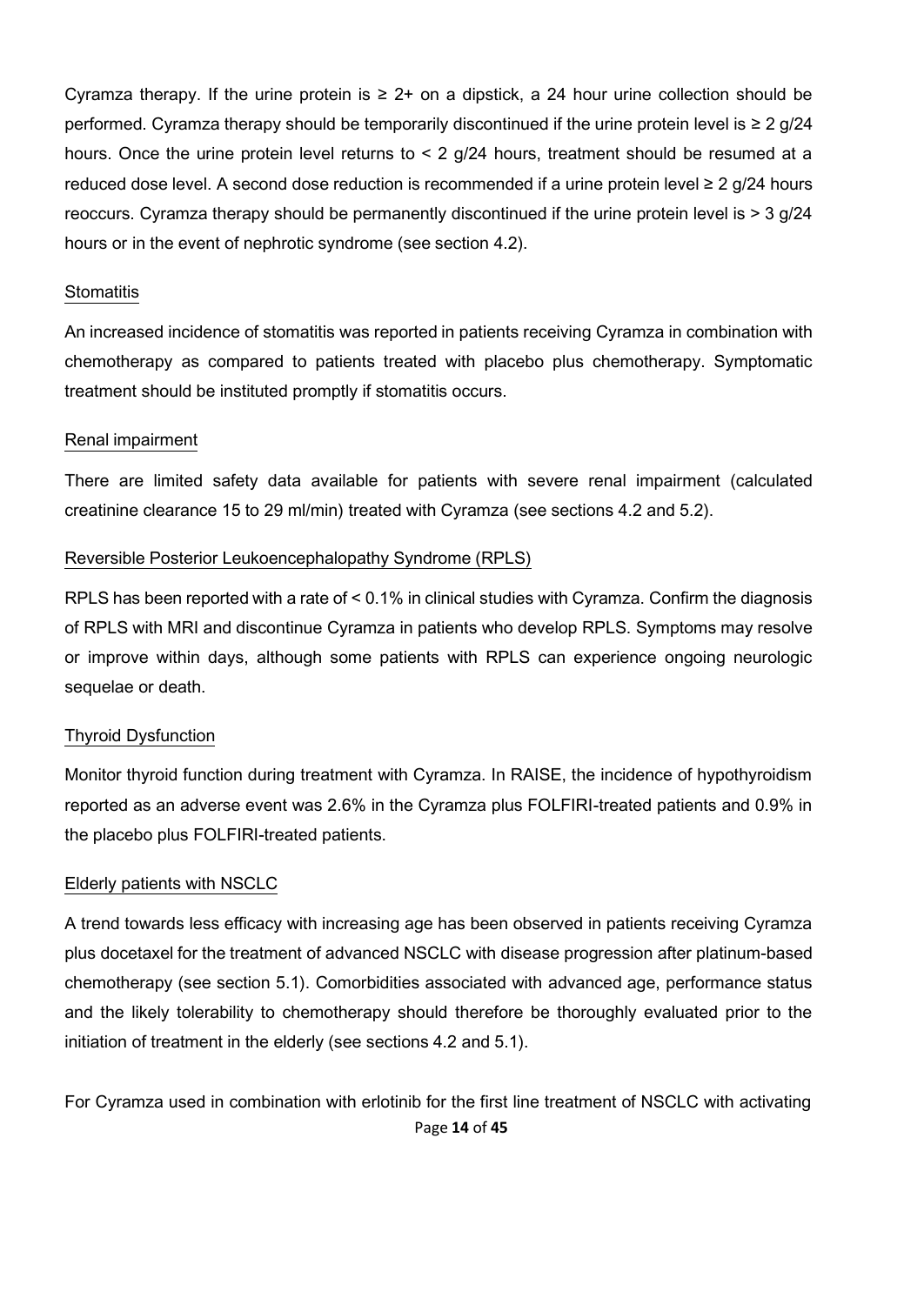EGFR mutations, patients aged 70 years and older compared to patients under 70 years of age, experienced a higher incidence of grade ≥3 adverse events and all grade serious adverse events.

## Sodium restricted diet

Each 10 ml vial contains less than 1 mmol sodium (23mg), that is to say essentially 'sodium-free'. Each 50 ml vial contains approximately 85 mg sodium. This is equivalent to approximately 4% of WHO recommended maximum daily intake of 2g sodium for an adult.

## **4.5** Interaction with other medicinal products and other forms of interaction

No clinically meaningful changes in the exposure of either Cyramza or its concomitant drugs in the approved combinations, including paclitaxel, docetaxel, erlotinib and irinotecan (or its active metabolite, SN-38), were observed in patients with solid tumors.

## **4.6** Fertility, pregnancy and lactation

## Fertility

There are no data on the effect of Cyramza on human fertility. Female fertility is likely to be compromised during treatment with Cyramza based on studies in animals (see section 5.3).

## Women of childbearing potential/Contraception in females

Women of childbearing potential should be advised to avoid becoming pregnant while on Cyramza and should be informed of the potential hazard to the pregnancy and foetus. Women of childbearing potential should use effective contraception during and up to 3 months after the last dose of Cyramza treatment.

## **Pregnancy**

There are no data from the use of Cyramza in pregnant women. Animal studies are insufficient with respect to reproductive toxicity (see section 5.3). As angiogenesis is critical to maintenance of pregnancy and to foetal development, the inhibition of angiogenesis following Cyramza administration may result in adverse effects on pregnancy, including the foetus. Cyramza should only be used if the potential benefit to the mother justifies the potential risk during pregnancy. If the patient becomes pregnant while being treated with Cyramza, she should be informed of the potential risk to the maintenance of pregnancy and the risk to the foetus. Cyramza is not recommended during pregnancy and in women of childbearing potential not using contraception.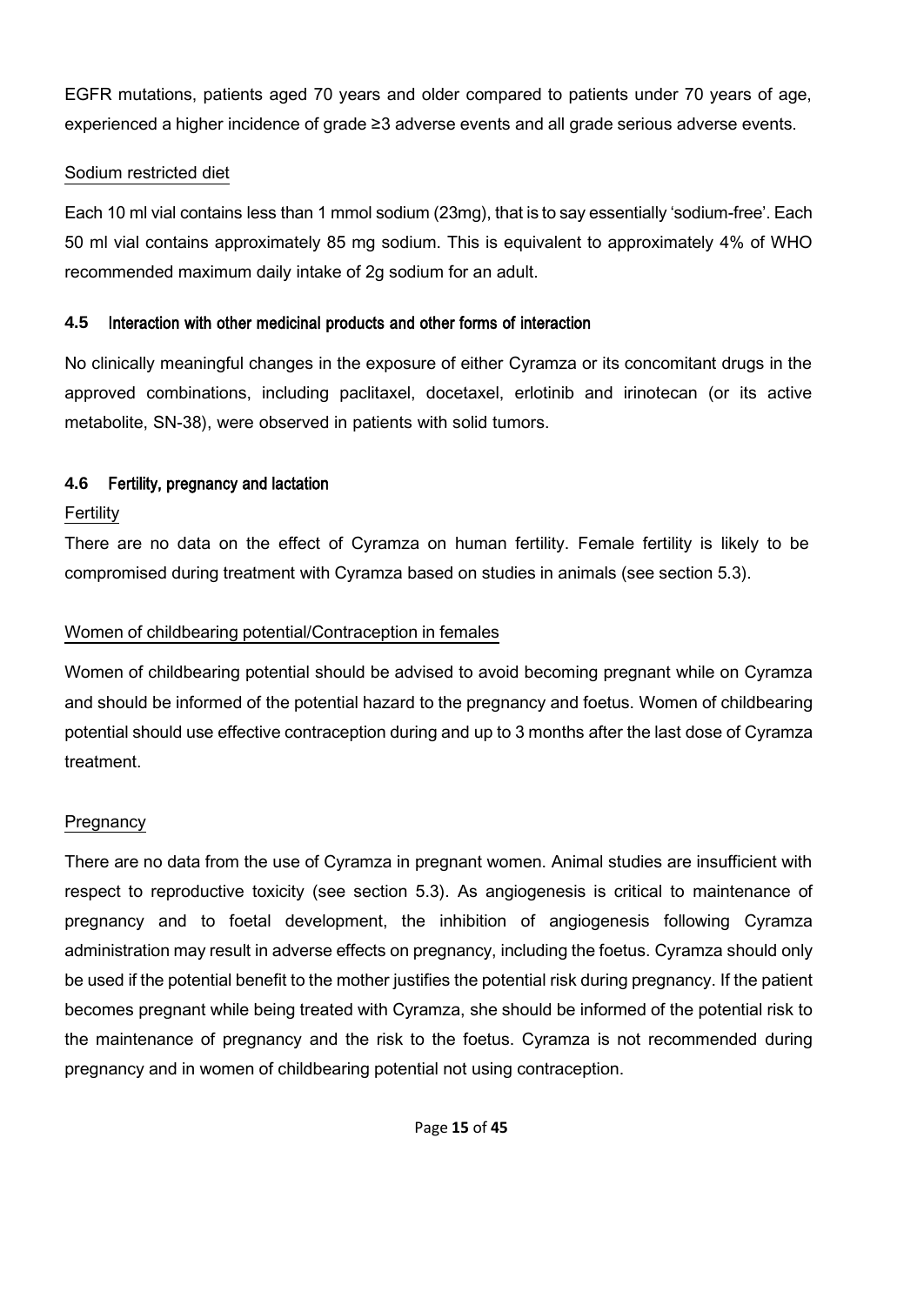#### Lactation

It is unknown whether Cyramza is excreted in human milk. Excretion in milk and oral absorption is expected to be low. As a risk to breast-fed newborns/infants cannot be excluded, breast-feeding should be discontinued during treatment with Cyramza and for at least 3 months after the last dose.

#### **4.7** Effects on ability to drive and use machines

Cyramza has no or negligible influence on the ability to drive and use machines. If patients experience symptoms affecting their ability to concentrate and react, it is recommended that they do not drive or use machines until the effect subsides.

#### **4.8** Undesirable effects

The most serious adverse reactions associated with Cyramza treatment (as a single agent or in combination with cytotoxic chemotherapy) were:

- Gastrointestinal perforation (see section 4.4)
- Severe gastrointestinal haemorrhage (see section 4.4)
- Arterial thromboembolic events (see section 4.4)
- Posterior reversible encephalopathy syndrome (see section 4.4)

The most common adverse reactions observed in patients treated with Cyramza monotherapy are: peripheral oedema, hypertension, diarrhoea, abdominal pain, headache, proteinuria and thrombocytopenia.

The most common adverse reactions observed in patients treated with Cyramza in combination with chemotherapy are: fatigue/asthenia, neutropenia, diarrhoea, epistaxis and stomatitis.

The most common adverse reactions observed in patients treated with Cyramza in combination with erlotinib are: infections, diarrhoea, hypertension, stomatitis, proteinuria, alopecia and epistaxis.

Page **16** of **45** Tables 6 and 7 below list the adverse drug reactions (ADRs) from placebo controlled phase III clinical trials associated with ramucirumab used either as a monotherapy treatment for gastric cancer and HCC or in combination with different chemotherapy regimens or erlotinib for the treatment of gastric cancer, mCRC and NSCLC. ADRs are listed below by MedDRA body system organ class. The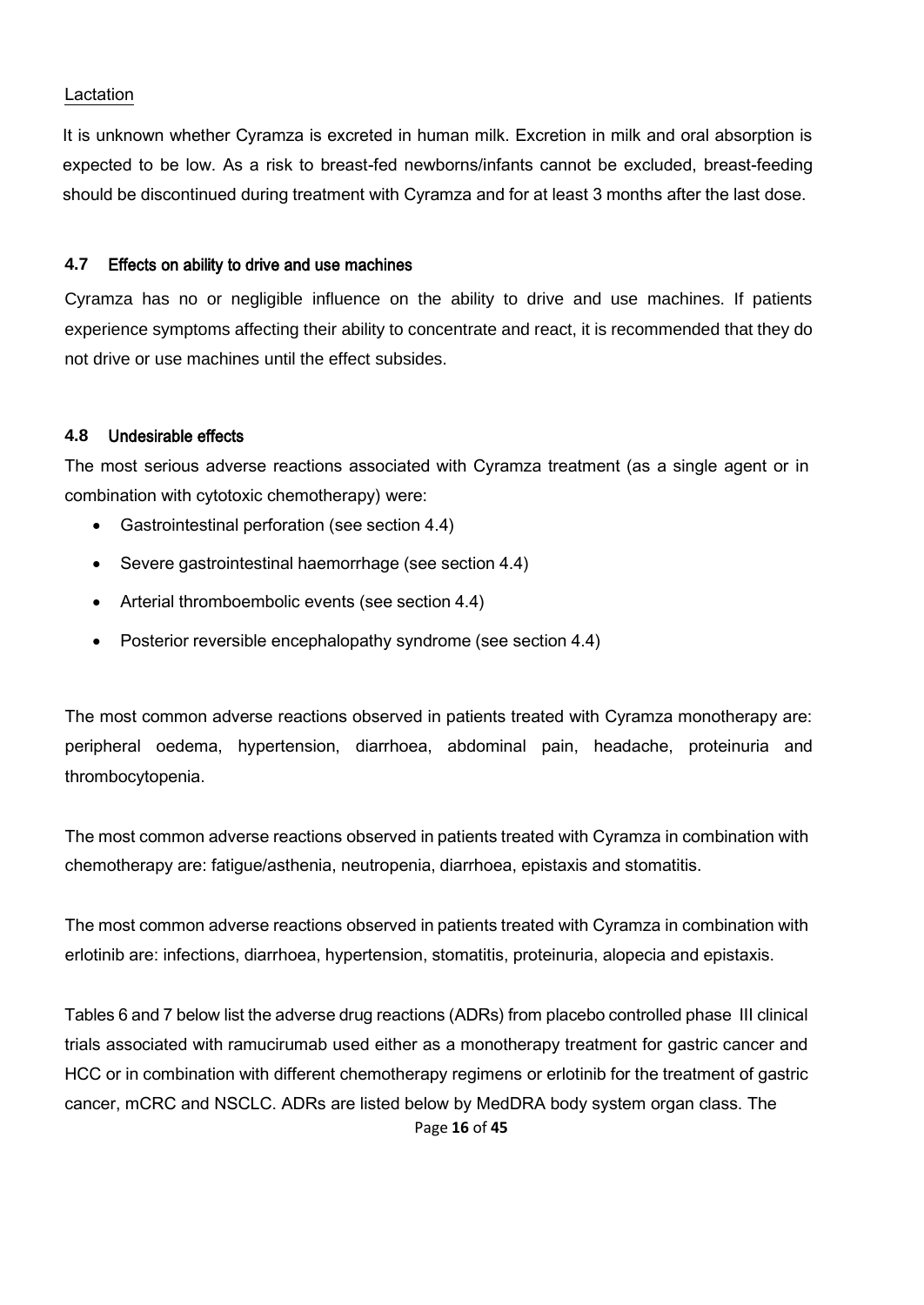following convention has been used for classification of frequency for ADR tables:

Very common (≥ 1/10) Common (≥ 1/100 to < 1/10) Uncommon (≥ 1/1,000 to < 1/100) Rare (≥ 1/10,000 to < 1/1,000) Very rare (< 1/10,000) Not known (cannot be estimated from the available data)

Within each frequency grouping, ADRs are presented in order of decreasing seriousness.

# Table 6: ADRs reported in patients treated with Cyramza as monotherapy in phase 3 clinical trials (REGARD, REACH-2 and REACH patients with alpha fetoprotein ≥ 400 ng/ml)

| <b>System Organ</b><br>Class (MedDRA)                     | <b>Very Common</b>             | Common                                                                                     | Uncommon                                     |
|-----------------------------------------------------------|--------------------------------|--------------------------------------------------------------------------------------------|----------------------------------------------|
| <b>Blood and</b><br>lymphatic system<br>disorders         | Thrombocytopenia <sup>a</sup>  | Neutropenia <sup>a</sup>                                                                   |                                              |
| Metabolism and<br>nutrition<br>disorders                  |                                | Hypokalaemia <sup>a,b</sup><br>Hyponatraemia <sup>a</sup><br>Hypoalbuminaemia <sup>a</sup> |                                              |
| Nervous system<br>disorders                               | Headache                       | Hepatic encephalopathy <sup>c</sup>                                                        |                                              |
| Vascular<br>disorders                                     | Hypertension <sup>a,d</sup>    | Arterial thromboembolic<br>events <sup>a</sup>                                             |                                              |
| Respiratory,<br>thoracic, and<br>mediastinal<br>disorders |                                | Epistaxis                                                                                  |                                              |
| Gastrointestinal<br>disorders                             | Abdominal paina,e<br>Diarrhoea | Intestinal obstruction <sup>a</sup>                                                        | Gastrointestinal<br>perforation <sup>a</sup> |
| Skin and<br>subcutaneous<br>tissue disorders              |                                | Rash <sup>a</sup>                                                                          |                                              |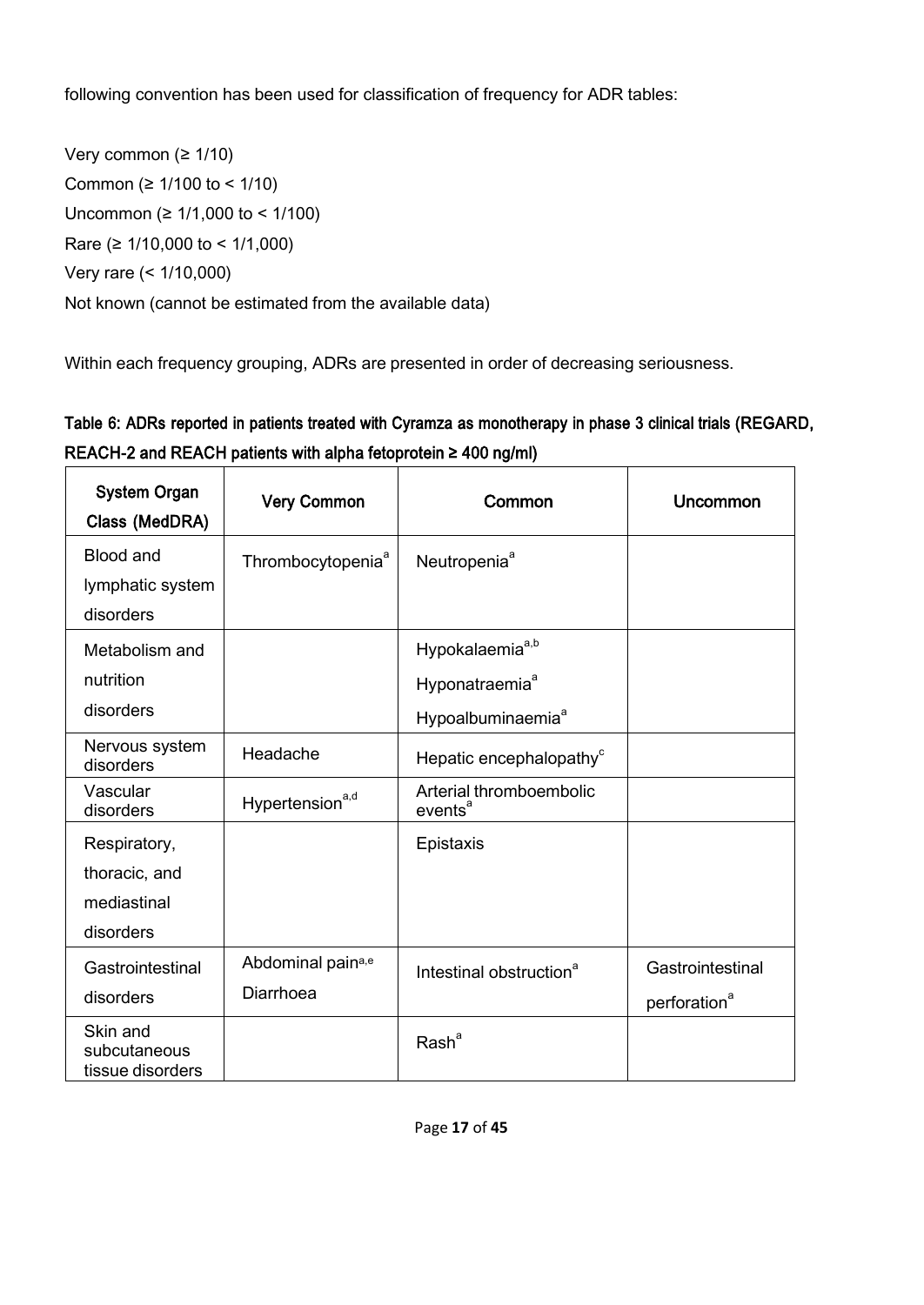| Renal and<br>urinary disorders                               | Proteinuria <sup>a,t</sup> |                                         |  |
|--------------------------------------------------------------|----------------------------|-----------------------------------------|--|
| General<br>disorders and<br>administration<br>site disorders | Peripheral oedema          | Infusion-related reactions <sup>a</sup> |  |

a Terms represent a group of events that describe a medical concept rather than a single event or preferred term.

**b Includes: hypokalaemia and blood potassium decreased.** 

<sup>c</sup> Based on study REACH-2 and REACH (single-agent ramucirumab in HCC). Includes hepatic encephalopathy and hepatic coma.

d Includes: blood pressure increased and hypertension.

e Includes: abdominal pain, abdominal pain lower, abdominal pain upper, and hepatic pain.

f Includes one case of nephrotic syndrome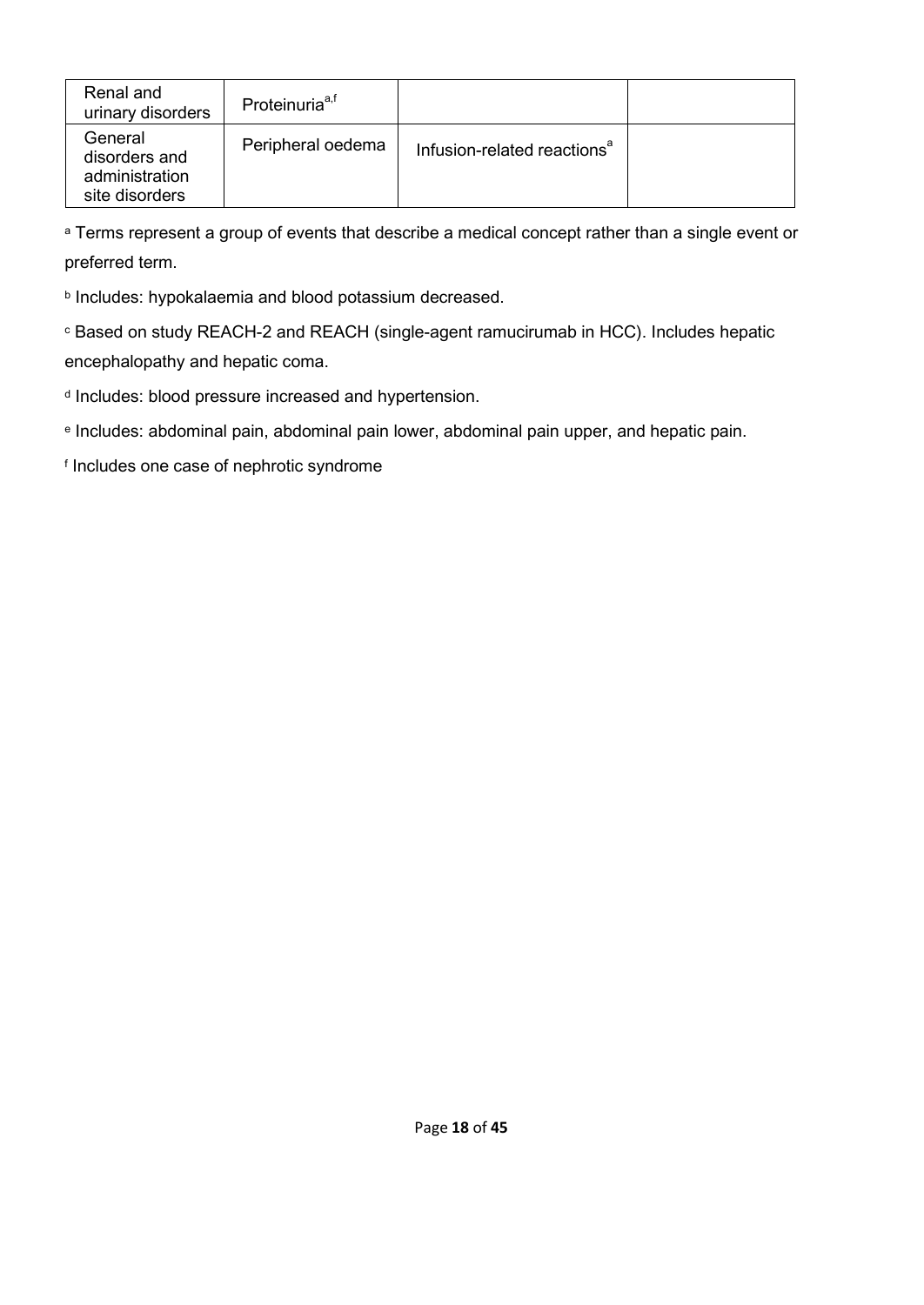Table 7: ADRs reported in patients treated with ramucirumab in combination with chemotherapy or erlotinib in phase 3 clinical trials (RAINBOW, REVEL, RAISE and RELAY)

| <b>System Organ Class</b>     |                               |                                           |
|-------------------------------|-------------------------------|-------------------------------------------|
| (MedDRA)                      | <b>Very Common</b>            | Common                                    |
| Infections and infestations   | Infectionsi,k                 | Sepsis <sup>a,b</sup>                     |
| Blood and lymphatic           | Neutropenia <sup>a</sup>      | Febrile neutropenia <sup>d</sup>          |
| system disorders              | Leukopeniaa,c                 |                                           |
|                               | Thrombocytopenia <sup>a</sup> |                                           |
|                               | Anaemia                       |                                           |
| Metabolism and nutrition      |                               | Hypoalbuminaemia <sup>a</sup>             |
| disorders                     |                               | Hyponatraemia <sup>a</sup>                |
| Nervous system disorders      | Headache                      |                                           |
| Vascular disorders            | Hypertension <sup>a,e</sup>   |                                           |
| Respiratory, thoracic, and    | Epistaxis                     | Pulmonary haemorrhagei,                   |
| mediastinal disorders         |                               |                                           |
| Gastrointestinal disorders    | <b>Stomatitis</b>             | Gastrointestinal haemorrhage              |
|                               | Diarrhoea                     | events <sup>a,f</sup>                     |
|                               |                               | Gastrointestinal perforation <sup>a</sup> |
|                               |                               | Gingival bleedingi                        |
| Skin and subcutaneous         | Alopecial                     | Palmar-plantar                            |
| tissue disorders              |                               | erthyrodysaesthesia syndrome <sup>g</sup> |
| Renal and urinary disorders   | Proteinuriaa,h                |                                           |
| General disorders and         | Fatigue <sup>a,i</sup>        |                                           |
| administration site disorders | Mucosal                       |                                           |
|                               | inflammation <sup>d</sup>     |                                           |
|                               | Peripheral oedema             |                                           |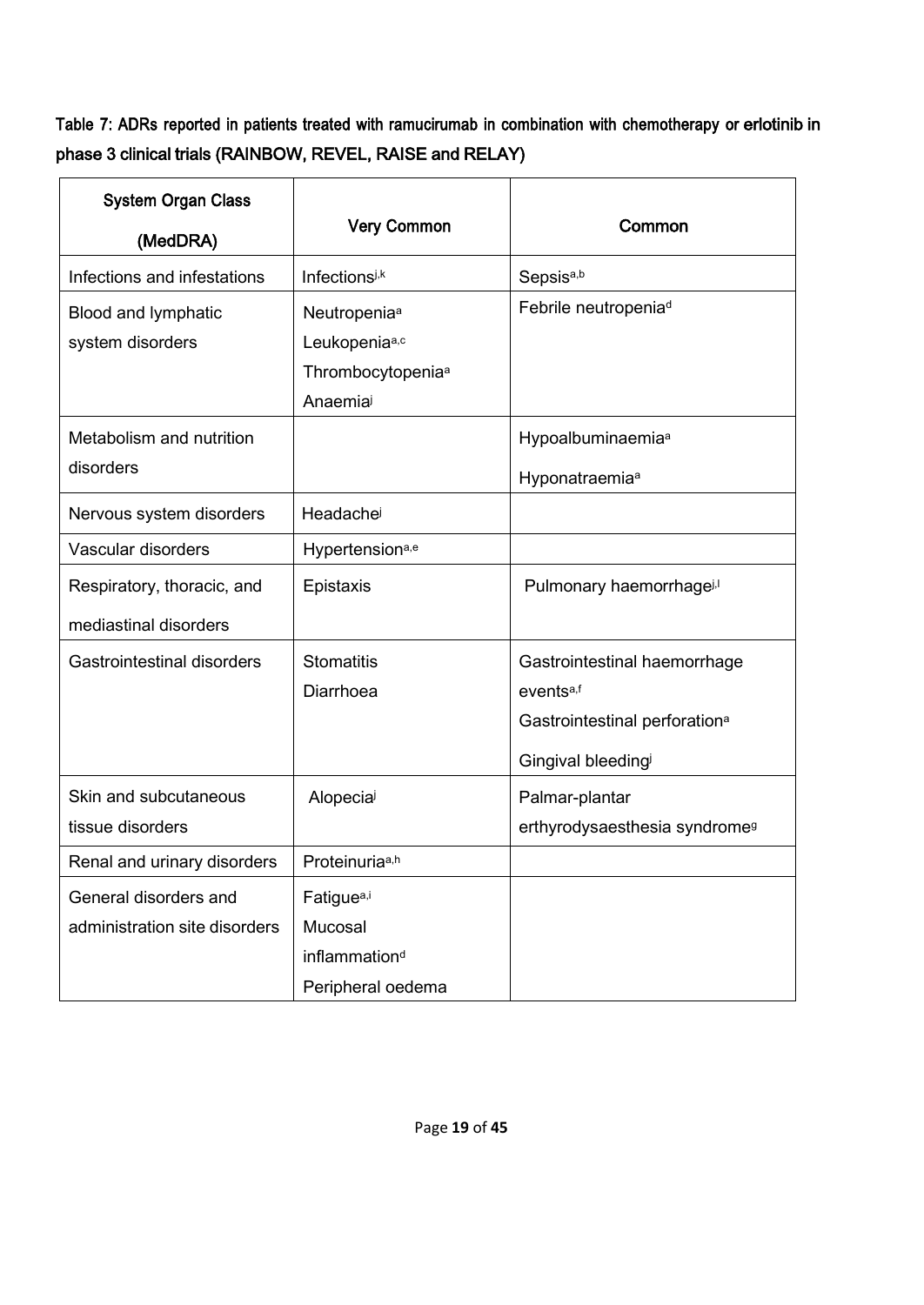a Terms represent a group of events that describe a medical concept rather than a single event or preferred term.

**b Based on study RAINBOW (ramucirumab plus paclitaxel).** 

<sup>c</sup> Based on study RAINBOW (ramucirumab plus paclitaxel). Includes: leukopenia and white blood cell count decreased.

<sup>d</sup> Based on study REVEL (ramucirumab plus docetaxel).

e Includes: blood pressure increased, hypertension, and hypertensive cardiomyopathy.

<sup>f</sup> Based on study RAINBOW (ramucirumab plus paclitaxel) and study RAISE (ramucirumab plus FOLFIRI).

Includes: anal haemorrhage, diarrhoea haemorrhage, gastric haemorrhage, gastrointestinal haemorrhage, haematemesis, haematochezia, haemorrhoidal haemorrhage, Mallory-Weiss syndrome, melaena, oesophageal haemorrhage, rectal haemorrhage, and upper gastrointestinal haemorrhage.

<sup>g</sup> Based on study RAISE (ramucirumab plus FOLFIRI).

h Includes cases of nephrotic syndrome.

<sup>i</sup> Based on study RAINBOW (ramucirumab plus paclitaxel) and study REVEL (ramucirumab plus docetaxel).

Includes: fatigue and asthenia.

<sup>j</sup> Based on study RELAY (ramucirumab plus erlotinib).

k Infections includes all preferred terms that are part of the System Organ Class Infections and infestations. Most common (≥1%) Grade ≥3 infections include pneumonia, cellulitis, paronychia, skin infection, and urinary tract infection.

l Includes haemoptysis, laryngeal haemorrhage, haemothorax (a fatal event occurred) and pulmonary haemorrhage

Clinically relevant reactions (including Grade ≥3) associated with antiangiogenic therapy observed in ramucirumab-treated patients across clinical studies were: gastrointestinal perforations, infusionrelated reactions and proteinuria (see sections 4.2 and 4.4).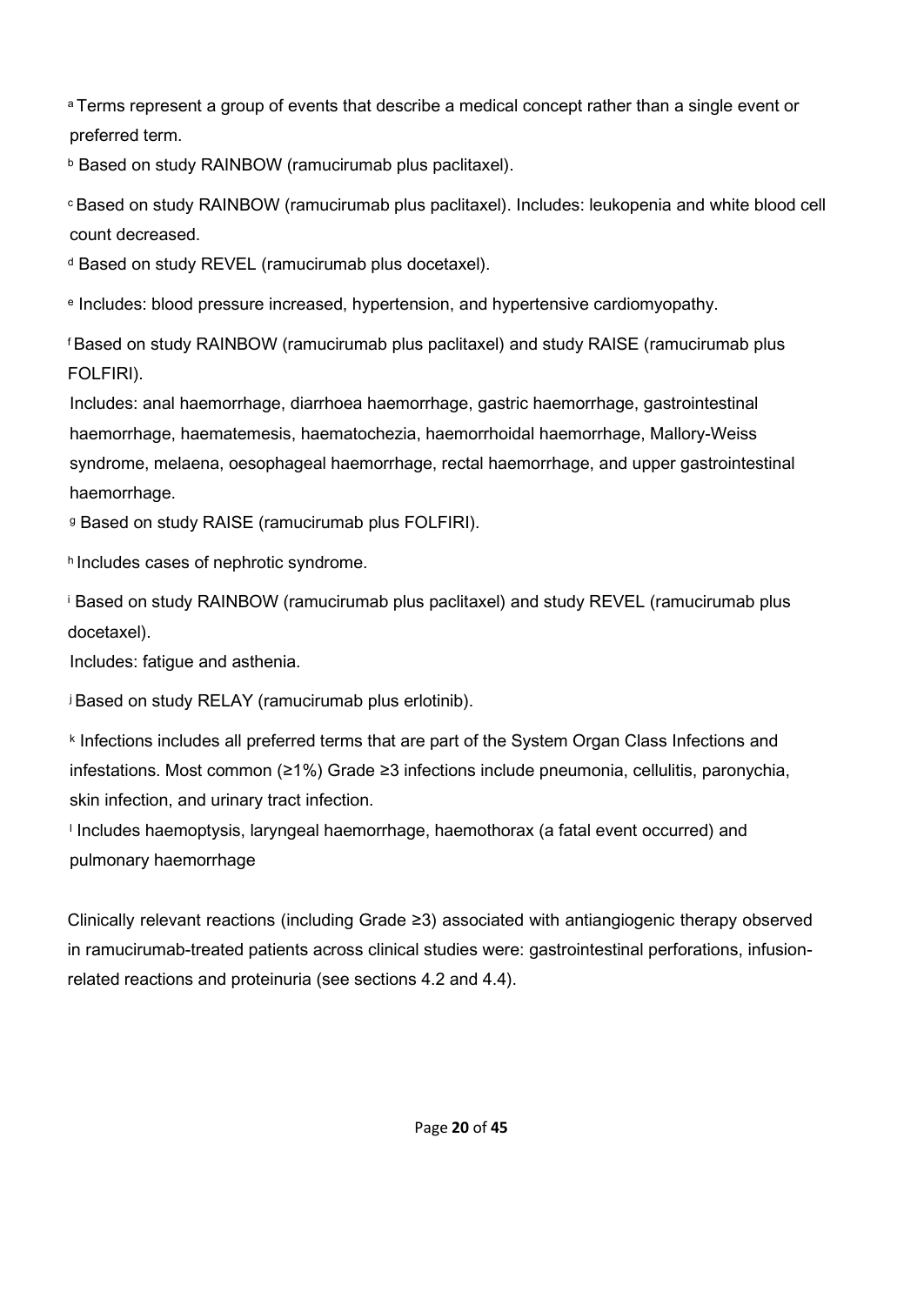## Colorectal Cancer

## Cyramza in combination with FOLFIRI

In the RAISE study, in mCRC patients treated with Cyramza plus FOLFIRI, the most frequent (≥1%) ADR that led to the discontinuation of Cyramza was proteinuria (1.5%). The most frequent (≥1%) ADRs leading to discontinuation of one or more components of FOLFIRI were: neutropenia (12.5%), thrombocytopenia (4.2%), diarrhoea (2.3%) and stomatitis (2.3%). The most frequent component of FOLFIRI to be discontinued was the 5-FU bolus.

## Adverse reactions from other sources

Table 8: Post-marketing ADRs associated with ramucirumab reported in clinical trials and through postmarketing reporting

| <b>System Organ Class</b>                                                         | Common         | <b>Uncommon</b> | Rare                                                  | Not known                           |
|-----------------------------------------------------------------------------------|----------------|-----------------|-------------------------------------------------------|-------------------------------------|
| (MedDRA)                                                                          |                |                 |                                                       |                                     |
| Neoplasms benign,<br>malignant and<br>unspecified (including<br>cysts and polyps) | Haemangioma    |                 |                                                       |                                     |
| Blood and lymphatic<br>system disorders                                           |                |                 | Thrombotic<br>microangiopathy                         |                                     |
| <b>Endocrine disorders</b>                                                        | Hypothyroidism |                 |                                                       |                                     |
| Nervous system<br>disorders                                                       |                |                 | Posterior<br>reversible<br>encephalopathy<br>syndrome |                                     |
| Vascular disorders                                                                |                |                 |                                                       | Aneurysms and<br>artery dissections |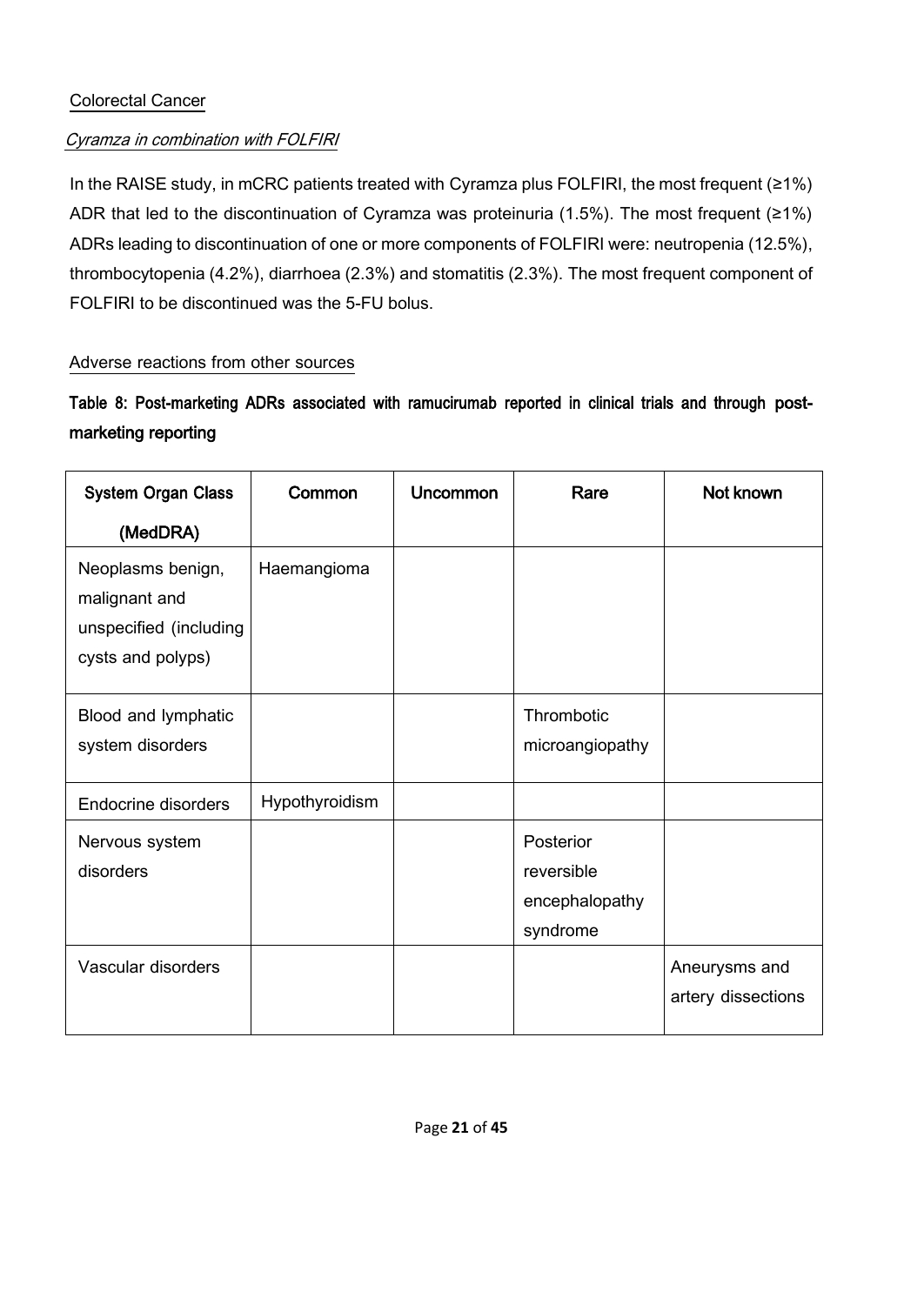| Respiratory, thoracic   Dysphonia |  |  |
|-----------------------------------|--|--|
| and mediastinal                   |  |  |
| disorders                         |  |  |

## Paediatric population

No new safety concerns were identified based on the limited number of paediatric patients treated with ramucirumab monotherapy in study I4T MC JVDA (see section 5.1). One patient in this study had progressive widening of distal femoral growth plate. The impact of this finding on growth is not known.

### **4.9** Overdose

There is no data on overdose in humans. Cyramza has been administered in a Phase 1 study up to 10 mg/kg every two weeks without reaching a maximum tolerated dose. In case of overdose, supportive therapy should be used.

## **5.** PHARMACOLOGICAL PROPERTIES

#### **5.1** Pharmacodynamic properties

Pharmacotherapeutic group: Antineoplastic agents, monoclonal antibodies ATC code: L01XC21

#### Mechanism of action

Vascular Endothelial Growth Factor (VEGF) Receptor 2 is the key mediator of VEGF induced angiogenesis. Cyramza is a human receptor-targeted antibody that specifically binds VEGF Receptor 2 and blocks binding of VEGF-A, VEGF-C, and VEGF-D. As a result, Cyramza inhibits ligand stimulated activation of VEGF Receptor 2 and its downstream signalling components, including p44/p42 mitogen-activated protein kinases, neutralising ligand-induced proliferation and migration of human endothelial cells.

Clinical efficacy and safety

Gastric cancer RAINBOW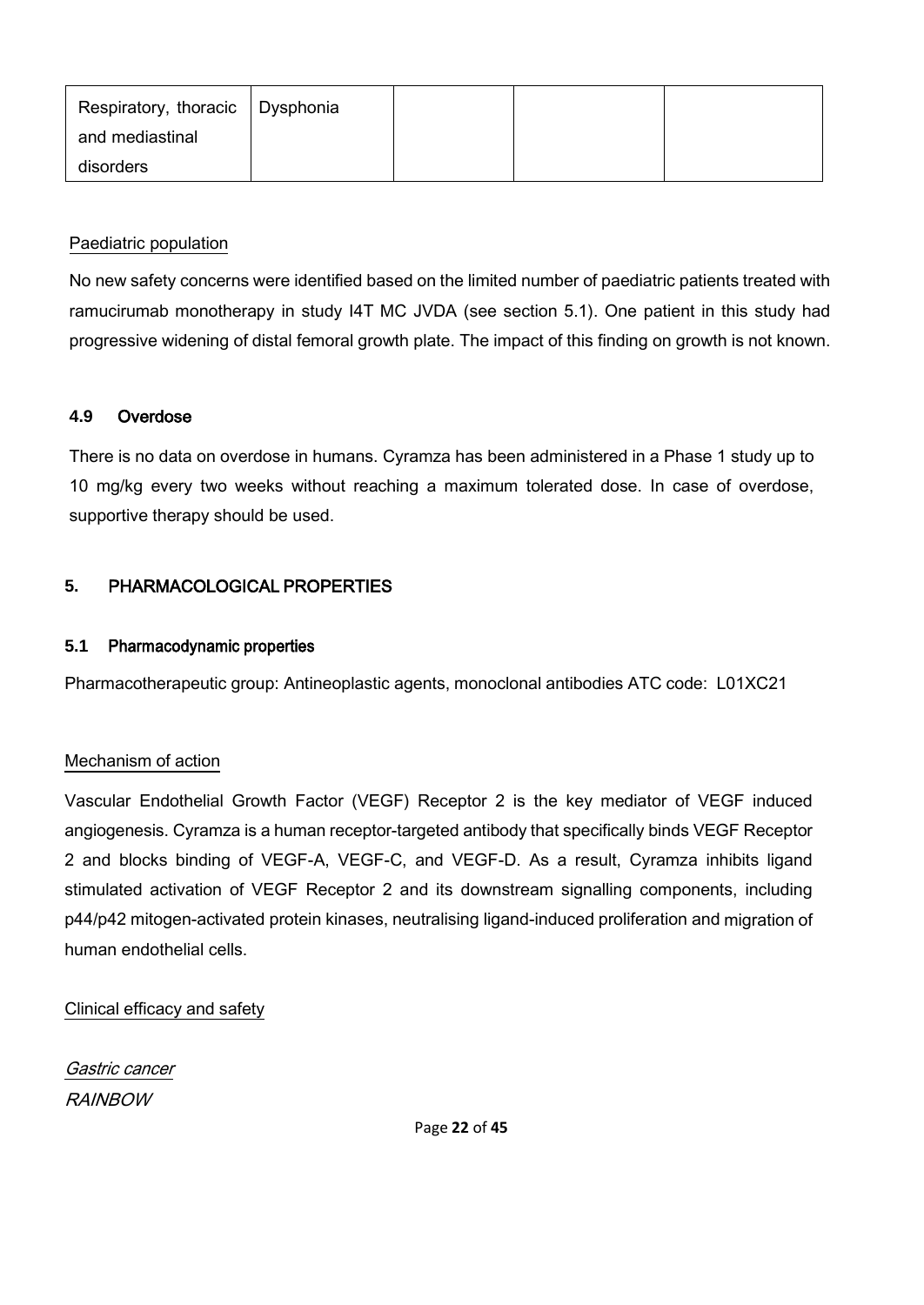RAINBOW, a global, randomised, double-blind, study of Cyramza plus paclitaxel versus placebo plus paclitaxel, was conducted in 665 patients with locally recurrent and unresectable or metastatic gastric cancer (including GEJ adenocarcinoma) following platinum- and fluoropyrimidine-containing chemotherapy, with or without anthracycline. The primary endpoint was overall survival (OS) and the secondary endpoints included progression free survival (PFS) and overall response rate (ORR). Patients were required to have experienced disease progression during, or within 4 months after the last dose of first-line therapy and with ECOG PS 0-1. Patients were randomised in a 1:1 ratio to receive Cyramza plus paclitaxel (n=330) or placebo plus paclitaxel (n=335). Randomisation was stratified by geographic region, time to progression from the start of first-line therapy (< 6 months versus ≥ 6 months) and disease measurability. Cyramza at 8 mg/kg or placebo was administered by intravenous infusion every 2 weeks (on days 1 and 15) of a 28-day cycle. Paclitaxel at 80 mg/m<sup>2</sup> was administered by intravenous infusion on days 1, 8, and 15 of each 28-day cycle.

A majority (75%) of patients randomised in the study received prior platinum and fluoropyrimidine combination therapy without anthracycline. The remainder (25%) received prior platinum and fluoropyrimidine combination therapy with anthracycline. Two-thirds of the patients experienced disease progression while still on first-line therapy (66.8%). Baseline patient demographics and disease characteristics were generally balanced between arms: the median age was 61 years; 71% of patients were male; 61% were Caucasian, 35% Asian; the ECOG PS was 0 for 39% of patients, 1 for 61% of patients; 81% of patients had measurable disease and 79% had gastric cancer; 21% had GEJ adenocarcinoma. The majority of patients (76%) had experienced disease progression within 6 months from the start of first-line therapy. For patients treated with Cyramza plus paclitaxel the median duration of therapy was 19 weeks, and for patients treated with placebo plus paclitaxel the median duration of therapy was 12 weeks. The median relative dose intensity of Cyramza was 98.6% and of placebo was 99.6%. The median relative dose intensity of paclitaxel was 87.7% for the Cyramza plus paclitaxel arm and 93.2% for the placebo plus paclitaxel arm. A similar percentage of patients discontinued treatment due to adverse events: 12% of patients treated with Cyramza plus paclitaxel compared with 11% of patients treated with placebo plus paclitaxel. Post discontinuation systemic anti-cancer therapy was given to 47.9% of patients receiving Cyramza plus paclitaxel and 46.0% of patients receiving placebo plus paclitaxel.

Overall survival was statistically significantly improved in patients receiving Cyramza plus paclitaxel compared with those receiving placebo plus paclitaxel (HR 0.807; 95% CI: 0.678 to 0.962; p=0.0169). There was an increase in median survival of 2.3 months in favour of the Cyramza plus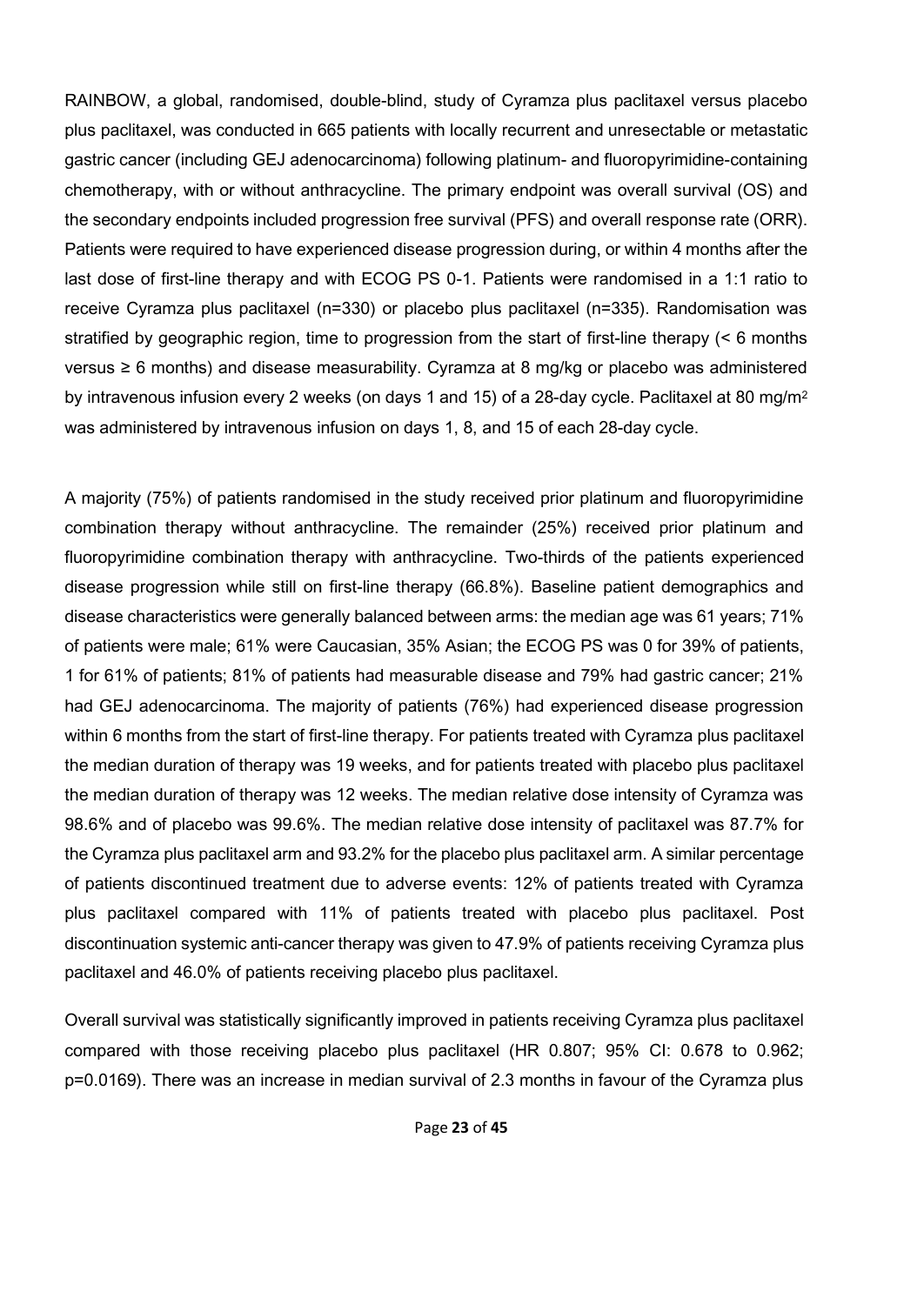paclitaxel arm: 9.63 months in the Cyramza plus paclitaxel arm and 7.36 months in the placebo plus paclitaxel arm. Progression-free survival was statistically significantly improved in patients receiving Cyramza plus paclitaxel compared with those receiving placebo plus paclitaxel (HR 0.635; 95% CI: 0.536 to 0.752; p< 0.0001). There was an increase in median PFS of 1.5 months in favour of the Cyramza plus paclitaxel arm: 4.4 months in the Cyramza plus paclitaxel arm and 2.9 months in the placebo plus paclitaxel arm. Objective response rate (complete response [CR] + partial response [PR]) was significantly improved in patients receiving Cyramza plus paclitaxel compared with those receiving placebo plus paclitaxel (Odds ratio 2.140; 95% CI: 1.499 to 3.160; p=0.0001). The ORR in the Cyramza plus paclitaxel arm was 27.9% and in the placebo plus paclitaxel arm was 16.1%. Improvements in OS and PFS were consistently observed in pre-specified subgroups based on age, sex, race and in most other pre-specified subgroups. Efficacy results are shown in Table 9.

|                                                 | Cyramza plus paclitaxel<br>$N = 330$ | Placebo plus<br>paclitaxel |
|-------------------------------------------------|--------------------------------------|----------------------------|
|                                                 |                                      | $N = 335$                  |
| Overall survival, months                        |                                      |                            |
| Median (95% CI)                                 | 9.6(8.5, 10.8)                       | 7.4(6.3, 8.4)              |
| $0.807$ (0.678, 0.962)<br>Hazard ratio (95% CI) |                                      |                            |
| Stratified log-rank p-value                     | 0.0169                               |                            |
| Progression free survival, months               |                                      |                            |
| Median (95% CI)                                 | 4.4(4.2, 5.3)                        | 2.9(2.8, 3.0)              |
| Hazard ratio (95% CI)                           | 0.635(0.536, 0.752)                  |                            |
| Stratified log-rank p-value                     | < 0.0001                             |                            |
| Objective response rate (CR +PR)                |                                      |                            |
| Rate- percent (95% CI)                          | 27.9 (23.3, 33.0)                    | 16.1 (12.6, 20.4)          |
| Odd ratio                                       | 2.140 (1.449, 3.160)                 |                            |
| Stratified CMH p-value                          | 0.0001                               |                            |

Table 9: Summary of efficacy data – Intent to treat ITT population

Abbreviations: CI = confidence interval, CR = complete response, PR = partial response,

CMH= Cochran-Mantel-Haenszel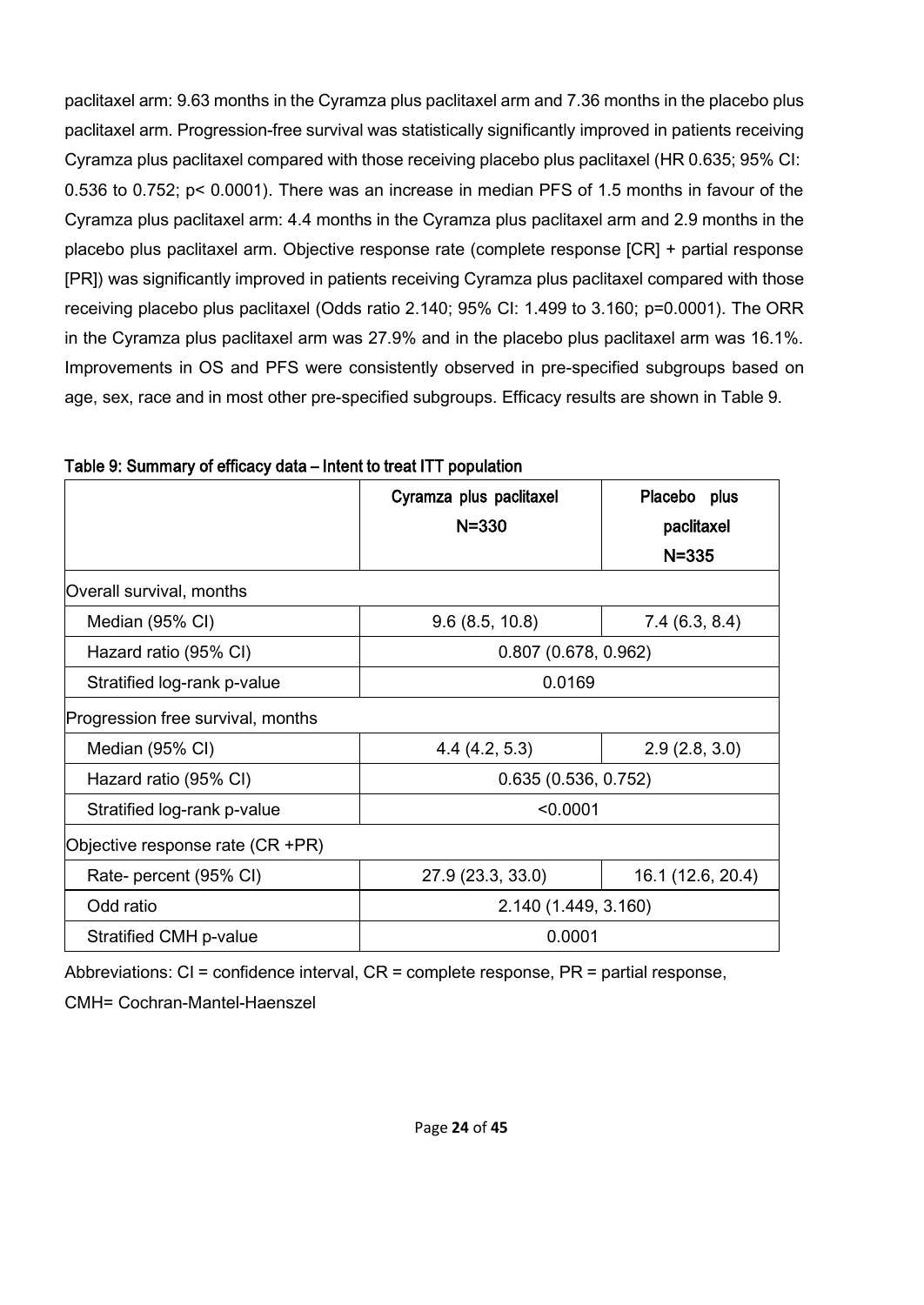Figure 1: Kaplan-Meier curves of overall survival for Cyramza plus paclitaxel versus placebo plus paclitaxel in RAINBOW







## REGARD

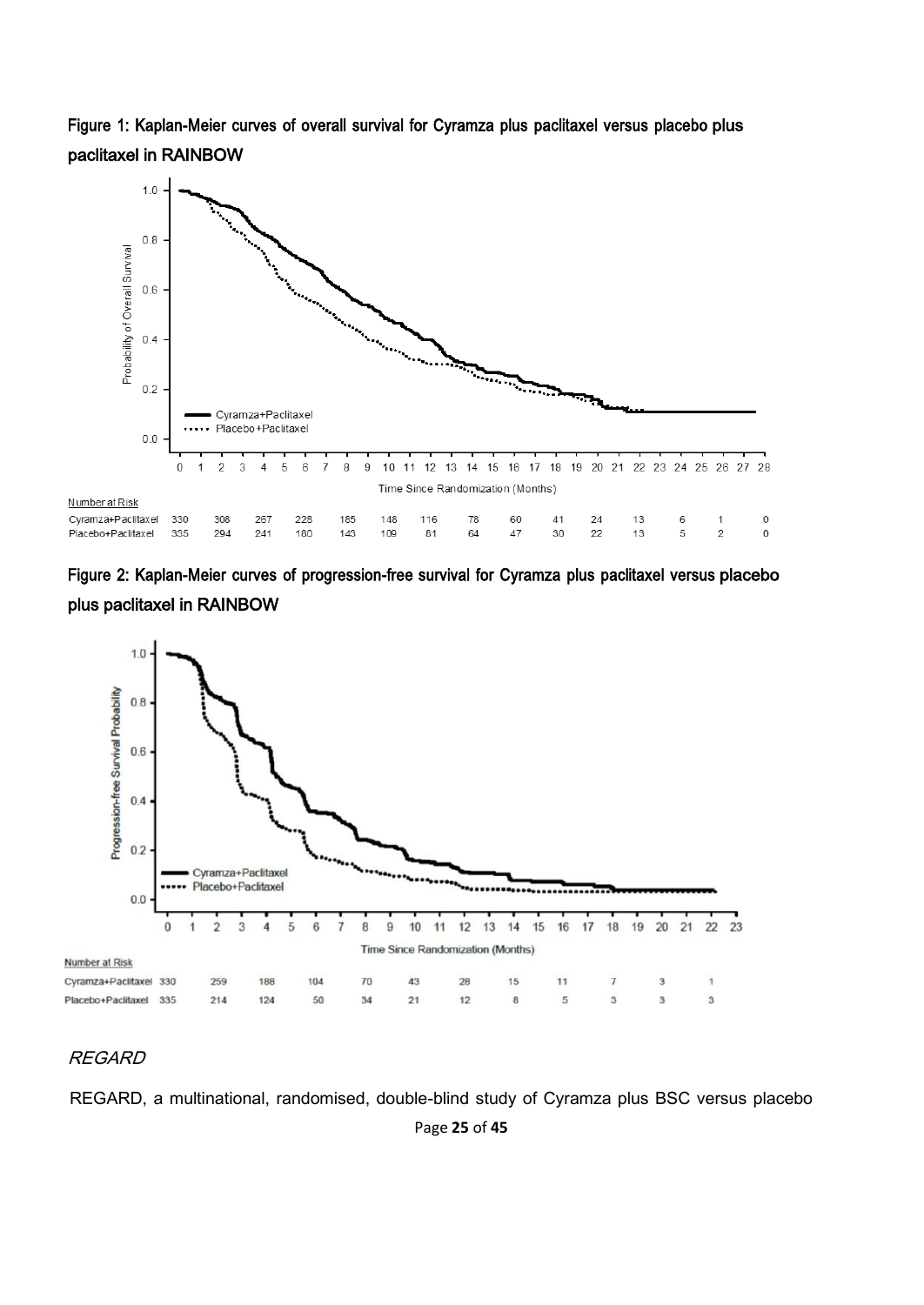plus BSC, was conducted in 355 patients with locally recurrent and unresectable, or metastatic gastric cancer (including GEJ adenocarcinoma) following platinum- or fluoropyrimidine-containing chemotherapy. The primary endpoint was OS and secondary endpoints included PFS. Patients were required to have experienced disease progression during, or within 4 months after the last dose of first-line therapy for metastatic disease, or during adjuvant treatment or within 6 months after the last dose of adjuvant therapy, and had ECOG PS 0-1. To be included in the study, patients were required to have total bilirubin of ≤ 1.5 mg/dl and AST and ALT ≤ 3 times ULN, or ≤ 5 times ULN if liver metastases were present.

Patients were randomised in a 2:1 ratio to receive an intravenous infusion of Cyramza 8 mg/kg (n=238) or placebo (n=117) every 2 weeks. Randomisation was stratified by weight loss over the prior 3 months (≥ 10% versus < 10%), geographic region, and location of the primary tumour (gastric versus GEJ). Baseline demographics and disease characteristics were balanced. The ECOG PS was 1 for 72% of patients. There were no patients with Child-Pugh B or C liver cirrhosis enrolled in REGARD. 11% of patients treated with Cyramza and 6% of patients on placebo discontinued therapy due to adverse events. Overall survival was statistically significantly improved in patients receiving Cyramza as compared with patients receiving placebo (hazard ratio [HR] 0.776; 95% CI: 0.603 to 0.998; p=0.0473), corresponding to a 22% reduction in the risk of death and an increase in median survival to 5.2 months for Cyramza from 3.8 months for placebo. Progression-free survival was statistically significantly improved in patients receiving Cyramza as compared with patients receiving placebo (HR 0.483; 95%CI: 0.376 to 0.620; p<0.0001), corresponding to a 52% reduction in the risk of progression or death and an increase in median PFS to 2.1 months for Cyramza from 1.3 months for placebo. Efficacy results are shown in Table 10.

|                                   | Cyramza<br>$N = 238$ | Placebo<br>$N = 117$ |
|-----------------------------------|----------------------|----------------------|
| Overall survival, months          |                      |                      |
| Median (95% CI)                   | 5.2(4.4, 5.7)        | 3.8(2.8, 4.7)        |
| Hazard ratio (95% CI)             | 0.776(0.603, 0.998)  |                      |
| Stratified log-rank p-value       | 0.0473               |                      |
| Progression free survival, months |                      |                      |
| Median (95% CI)                   | 2.1(1.5, 2.7)        | 1.3(1.3, 1.4)        |
| Hazard ratio (95% CI)             | 0.483(0.376, 0.620)  |                      |

## Table 10: Summary of efficacy data – ITT population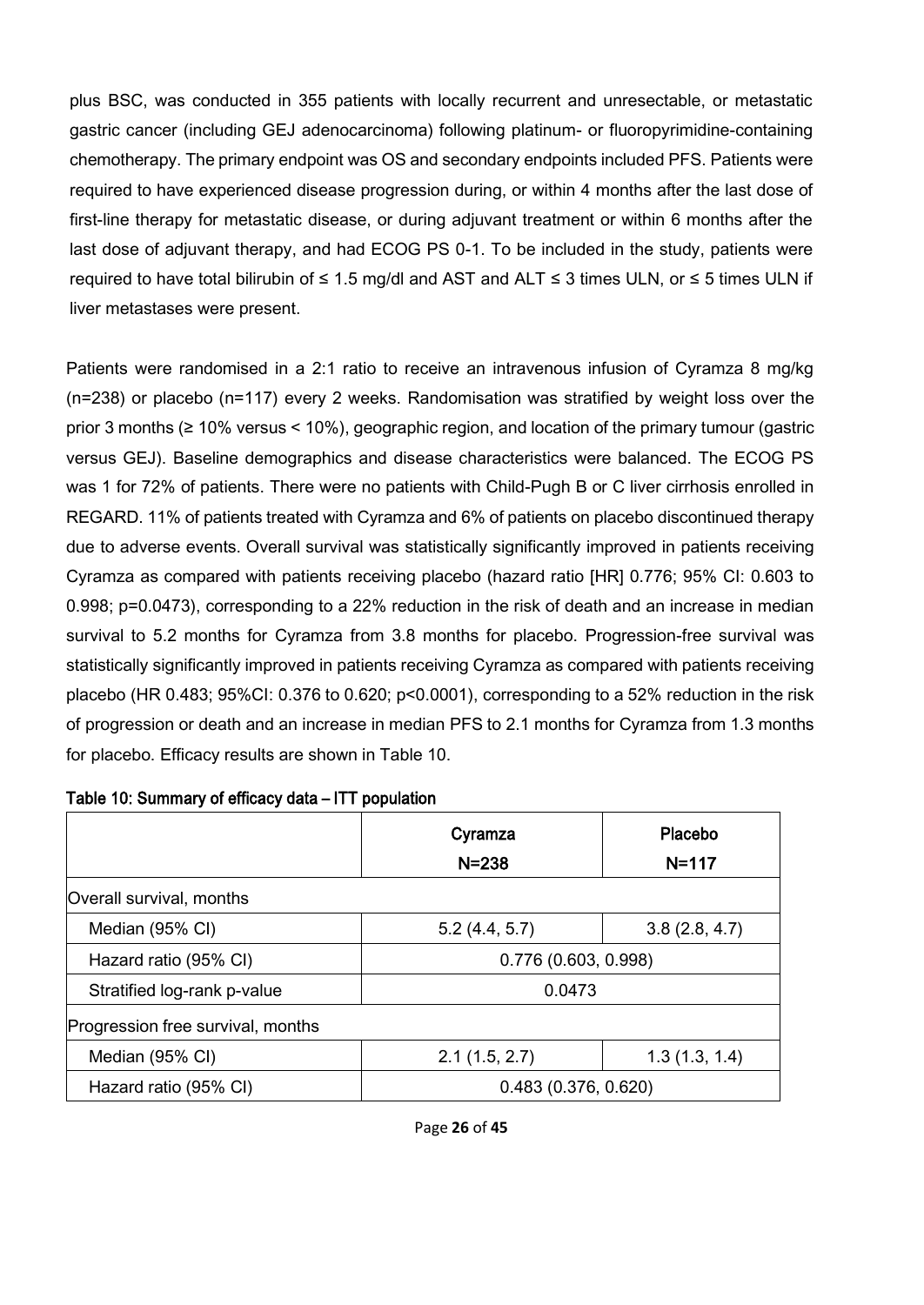| Stratified log-rank p-value | < 0.0001          |                  |
|-----------------------------|-------------------|------------------|
| 12-week PFS rate% (95% CI)  | 40.1 (33.6, 46.4) | 15.8 (9.7, 23.3) |

Abbreviations: CI = confidence interval

#### Figure 3: Kaplan-Meier curves of overall survival for Cyramza versus placebo in REGARD



Based on limited data from REGARD patients with HER2-positive gastric or GEJ adenocarcinoma and patients previously treated with trastuzumab (in RAINBOW), it is considered unlikely that Cyramza has a detrimental effect or that it has no effect in patients with HER2-positive gastric cancer. Post hoc unstratified subgroup analyses from RAINBOW patients previously treated with trastuzumab (n= 39) suggested a survival benefit in such patients (HR 0.679, 95% CI 0.327, 1.419) and demonstrated a benefit for progression free survival (PFS) (HR 0.399, 95% CI 0.194, 0.822).

## *Non-*small cell lung cancer (NSCLC)

## **RELAY**

RELAY was a global, randomised, double-blind, phase 3 study of Cyramza plus erlotinib versus placebo plus erlotinib that randomised (1:1) 449 previously untreated patients with metastatic nonsmall cell lung cancer (NSCLC) with epidermal growth factor receptor (EGFR) exon 19 deletion or exon 21 (L858R) activating mutations at study entry. Eligible patients were ECOG PS 0 or 1. Patients with CNS metastases or known T790M EGFR mutations at baseline were excluded from the study. Patients at a high risk of bleeding, cardiovascular events, including those who had experienced any arterial thrombotic event within 6 months of enrolment, were also excluded from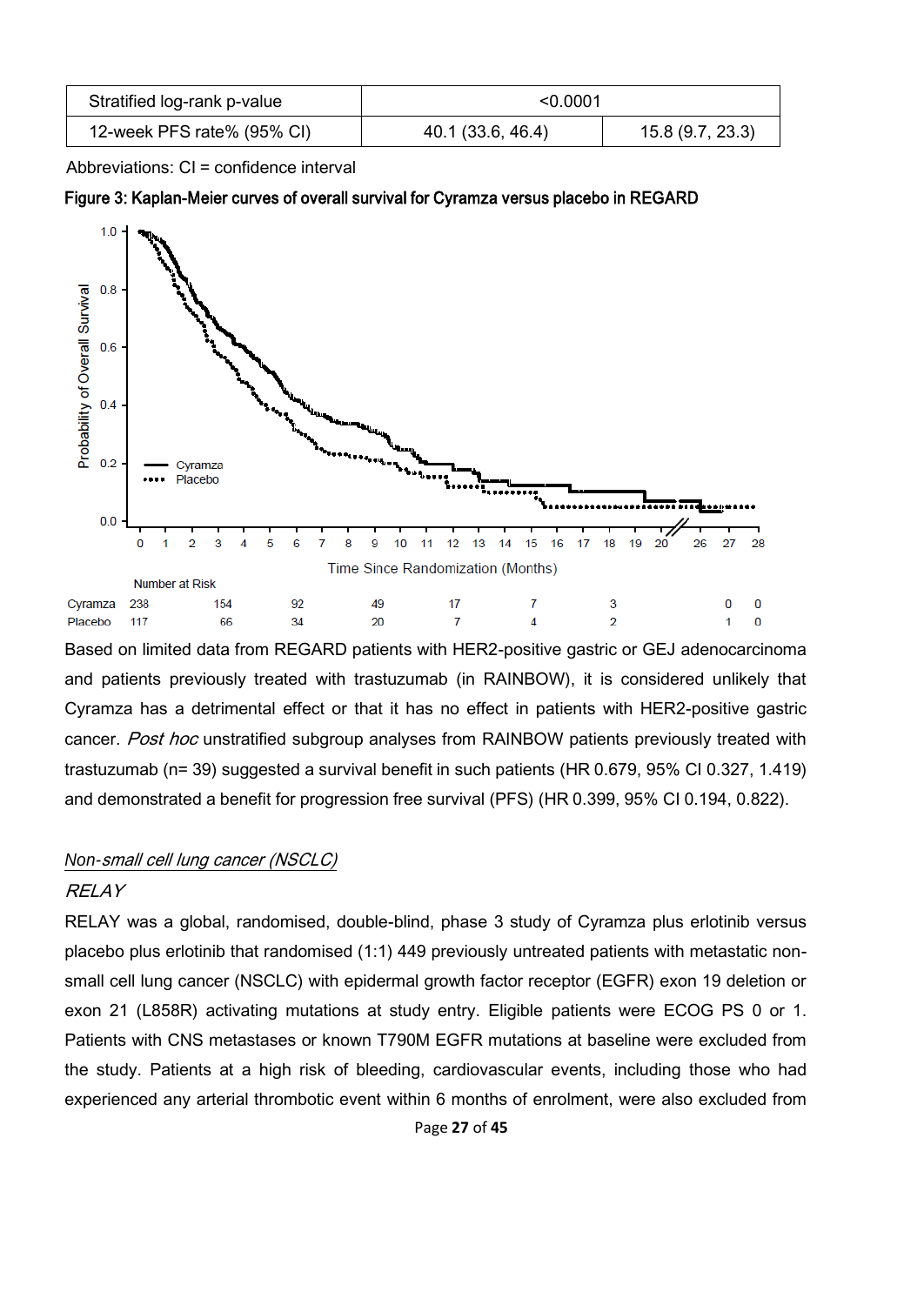the study.

Demographics and baseline characteristics were balanced between arms. 77% of patients were Asian and 22% were Caucasian. Patients treated with Cyramza plus erlotinib experienced a statistically significant improvement in progression-free survival (PFS) compared to patients treated with placebo plus erlotinib (Table 10). Consistent results were observed across subgroups including exon 19 deletions and exon 21 (L858R) substitution, age, race (Caucasian HR: 0.618, Asian HR: 0.638), smokers and never smokers. Overall survival data were immature at the time of the final PFS analysis (17.6% maturity). RELAY efficacy results are shown in Table 11 and Figure 4.

|                                                                | Cyramza plus erlotinib | Placebo plus erlotinib |
|----------------------------------------------------------------|------------------------|------------------------|
|                                                                | $N = 224$              | $N = 225$              |
| <b>Progression-free Survival</b>                               |                        |                        |
| Number of events (%)                                           | 122 (54.5)             | 158 (70.2)             |
| Median – months (95% CI)                                       | 19.4 (15.38, 21.55)    | 12.4 (10.97, 13.50)    |
| Hazard Ratio (95% CI)                                          | 0.591(0.461, 0.760)    |                        |
| Stratified Log-rank p-value                                    | < 0.0001               |                        |
| <b>Interim Overall Survival</b>                                |                        |                        |
| Number of deaths (%)                                           | 37 (16.5)              | 42 (18.7)              |
| Median - months (95% CI)                                       | <b>NR</b>              | <b>NR</b>              |
| Hazard Ratio (95% CI)                                          | 0.832(0.532, 1.303)    |                        |
| Stratified Log-rank p-value                                    | 0.4209                 |                        |
| Objective Response Rate (Complete Response + Partial Response) |                        |                        |
| Rate – percent (95% CI)                                        | 76 (70.8, 81.9)        | 75 (69.0, 80.3)        |
| $CR, n (\%)$                                                   | 3(1.3)                 | 2(0.9)                 |
| PR, n (%)                                                      | 168 (75.0)             | 166 (73.8)             |
| <b>Duration of Response</b>                                    | $N = 171$              | $N = 168$              |
| Number of events (%)                                           | 101(59.1)              | 128 (76.2)             |

## Table 11: Summary of efficacy data in RELAY – Intent to treat (ITT) population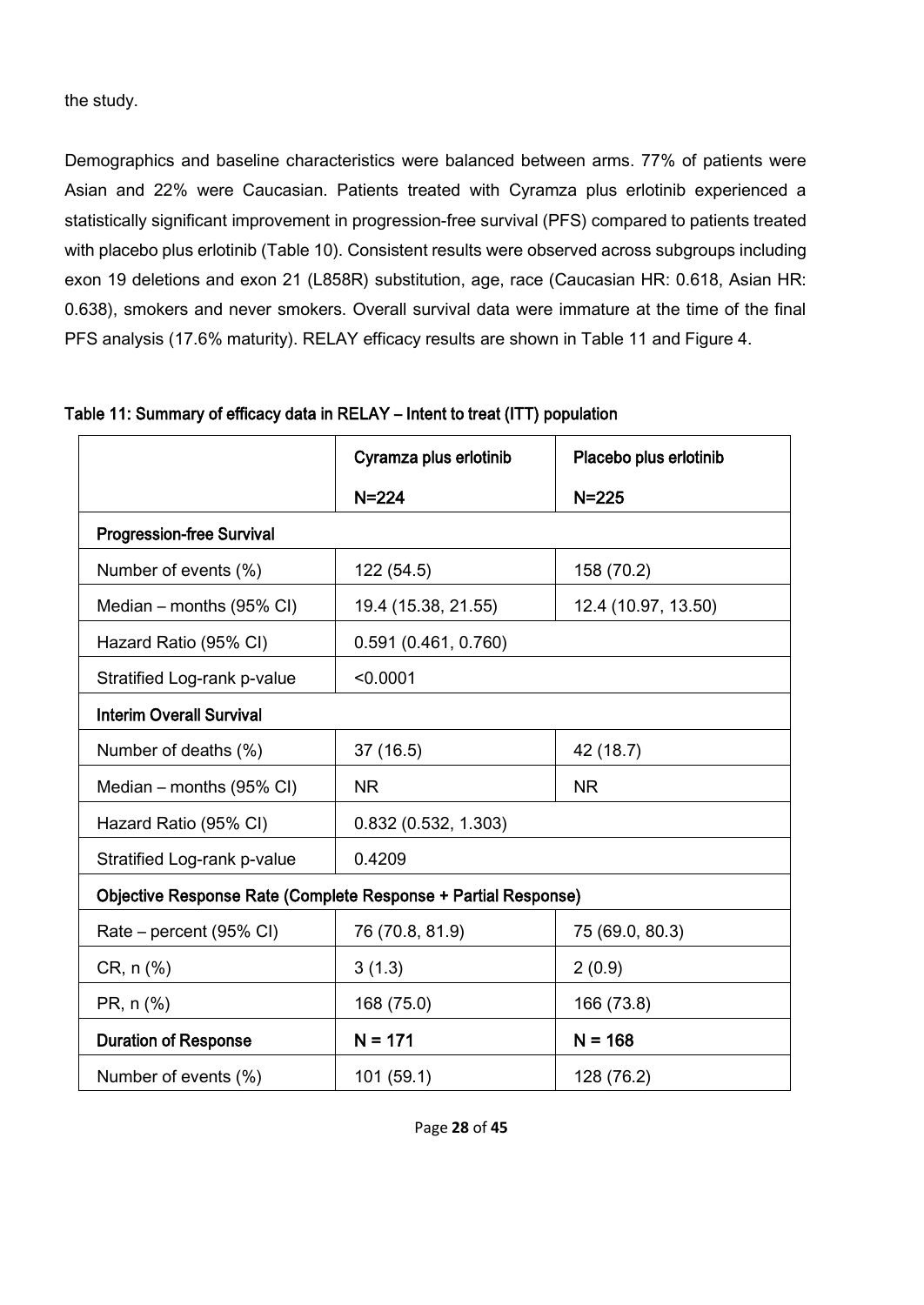| Median – months $(95\% \text{ Cl})$ | 18.0 (13.86, 19.78) | 11.1 (9.69, 12.29) |
|-------------------------------------|---------------------|--------------------|
| Hazard Ratio (95% CI)               | 0.619(0.477, 0.805) |                    |
| Unstratified Log-rank p-value       | 0.0003              |                    |

Abbreviations:  $CI =$  confidence interval, NR= not reached,  $CR =$  complete response,  $PR =$  partial response. A hierarchal testing procedure was employed to test OS. OS was tested only if PFS was significant. Both endpoints were alpha-protected.

## Figure 4: Kaplan-Meier curves of progression free survival for Cyramza plus erlotinib versus placebo plus erlotinib in RELAY



## REVEL

Page **29** of **45** REVEL, a randomised, double-blind, study of Cyramza plus docetaxel versus placebo plus docetaxel, was conducted in 1253 patients with locally advanced or metastatic squamous or nonsquamous NSCLC with disease progression on or after one platinum-based therapy. The study excluded patients whose only prior treatment for advanced NSCLC was a tyrosine kinase [epidermal growth factor receptor (EGFR) or anaplastic lymphoma kinase (ALK)] inhibitor. The primary endpoint was OS. Patients were randomised in a 1:1 ratio to receive Cyramza plus docetaxel (n=628) or placebo plus docetaxel (n=625). Randomisation was stratified by geographic region, gender, prior maintenance, and ECOG PS. Cyramza at 10 mg/kg or placebo and docetaxel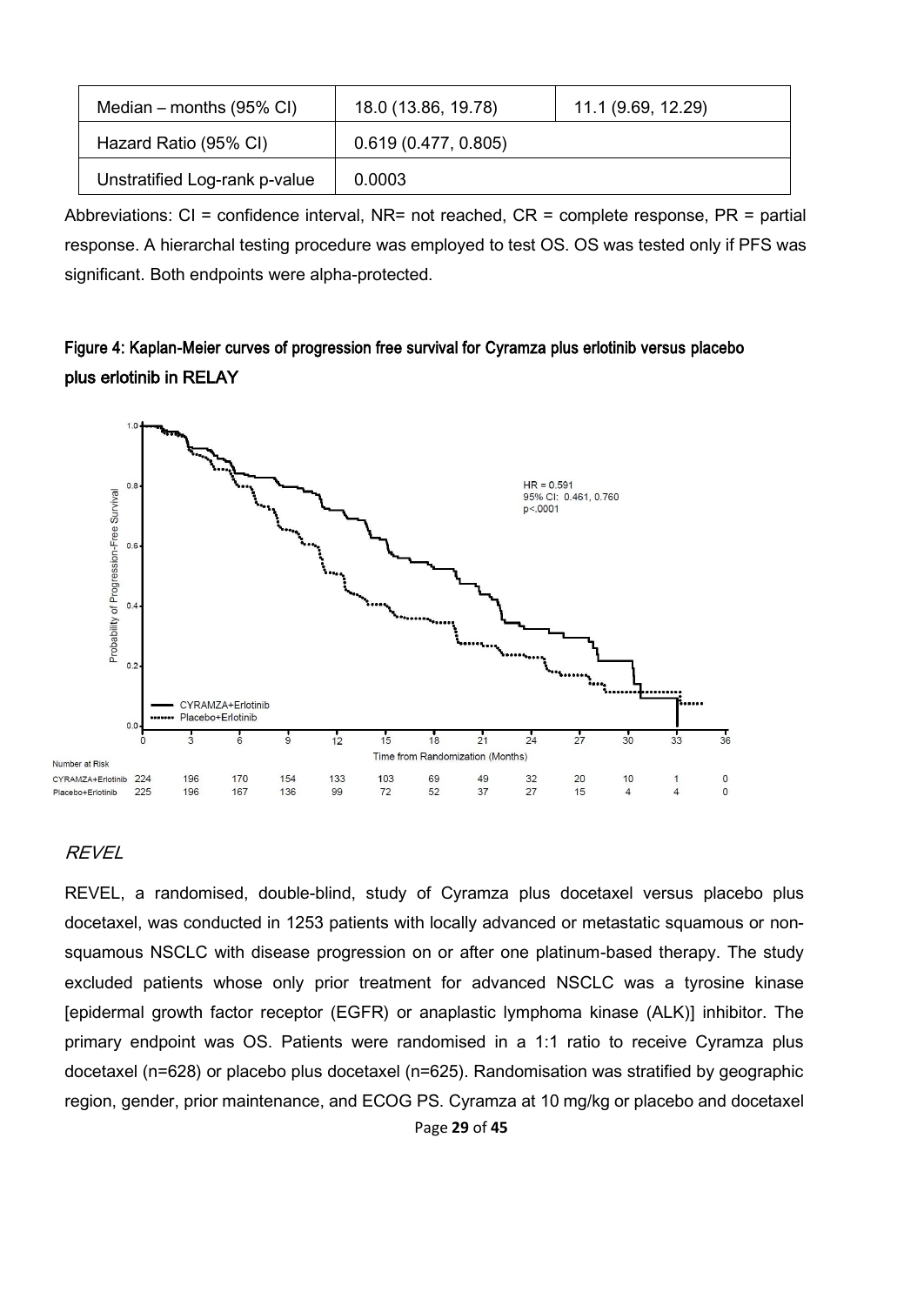at 75mg/m<sup>2</sup> were each administered by intravenous infusion on day 1 of a 21-day cycle.

Baseline patient demographics and disease characteristics were generally balanced between arms: the median age was 62 years; 67% of patients were male; 82% were Caucasian, 13% Asian; the ECOG PS was 0 for 32% of patients, 1 for 67% of patients; 73% of patients had non-squamous histology and 26% had squamous histology. The most common prior therapies included pemetrexed (38%), gemcitabine (25%), taxane (24%), and bevacizumab (14%). 22% of patients received prior maintenance therapy. The median duration of docetaxel therapy was 14.1 weeks for the ramucirumab plus docetaxel arm (with a median of 4.0 infusions received) and 12.0 weeks for the placebo plus docetaxel arm (with a median of 4.0 infusions received).

OS was statistically significantly improved in patients receiving Cyramza plus docetaxel compared with those receiving placebo plus docetaxel (HR 0.857; 95% CI: 0.751 to 0.979; p=0.024). There was an increase in median survival of 1.4 months in favour of the Cyramza plus docetaxel arm: 10.5 months in the Cyramza plus docetaxel arm and 9.1 months in the placebo plus docetaxel arm. PFS was statistically significantly improved in patients receiving Cyramza plus docetaxel compared with those receiving placebo plus docetaxel (HR 0.762; 95% CI: 0.677 to 0.859; p<0.001). There was an increase in median PFS of 1.5 months in favour of the Cyramza plus docetaxel arm: 4.5 months in the Cyramza plus docetaxel arm and 3 months in the placebo plus docetaxel arm. ORR was significantly improved in patients receiving Cyramza plus docetaxel compared with those receiving placebo plus docetaxel (22.9% vs. 13.6%, p<0.001). The primary Quality of Life (QoL) analysis showed similar time to deterioration for all Lung Cancer Symptom Scale (LCSS) scores between treatment arms.

A consistent improvement (Cyramza plus docetaxel vs placebo plus docetaxel) was observed in important subgroups for OS and PFS. OS subgroup results included the following: non-squamous histology [HR 0.83; 95% CI: 0.71 to 0.97; median OS (mOS): 11.1 vs 9.7 months] and squamous histology (HR 0.88; 95% CI: 0.69 to 1.13; median OS [mOS]: 9.5 vs 8.2 months); patients with prior maintenance (HR 0.69; 95% CI: 0.51 to 0.93; mOS: 14.4 vs 10.4 months); time since prior therapy  $\leq$  9 months (HR 0.75; 95% CI: 0.64 to 0.88; mOS: 9.3 vs 6.97 months); patients  $\leq$  65 years old (HR 0.74, 95% CI: 0.62 to 0.87; mOS: 11.3 vs 8.9 months). A trend towards less efficacy with increasing age has been observed in patients receiving ramucirumab plus docetaxel for the treatment of advanced NSCLC with disease progression after platinum-based chemotherapy (see section 5.1).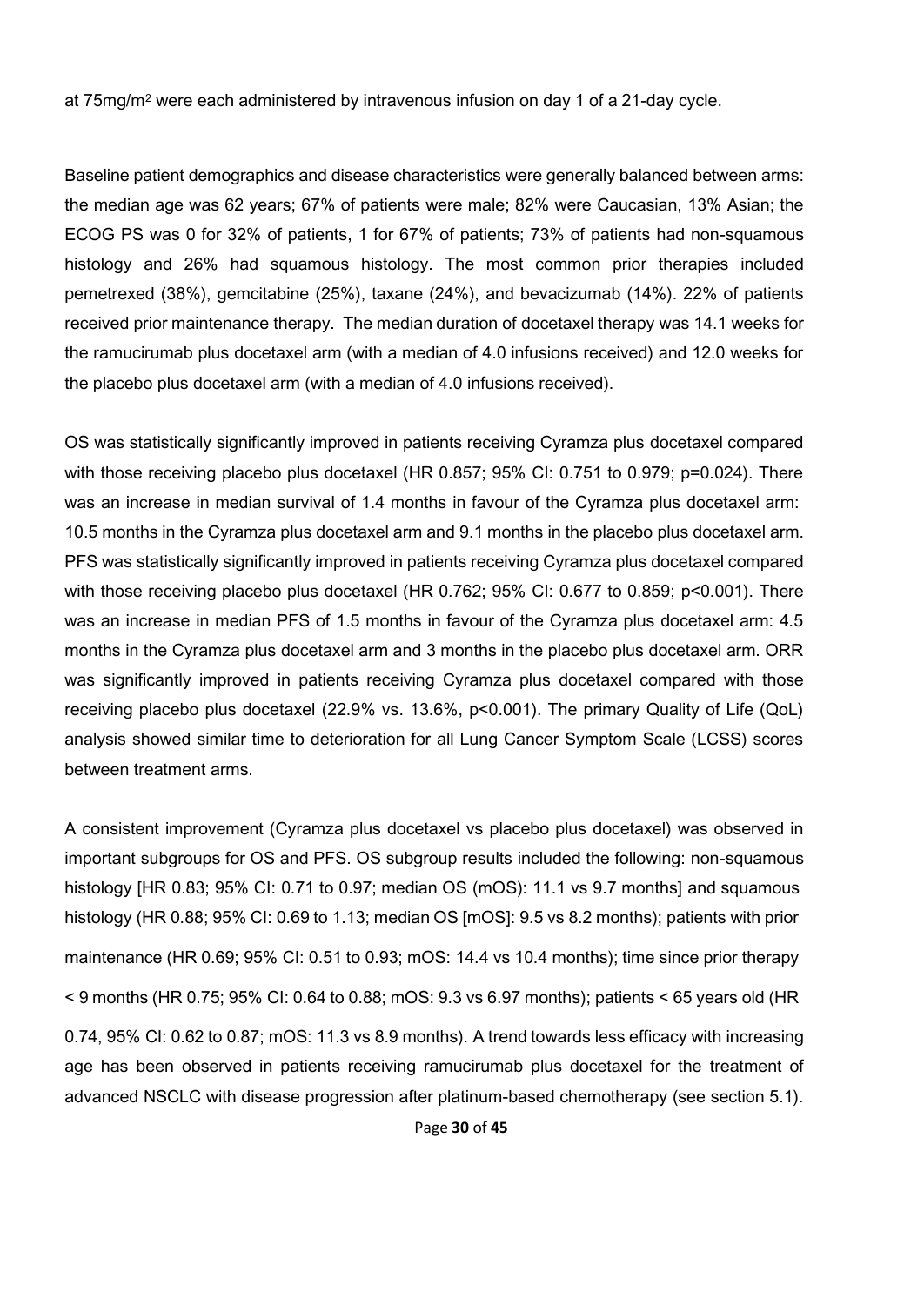No differences in efficacy between treatment arms have been observed in the subgroups of patients ≥65 years old (OS HR 1.10, 95% CI: 0.89, 1.36; median OS [mOS]: 9.2 vs 9.3 months, see section 4.4), patients pre-treated with taxanes (HR 0.81; 95% CI:0.62 to 1.07; mOS 10.8 vs 10.4 months) and those with time since start of prior therapy ≥9 months (HR 0.95; 95% CI: 0.75 to 1.2; mOS: 13.7 vs 13.3 months). Efficacy results are shown in Table 12.

|                                     | Cyramza plus docetaxel | Placebo plus docetaxel |  |
|-------------------------------------|------------------------|------------------------|--|
|                                     | $N = 628$              | $N = 625$              |  |
| Overall survival, months            |                        |                        |  |
| Median – months $(95\% \text{ Cl})$ | 10.5(9.5, 11.2)        | 9.1(8.4, 10.0)         |  |
| Hazard ratio (95% CI)               | 0.857(0.751, 0.979)    |                        |  |
| Stratified log-rank p-value         | 0.024                  |                        |  |
| Progression free survival, months   |                        |                        |  |
| Median (95% CI)                     | 4.5(4.2, 5.4)          | 3.0(2.8, 3.9)          |  |
| Hazard Ratio (95% CI)               | $0.762$ (0.677, 0.859) |                        |  |
| Stratified log-rank p-value         | < 0.001                |                        |  |
| Objective response rate (CR + PR)   |                        |                        |  |
| Rate – percent (95% CI)             | 22.9 (19.7, 26.4)      | 13.6 (11.0, 16.5)      |  |
| Stratified CMH p-value              | < 0.001                |                        |  |

Table 12: Summary of efficacy data –ITT population

Abbreviations: CI = confidence interval, CR= complete response, PR= partial response, CMH = Cochran-Mantel-Haenszel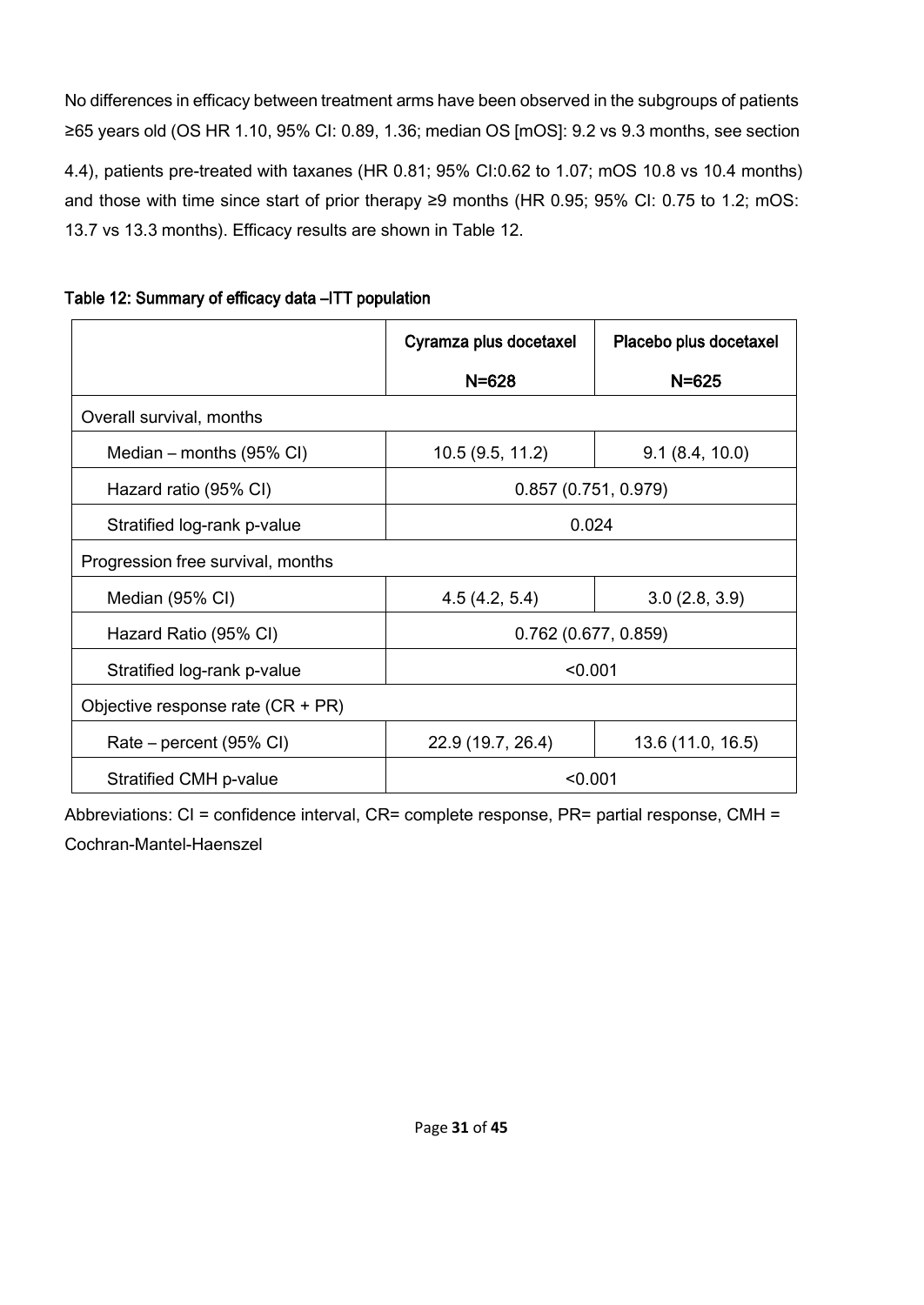Figure 5: Kaplan-Meier curves of overall survival for Cyramza plus docetaxel versus placebo plus docetaxel in REVEL

![](_page_31_Figure_1.jpeg)

![](_page_31_Figure_2.jpeg)

![](_page_31_Figure_3.jpeg)

Page **32** of **45**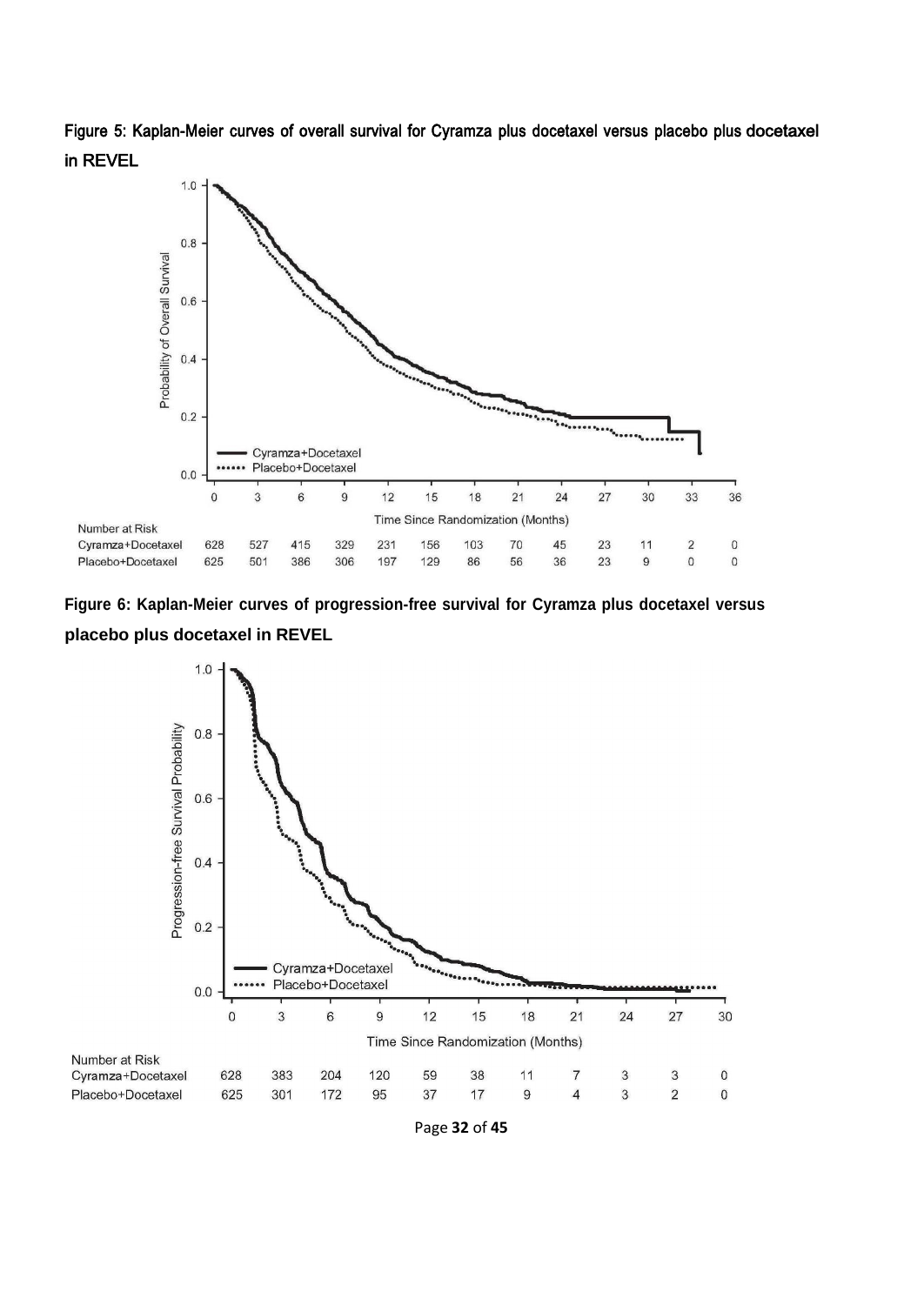## Colorectal cancer

## RAISE

RAISE was a global, randomised, double-blind, study of Cyramza plus FOLFIRI versus placebo plus FOLFIRI, in patients with mCRC, who had disease progression on or after first-line therapy with bevacizumab, oxaliplatin, and a fluoropyrimidine. Patients were required to have ECOG PS 0 or 1 and to have disease progression within 6 months of the last dose of first-line therapy. Patients were required to have adequate hepatic, renal and coagulation function. Patients with a history of uncontrolled hereditary or acquired bleeding or thrombotic disorders, a recent history of severe (Grade ≥3) bleeding or who had experienced an arterial thrombotic event (ATE) in the 12 months prior to randomisation were excluded. Patients were also excluded if they had experienced any of: an ATE, Grade 4 hypertension, Grade 3 proteinuria, a grade 3-4 bleeding event, or bowel perforation during first-line bevacizumab therapy.

A total of 1072 patients were randomised (1:1) to receive either Cyramza (n=536) at 8 mg/kg or placebo (n=536), in combination with FOLFIRI. All medicinal products were administered intravenously. The FOLFIRI regimen was: irinotecan 180 mg/m<sup>2</sup> administered over 90 minutes and folinic acid 400 mg/m<sup>2</sup> administered, simultaneously over 120 minutes; followed by bolus 5fluorouracil(5-FU) 400 mg/m<sup>2</sup> over 2 to 4 minutes; followed by 5-FU 2400 mg/m<sup>2</sup> administered by continuous infusion over 46 to 48 hours. Treatment cycles on both arms were repeated every 2 weeks. Patients who discontinued one or more components of treatment because of an adverse event were permitted to continue therapy with the other treatment component(s) until disease progression or unacceptable toxicity. The primary endpoint was OS and the secondary endpoints included PFS, objective response rate (ORR) and quality of life (QoL) using the European Organisation for Research and Treatment of Cancer (EORTC) QLQ-C30. Randomisation was stratified by geographic region, tumour KRAS status (mutant or wild-type), and time to disease progression (TTP) after commencing first-line treatment (< 6 months versus  $\geq 6$  months).

Demographic and baseline characteristics for the ITT population were similar between treatment arms. Median age was 62 years and 40% of patients were ≥ 65 years; 57% of patients were male; 76% were White and 20% Asian; 49% had ECOG PS 0; 49% of patients had KRAS mutant tumours; and 24% of patients had TTP < 6 months after commencing first-line treatment. Post discontinuation systemic anti-cancer therapy was given to 54% of patients receiving Cyramza plus FOLFIRI and 56% of patients receiving placebo plus FOLFIRI.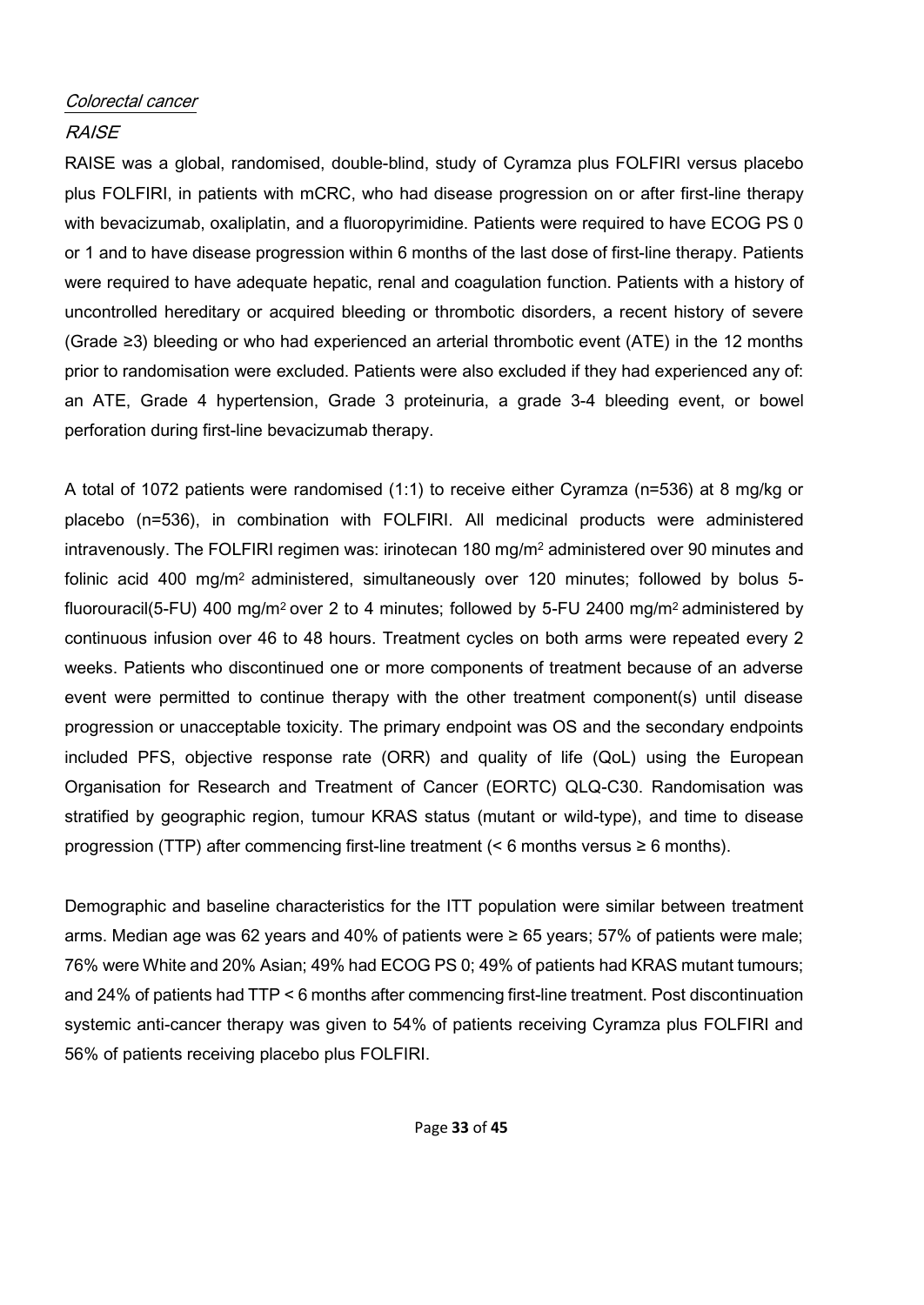Overall survival was statistically significantly improved in patients receiving Cyramza plus FOLFIRI compared with those receiving placebo plus FOLFIRI (HR 0.844; 95% CI: 0.730 to 0.976; p=0.0219). There was an increase in median survival of 1.6 months in favour of the Cyramza plus FOLFIRI arm: 13.3 months in the Cyramza plus FOLFIRI arm and 11.7 months in the placebo plus FOLFIRI arm. Progression-free survival was statistically significantly improved in patients receiving Cyramza plus FOLFIRI compared with those receiving placebo plus FOLFIRI (HR 0.793; 95% CI: 0.697 to 0.903; p=0.0005). There was an increase in median PFS of 1.2 months in favour of the Cyramza plus FOLFIRI arm: 5.7 months in the Cyramza plus FOLFIRI arm and 4.5 months in the placebo plus FOLFIRI arm. Efficacy results are shown in Table 13 and Figures 7 and 8.

Pre-specified analyses for OS and PFS by stratification factors were performed. The HR of OS was 0.82 (95% CI: 0.67 to 1.0) in patients with a KRAS wild type tumour, and 0.89 (95% CI: 0.73 to 1.09) in patients with a KRAS mutant tumour. For patients with  $TTP \ge 6$  months after commencingfirst-line treatment the HR of OS was 0.86 (95% CI: 0.73 to 1.01), and 0.86 (95% CI: 0.64 to 1.13) in patients with TTP < 6 months after commencing first-line treatment. Pre-specified subgroup analyses for both PFS and OS according to age (< 65 and ≥ 65 years), gender, race, ECOG PS (0 or ≥ 1), number of organs involved, liver metastases only, site of primary tumour (colon or rectum), carcinoembryonic antigen levels (< 200 µg/L, ≥200 µg/L), all showed a treatment effect favouring Cyramza plus FOLFIRI treatment over placebo plus FOLFIRI. In 32 of the 33 pre-specified sub- group analyses for OS, the HR was < 1.0. The one sub-group with HR > 1 was for patients with disease progression from start of firstline bevacizumab treatment of <3 months (HR 1.02 [95% CI: 0.68 to 1.55]). This one sub-group is a group which can be considered to have aggressive disease that is relatively refractory to first-line treatment. In both treatment arms, patients who experiencedneutropenia had a longer median OS compared to patients who did not experience neutropenia. The median OS in patients with any grade neutropenia was greater in the ramucirumab arm (16.1 months) than in the placebo arm (12.6 months). Median OS in patients who did not experience neutropenia was 10.7 months in both arms.

#### Table 13: Summary of efficacy data –ITT population

|                          | <b>Cyramza plus FOLFIRI</b> | Placebo plus FOLFIRI |
|--------------------------|-----------------------------|----------------------|
|                          | $N = 536$                   | $N = 536$            |
| Overall survival, months |                             |                      |
| Median (95% CI)          | 13.3(12.4, 14.5)            | 11.7(10.8, 12.7)     |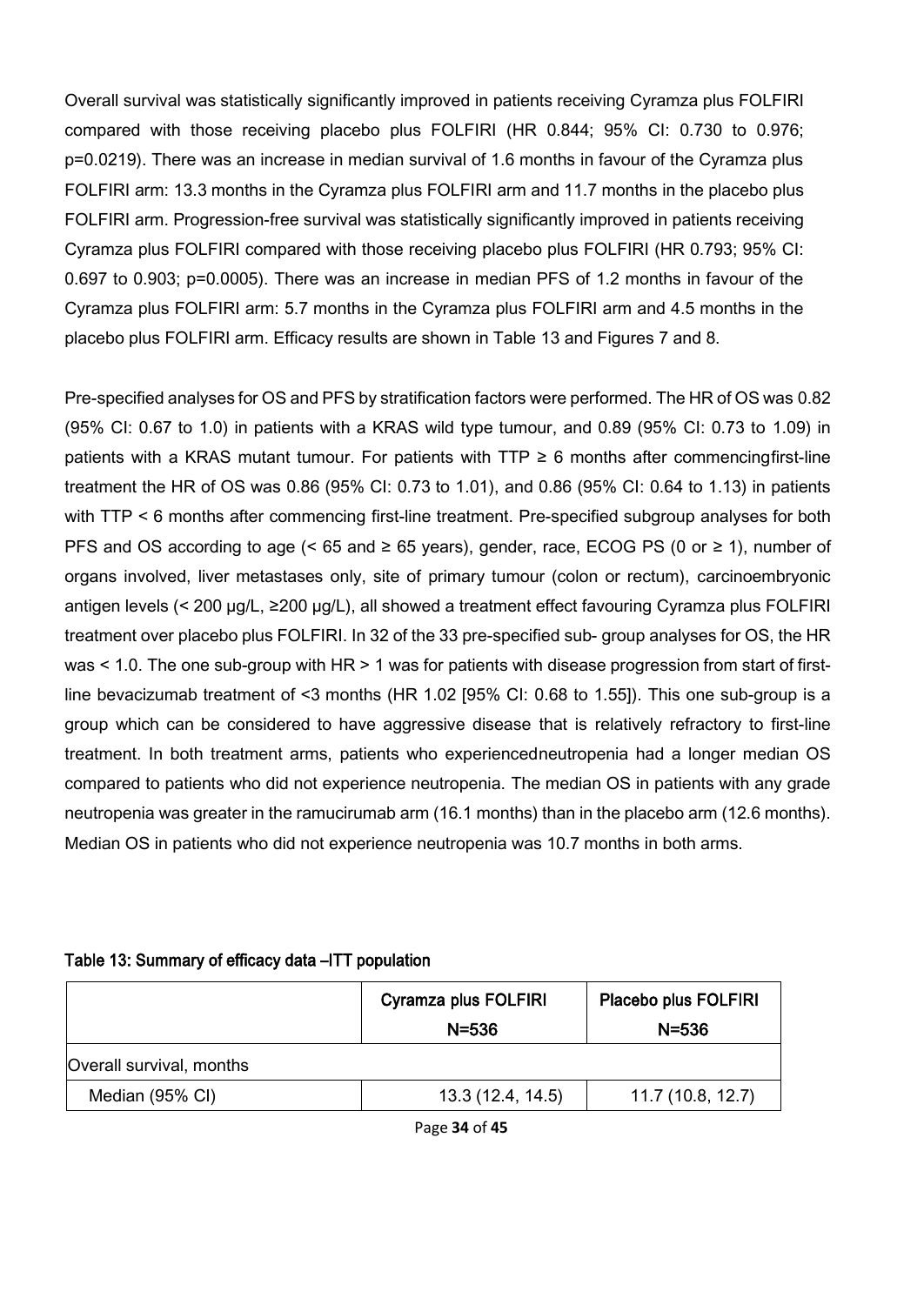| Hazard ratio (95% CI)                             | 0.84(0.73, 0.98) |  |  |
|---------------------------------------------------|------------------|--|--|
| Stratified log-rank p-value                       | 0.022            |  |  |
| Progression free survival, months                 |                  |  |  |
| Median (95% CI)<br>5.7(5.5, 6.2)<br>4.5(4.2, 5.4) |                  |  |  |
| Hazard ratio (95% CI)                             | 0.79(0.70, 0.90) |  |  |
| Stratified log-rank p-value                       | < 0.001          |  |  |

Abbreviations: CI = confidence interval

| Figure 7: Kaplan-Meier curves of overall survival for Cyramza plus FOLFIRI versus placebo plus FOLFIRI in |  |
|-----------------------------------------------------------------------------------------------------------|--|
| <b>RAISE</b>                                                                                              |  |

![](_page_34_Figure_3.jpeg)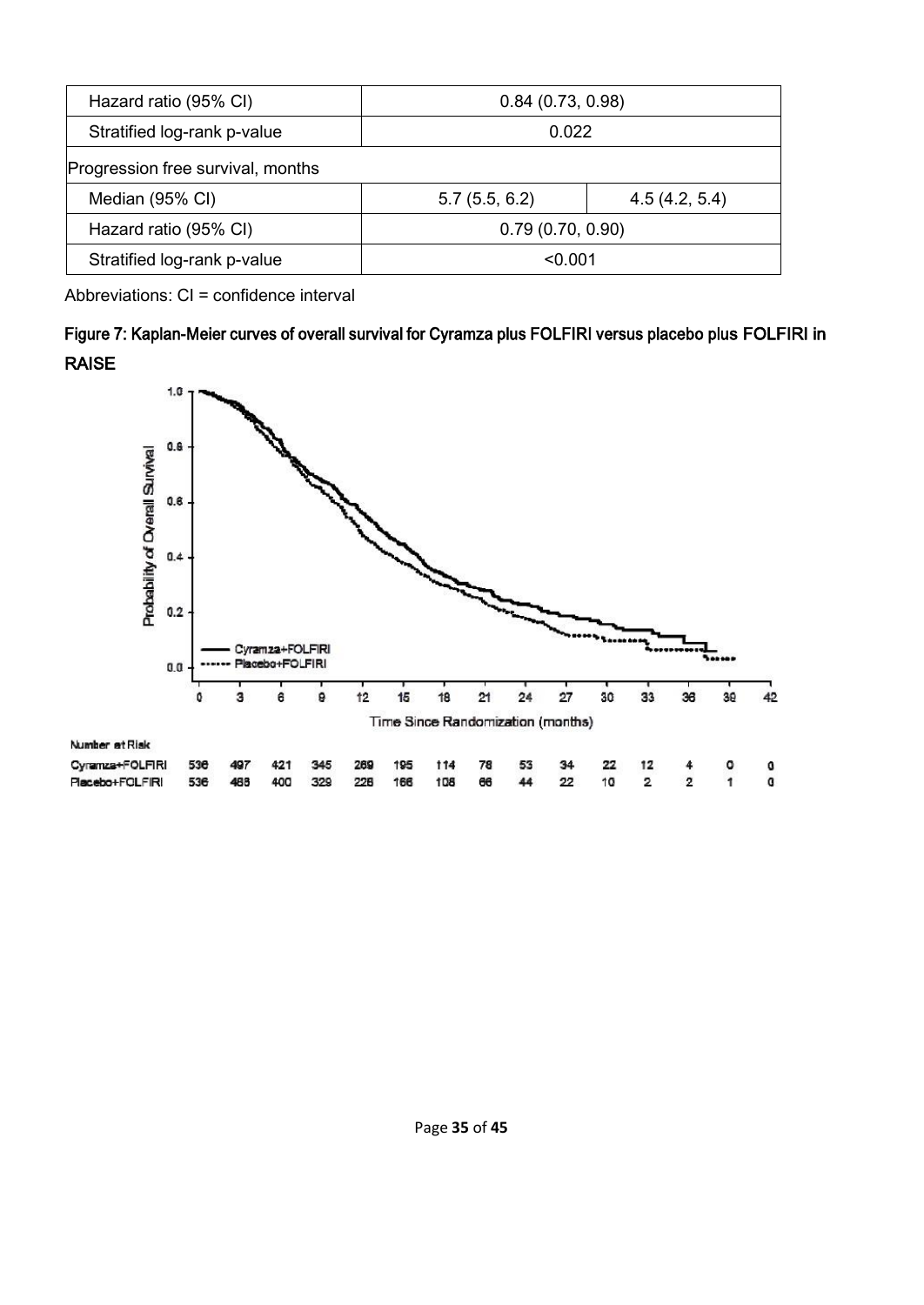Figure 8: Kaplan-Meier curves of progression free survival for Cyramza plus FOLFIRI versus placebo plus FOLFIRI in RAISE

![](_page_35_Figure_1.jpeg)

The ORR was similar for both treatment arms (13.4% versus 12.5%, ramucirumab plus FOLFIRI versus placebo plus FOLFIRI, respectively). The disease control rate (complete response plus partial response plus stable disease) was numerically higher in patients on the ramucirumab plus FOLFIRI arm as compared to the placebo plus FOLFIRI arm (74.1% versus 68.8%, respectively). For the EORTC QLQ-C30, patients in the ramucirumab plus FOLFIRI treatment arm reported a transient decrease in QoL compared to the patients in the placebo plus FOLFIRI treatment arm in most of the scales. Few between-arm differences were reported after the first month of treatment.

## Hepatocellular carcinoma

## REACH-2

REACH-2 was a global, randomised, double-blind study of Cyramza plus BSC versus placebo plus BSC that randomised (2:1) 292 patients with HCC who had a serum AFP ≥ 400 ng/ml at study entry. Patients enrolled into the study had disease progression on or after prior sorafenib therapy or were intolerant to sorafenib. Eligible patients were Child Pugh A (score < 7), had creatinine clearance ≥ 60 ml/min, and ECOG PS of 0 or 1. In addition, patients were either Barcelona Clinic Liver Cancer (BCLC) stage B and no longer amenable to locoregional therapy, or were BCLC stage C. Patients with brain metastases, leptomeningeal disease, uncontrolled spinal cord compression, a history of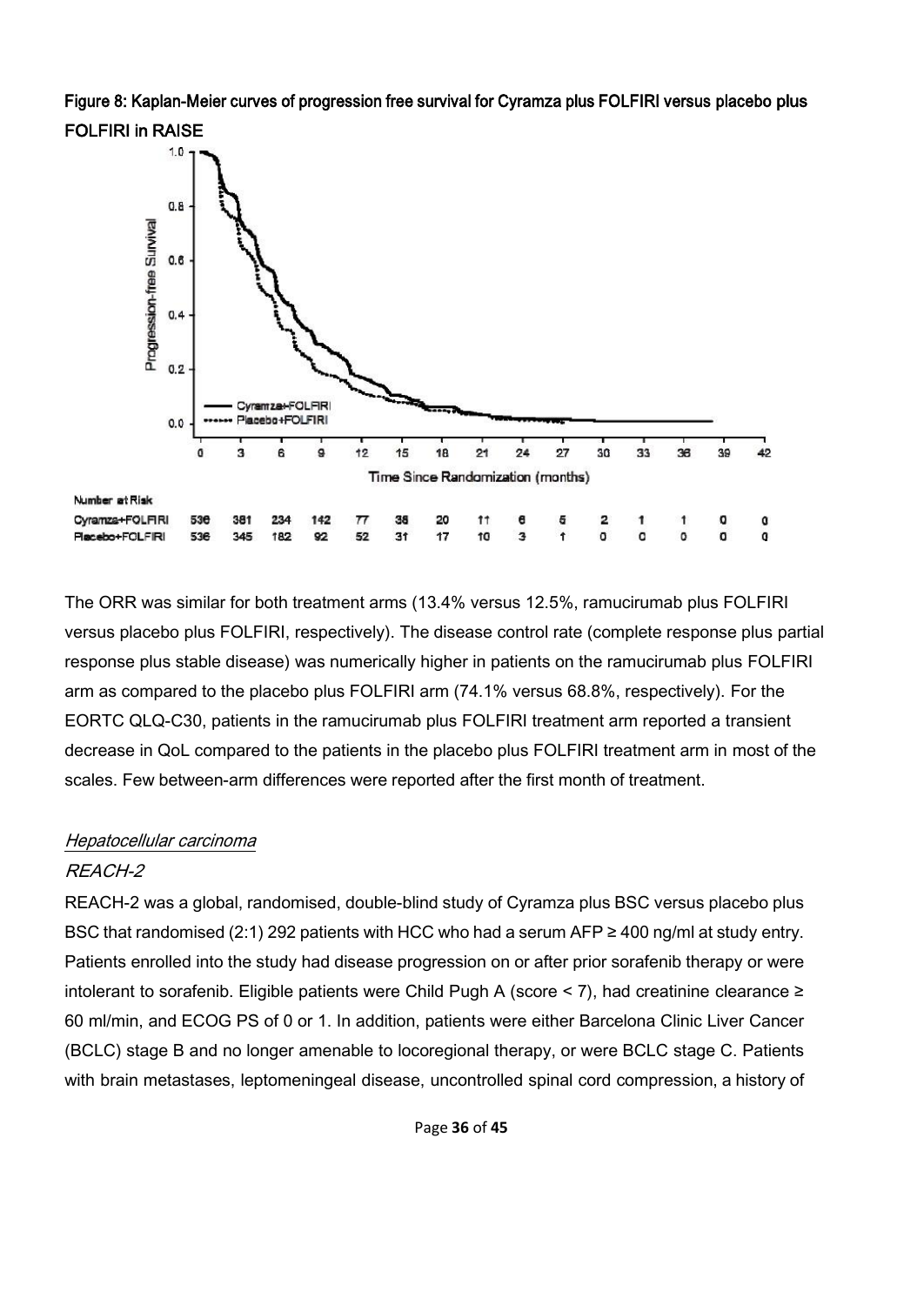or current hepatic encephalopathy or clinically meaningful ascites, severe variceal bleeding in the 3 months prior to treatment, or gastric or oesophageal varices at high risk of bleeding were excluded from the study. The primary endpoint was overall survival. The threshold for the elevated AFP study entry requirement for REACH-2 was determined based on the survival results from a pre-specified subgroup, exploratory analysis from REACH, a previously completed, supportive phase 3 clinical study in 565 HCC patients randomised (1:1) to either Cyramza plus BSC or placebo plus BSC that had disease progression on or after prior sorafenib therapy.

In REACH-2, baseline patient demographics and disease characteristics were generally balanced between arms, except for AFP, which was lower in the placebo arm. Patients treated with Cyramza experienced a statistically significant improvement in OS, compared to placebo (Table 14). The major efficacy outcome in REACH-2 was supported by a statistically significant improvement in progression free survival in Cyramza treated patients compared to placebo treated patients. The relative treatment effect (assessed by HR) of Cyramza compared to placebo was generally consistent across subgroups, including age, race, aetiology of disease and reason for discontinuation of sorafenib (progressive disease vs. intolerance). A relevant exposure-efficacy association was observed for ramucirumab in REACH-2 (see section 5.2). REACH-2 efficacy results are shown in Table 14 and Figure 9.

|                                   | Cyramza             | Placebo           |
|-----------------------------------|---------------------|-------------------|
|                                   | $N = 197$           | $N = 95$          |
| Overall survival, months          |                     |                   |
| Median (95% CI)                   | 8.51 (7.00, 10.58)  | 7.29 (5.42, 9.07) |
| Hazard ratio (95% CI)             | 0.710(0.531, 0.949) |                   |
| Stratified log-rank p-value       | 0.0199              |                   |
| Progression free survival, months |                     |                   |
| Median (95% CI)                   | 2.83(2.76, 4.11)    | 1.61(1.45, 2.69)  |
| Hazard ratio (95% CI)             | 0.452(0.339, 0.603) |                   |
| Stratified log-rank p-value       | < 0.0001            |                   |

### Table 14: Summary of efficacy data in REACH-2 – Intent to treat (ITT) population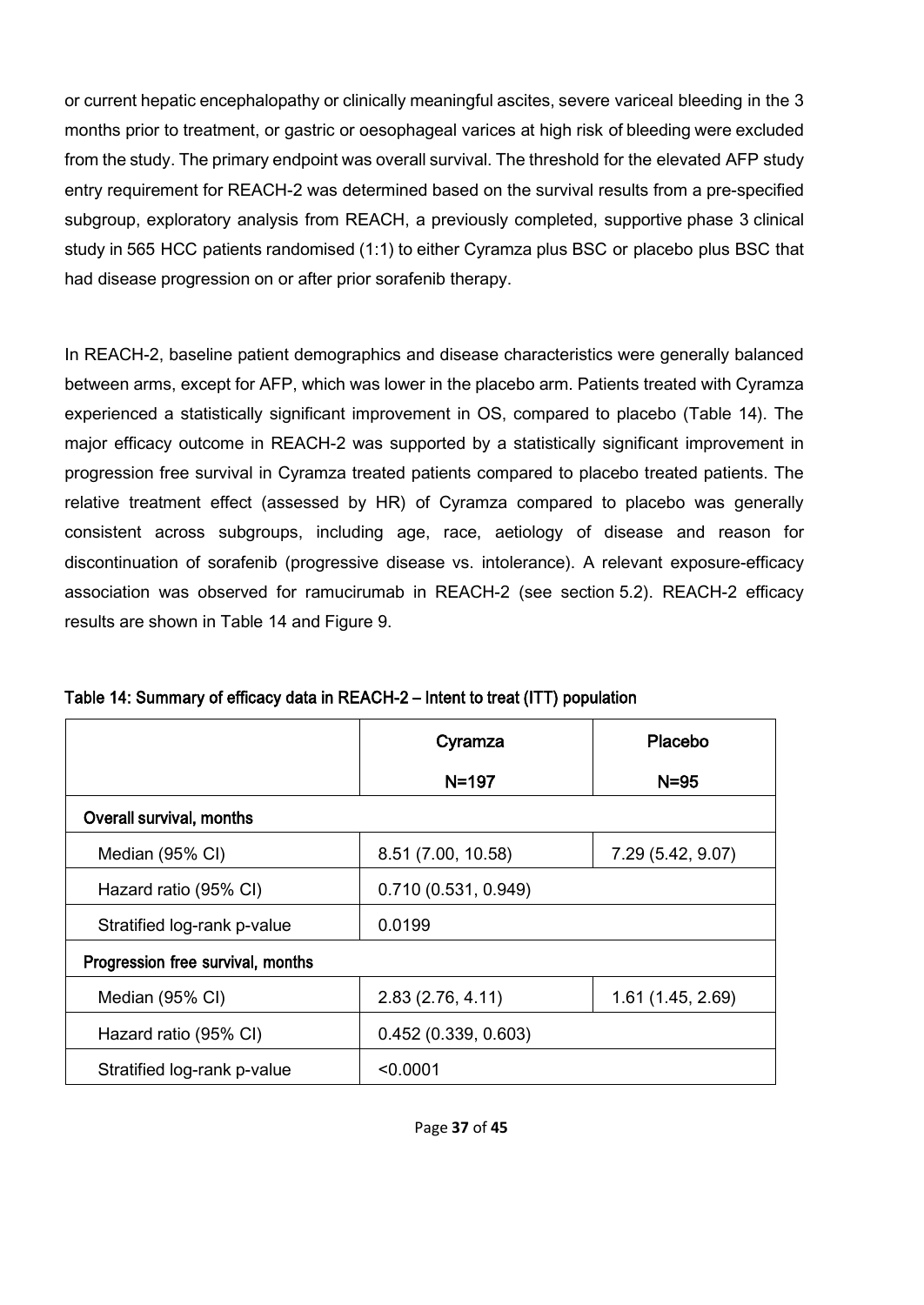| Objective Response Rate (CR + PR) |               |               |
|-----------------------------------|---------------|---------------|
| ORR % (95% CI)                    | 4.6(1.7, 7.5) | 1.1(0.0, 3.1) |
| p-value                           | 0.1697        |               |

Abbreviations: CI = confidence interval, CR = complete response, ORR = objective response rate and PR = partial response

## Figure 9: Kaplan-Meier curves of Overall Survival for Cyramza versus placebo in REACH-2

![](_page_37_Figure_3.jpeg)

#### Immunogenicity

Patients in two Phase 3 studies, RAINBOW and REGARD were tested at multiple time-points for anti-drug antibodies (ADAs). Samples were tested from 956 patients: 527 Cyramza treated patients and 429 control treated patients. Eleven (2.2%) of Cyramza treated patients and two (0.5%) of control treated patients developed ADAs. None of the patients with ADAs experienced an IRR. No patients had neutralising antibodies to Cyramza. There is insufficient data to evaluate the effects of ADAs on the efficacy or safety of Cyramza.

## Paediatric population

The safety and pharmacokinetics (PK) of ramucirumab, as a single agent, were evaluated in I4T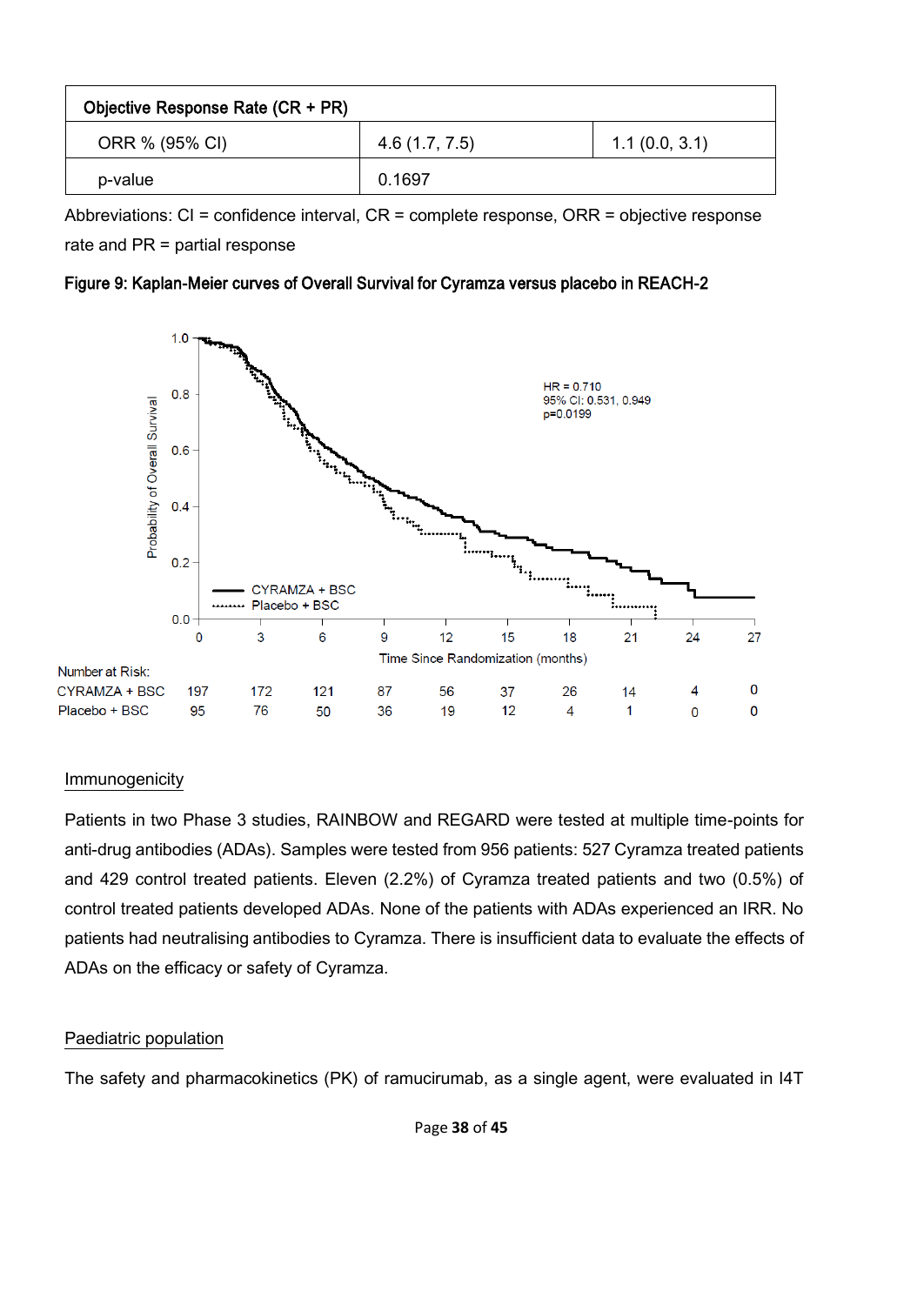MC JVDA, a multicenter, open label, phase 1 study in paediatric and young adult patients aged 1 to 21 years to determine the recommended phase 2 dose (RP2D). The study consisted of 2 parts. In Part A, ramucirumab was administered at a dose of 8 mg/kg or 12 mg/kg intravenously over 60 minutes every 2 weeks to 23 patients with recurrent or refractory non CNS tumours. A maximum tolerated dose was not reached. The RP2D was determined to be 12 mg/kg when given every 2 weeks. In Part B, ramucirumab was administered at the RP2D to 6 patients with relapsed or refractory CNS tumours for evaluation of tolerability in this population. No tumour responses were observed in either Part A or B.

### **5.2** Pharmacokinetic properties

Following the dose regimen of 8 mg/kg every 2 weeks, the geometric means of Cyramza  $C_{min}$  prior to administration of the fourth and seventh dose of Cyramza given as a single agent in advanced gastric cancer patients' serum were 49.5 µg/ml (range of 6.3-228 µg/ml) and 74.4 µg/ml (range of 13.8-234  $\mu$ g/ml), respectively. In HCC patients' serum the geometric means of ramucirumab C<sub>min</sub> prior to administration of the second, fourth and seventh dose of Cyramza were 23.5 μg/ml (range of 2.9-76.5 μg/ml), 44.1 μg/ml (range of 4.2-137 μg/ml) and 60.2 μg/ml (range of 18.3-123 μg/ml), respectively.

Following the dose regimen of 10 mg/kg Cyramza every 3 weeks, the geometric means of Cyramza  $C<sub>min</sub>$  were 28.3 µg/ml (range of 2.5-108 µg/ml) and 38.4 µg/ml (range of 3.1-128 µg/ml) prior to administration of the third and fifth dose, respectively of Cyramza given in combination with docetaxel, in serum from patients with NSCLC.

Following the dose regimen of 10 mg/kg Cyramza every 2 weeks, the geometric means of Cyramza  $C_{\text{min}}$  were 68.5 μg/ml (range of 20.3-142 μg/ml) and 85.7 μg/ml (range of 36.0-197 μg/ml) prior to administration of the fourth and seventh dose, respectively of Cyramza given in combination with erlotinib, in serum from patients with NSCLC.

Following the dose regimen of 8 mg/kg Cyramza every 2 weeks in combination with FOLFIRI, the geometric means of Cyramza C<sub>min</sub> were 46.3 µg/ml (range of 7.7-119 µg/ml) and 65.1 µg/ml (range of 14.5-205 µg/ml) prior to administration of the third and fifth dose, respectively, in serum from patients with mCRC.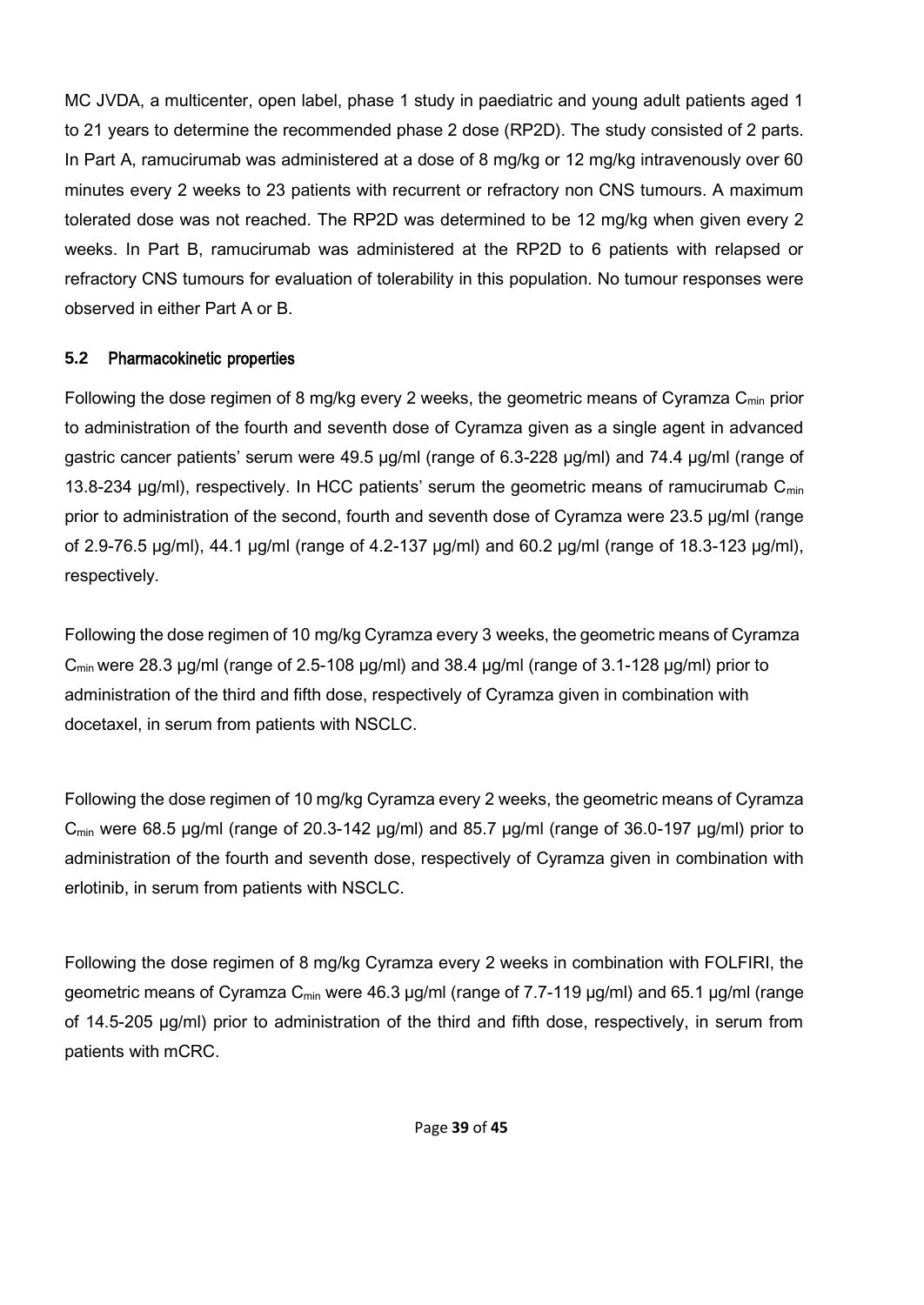## Absorption

Cyramza is administered as an intravenous infusion. There have been no studies performed with other routes of administration.

## **Distribution**

Based on population pharmacokinetic approach (PopPK), the mean (% coefficient of variation [CV%]) volume of distribution at steady state for Cyramza was 5.4 L (15%).

## Biotransformation

The metabolism of Cyramza has not been studied. Antibodies are principally cleared by catabolism.

## **Elimination**

Based on PopPK, the mean (CV%) clearance of Cyramza was 0.015 L/hour (30%) and the mean half-life was 14 days (20%).

## Time and dose dependency

There was no clear deviation from dose proportionality in pharmacokinetics of Cyramza from 6 mg/kg to 20 mg/kg. An accumulation ratio of 1.5 was observed for Cyramza when dosed every 2 weeks. Based on simulations using the PopPK model, steady state would be attained by the sixth dose.

## **Elderly**

Based on PopPK, there was no difference in Cyramza exposure in patients ≥ 65 years of age compared to patients < 65 years old.

## Renal impairment

No formal studies have been conducted to evaluate the effect of renal impairment on the pharmacokinetics of Cyramza. Based on PopPK, Cyramza exposure was similar in patients with mild renal impairment (calculated creatinine clearance [CrCl] ≥ 60 to < 90 ml/min), moderate renal impairment (CrCl  $\geq$  30 to < 60 ml/min) or severe renal impairment (CrCl 15 to 29 ml/min) as compared to patients with normal renal function (CrCl  $\geq$  90 ml/min).

## Hepatic impairment

No formal studies have been conducted to evaluate the effect of hepatic impairment on the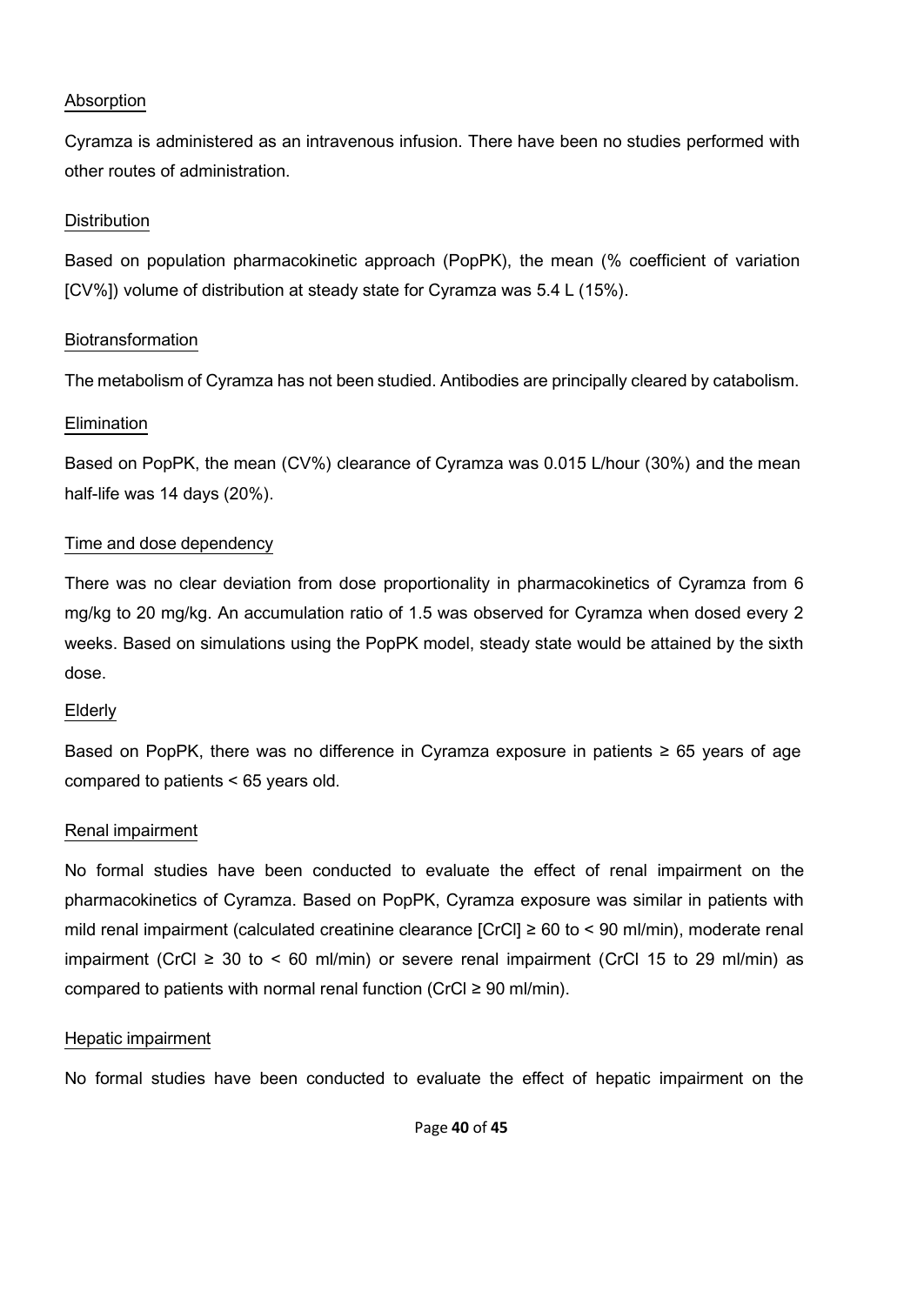pharmacokinetics of Cyramza. Based on PopPK, Cyramza exposure in patients with mild hepatic impairment (total bilirubin > 1.0-1.5 upper limit of normal (ULN) and any AST or total bilirubin ≤1.0 ULN and AST > ULN or moderate hepatic impairment (total bilirubin > 1.5-3.0 ULN and any AST) was similar to patients with normal hepatic function (total bilirubin and AST ≤ULN). Cyramza has not been studied in patients with severe hepatic impairment (total bilirubin > 3.0 ULN and any AST).

#### Paediatric population

Exposure to ramucirumab in paediatric and young adult patients (children >12 months and <21 years) with refractory solid tumours, including CNS tumours following a single dose or multiple doses of 8 mg/kg or 12 mg/kg was similar to the exposure obtained in adult patients. Further, ramucirumab exposure following 12 mg/kg dose was similar across the age range of >12 months to <21 years.

#### Other special populations

Based on PopPK, the following covariates were found to have no impact on Cyramza disposition: age (range, 19 to 86 years), sex (316 males and 181 females), race (337 White and 139 Asians), and albumin levels (range, 15.5 to 64.8 g/L). These and other factors investigated had < 20 % effect on Cyramza disposition. Body weight is considered a significant co-variate of Cyramza pharmacokinetics supporting the dosing based on body weight.

#### Exposure response relationships:

#### **Efficacy**

Exposure-response analyses indicated that efficacy was correlated with Cyramza exposure across pivotal studies. Efficacy, as measured by improvements in OS, was associated with increasing Cyramza exposure range produced by 8 mg/kg Cyramza given every two weeks and by 10 mg/kg Cyramza given every 3 weeks. An improvement in PFS was also associated with increasing Cyramza exposure for advanced gastric cancer, NSCLC with disease progression after platinumbased chemotherapy, and mCRC.

Page **41** of **45** In the REACH-2 study for HCC, a relevant exposure-efficacy association was observed for Cyramza which showed that only patients with above-median exposure experienced an improvement in OS, compared to placebo, and these exposure-efficacy relationships remained after attempts to adjust for other prognostic factors. A treatment effect on PFS was observed for all exposure levels produced by 8 mg/kg Cyramza given every 2 weeks. No such relation was observed in the RELAY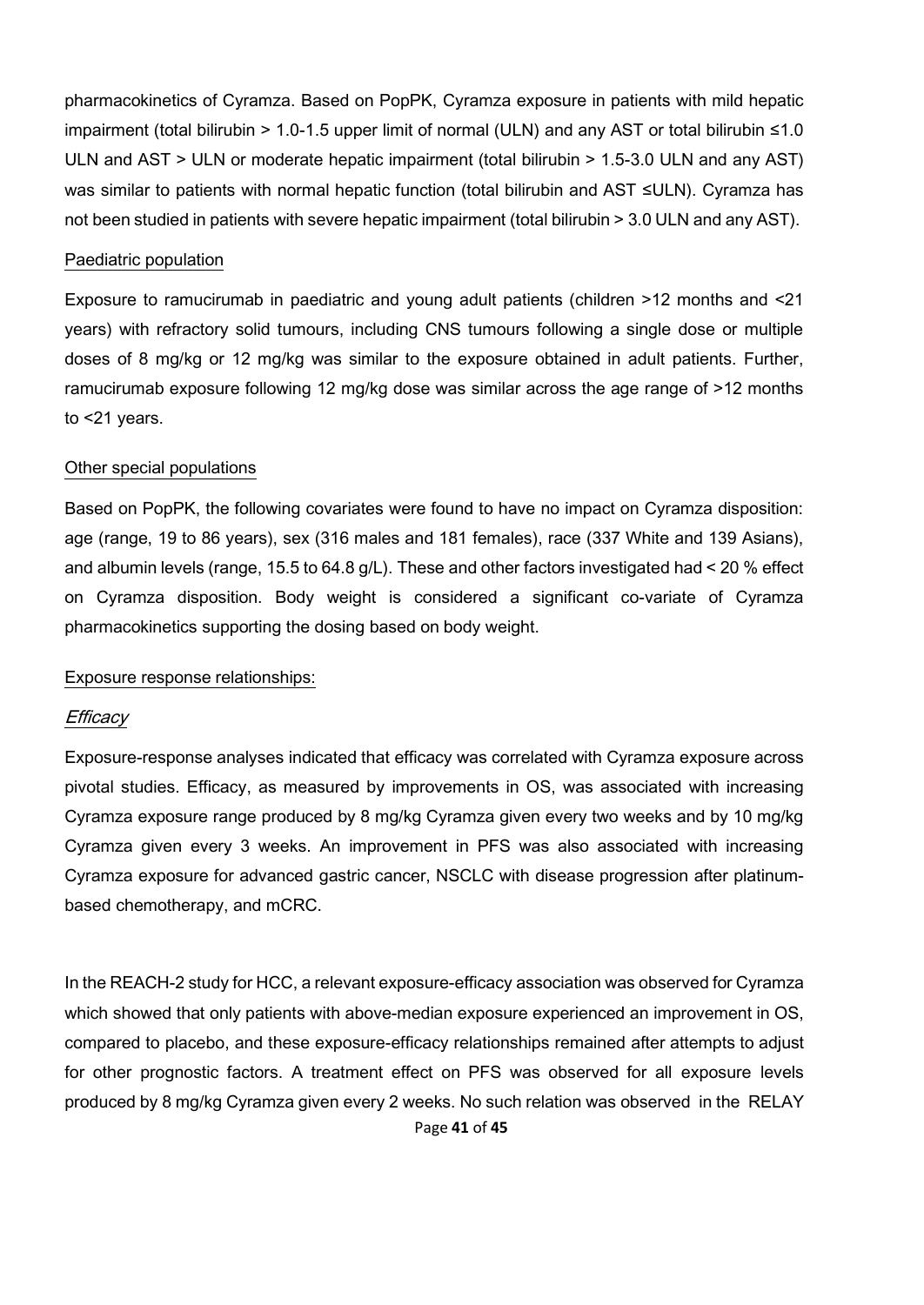study for NSCLC with 10 mg/kg Cyramza plus erlotinib given every 2 weeks.

## Safety

In RAINBOW, the incidences of Grade ≥ 3 hypertension, neutropenia, and leukopenia were also increased with higher Cyramza exposure. In RAISE, the incidences of Grade ≥ 3 neutropenia was increased with higher Cyramza exposure.

In RELAY, no exposure-safety relationship was identified for the selected safety endpoints,

including Grade ≥ 3 hypertension, diarrhoea, proteinuria and dermatitis acneiform.

In REVEL, the incidences of Grade ≥ 3 febrile neutropenia and hypertension were also increased with higher Cyramza exposure.

In the pooled data from REACH-2 and REACH (patients with alpha fetoprotein ≥ 400 ng/ml), the incidences of Grade ≥ 3 hypertension was increased with higher Cyramza exposure.

## **5.3** Preclinical safety data

No animal studies have been performed to test Cyramza for potential of carcinogenicity or genotoxicity.

The target organs identified in repeated dose cynomolgus monkey toxicity studies were kidney (glomerulonephritis), bone (thickening and abnormal endochondral ossification of the epiphyseal growth plate) and female reproductive organs (decreased weight of ovaries and uterus). A minimal grade of inflammation and/or mononuclear cell infiltration was seen in several organs.

Reproductive toxicity studies with Cyramza have not been performed, however, animal models link angiogenesis, VEGF and VEGF Receptor 2 to critical aspects of female reproduction, embryo-foetal development, and postnatal development. Based on Cyramza's mechanism of action, it is likely that in animals, Cyramza will inhibit angiogenesis and result in adverse effects on fertility (ovulation), placental development, developing foetuses and postnatal development.

A single dose of Cyramza did not impair wound healing in monkeys using a full-thickness incisional model.

## **6** PHARMACEUTICAL PARTICULARS

## **6.1** List of excipients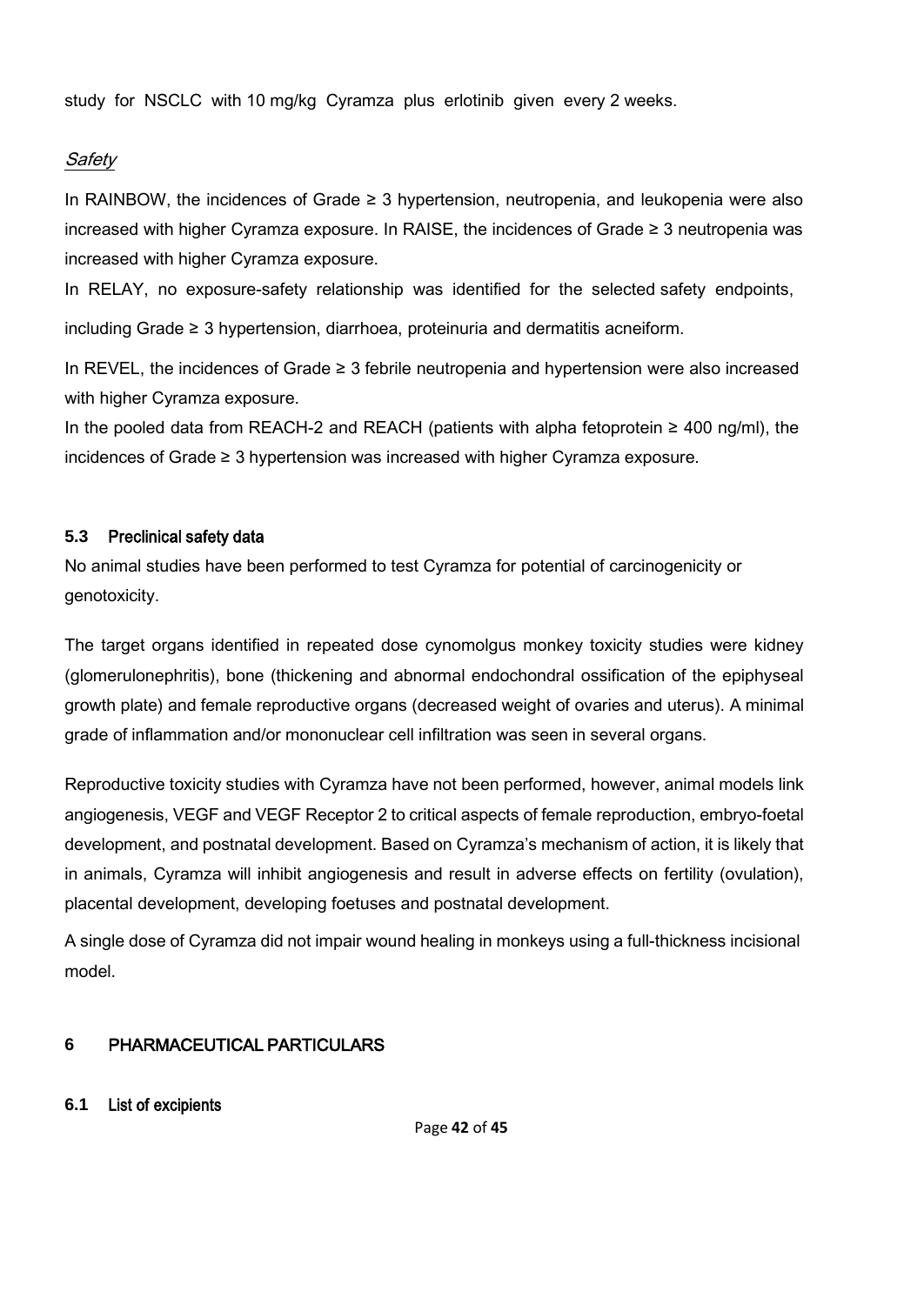**Histidine** Histidine monohydrochloride Sodium chloride **Glycine** Polysorbate 80 Water for injection

## **6.2** Incompatibilities

Cyramza should not be administered or mixed with dextrose solutions.

This medicinal product must not be mixed with other medicinal products except those mentioned in section 6.6.

## **6.3** In-use shelf-life

## After dilution<sup>.</sup>

When prepared as directed, infusion solutions of Cyramza contain no antimicrobial preservatives.

Chemical and physical in-use stability of Cyramza in sodium chloride 9 mg/ml (0.9%) solution for injection has been demonstrated for 24 hours at 2°C to 8°C or for 4 hours at below 30°C. From a microbiological point of view, the product should be used immediately. If not used immediately, inuse storage times and conditions prior to use are the responsibility of the user and would normally not be longer than 24 hours at 2°C to 8°C, unless dilution has taken place in controlled and validated aseptic conditions.

## **6.4** Special precautions for storage

Store in a refrigerator  $(2^{\circ}C - 8^{\circ}C)$ . Do not freeze.

Keep the vial in the outer carton in order to protect from light.

For storage conditions after dilution of the medicinal product, see section 6.3.

## **6.5** Nature and contents of container

10ml or 50ml solution in a vial (Type I glass) with a chlorobutyl rubber stopper, an aluminium seal and a polypropylene cap.

Pack of 1 vial of 10ml or 50ml.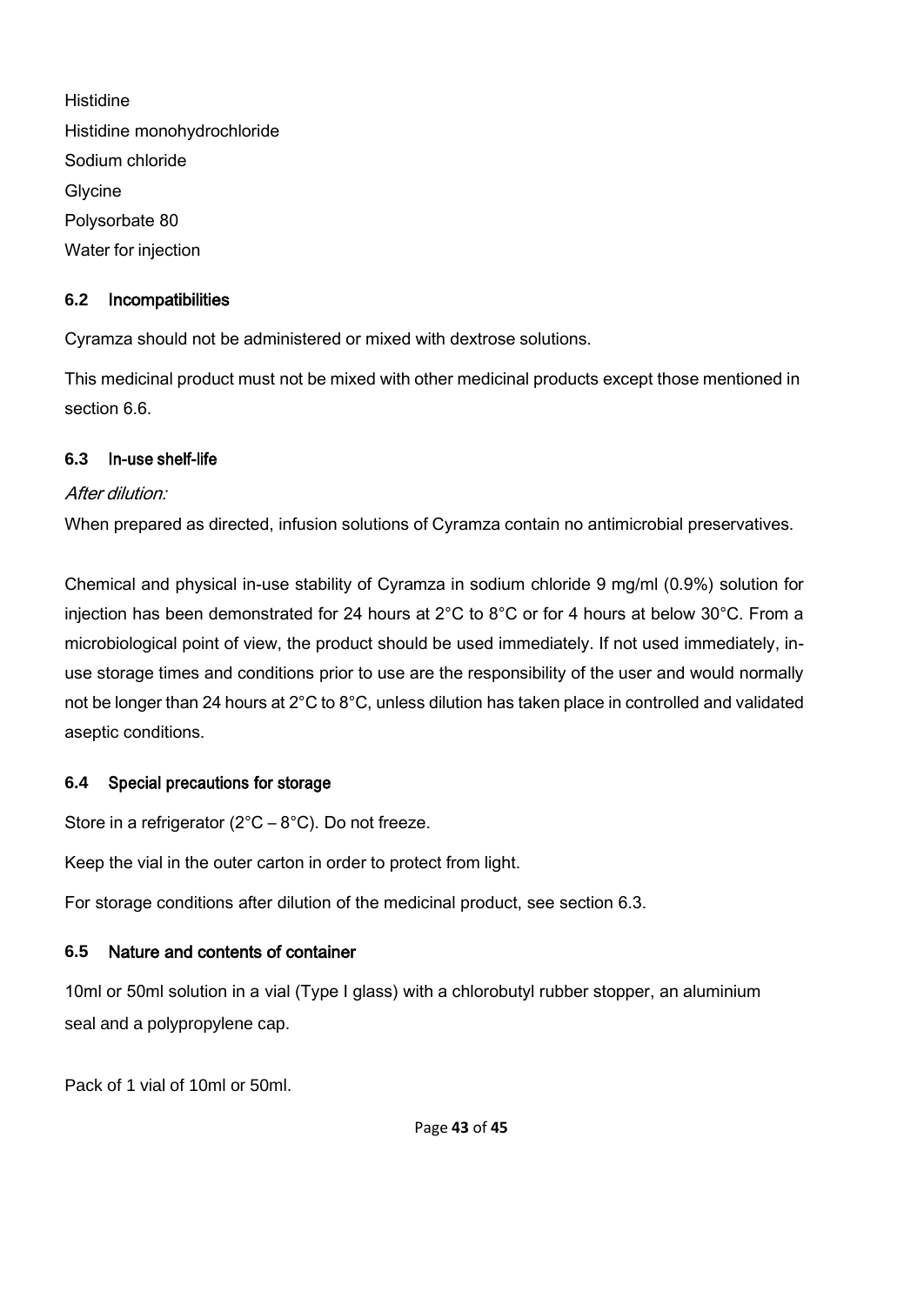#### **6.6** Special precautions for disposal and other handling

Do not shake the vial.

Prepare the infusion solution using aseptic technique to ensure the sterility of the prepared solution. Each vial is intended for single use only. Inspect the content of the vials for particulate matter and discolouration (the concentrate for solution for infusion should be clear to slightly opalescent and colourless to slightly yellow without visible particles) prior to dilution. If particulate matter or discolouration is identified, discard the vial.

Calculate the dose and volume of Cyramza needed to prepare the infusion solution. Vials contain either 100mg or 500mg as a 10 mg/ml solution of Cyramza. Only use sodium chloride 9 mg/ml (0.9%) solution for injection as a diluent.

### In case of prefilled intravenous infusion container usage

Based on the calculated volume of Cyramza, remove the corresponding volume of sodium chloride 9 mg/ml (0.9%) solution for injection from the prefilled 250ml intravenous container. Aseptically transfer the calculated volume of Cyramza to the intravenous container. The final total volume in the container should be 250ml. The container should be gently inverted to ensure adequate mixing. Do not freeze or shake the infusion solution. Do not dilute with other solutions or co-infuse with other electrolytes or medicinal products.

#### In case of empty intravenous infusion container usage

Aseptically transfer the calculated volume of Cyramza into an empty intravenous infusion container. Add a sufficient quantity of sodium chloride 9 mg/ml (0.9%) solution for injection to the container to make the total volume 250ml. The container should be gently inverted to ensure adequate mixing. Do not freeze or shake the infusion solution. Do not dilute with other solutions or co-infuse with other electrolytes or medicinal products.

Parenteral medicinal products should be inspected visually for particulate matter prior to administration. If particulate matter is identified, discard the infusion solution.

Discard any unused portion of Cyramza left in a vial, as the product contains no antimicrobial preservatives.

Page **44** of **45** Administer via infusion pump. A separate infusion line with a protein sparing 0.22 micron filter must be used for the infusion and the line must be flushed with sodium chloride 9 mg/ml (0.9%)